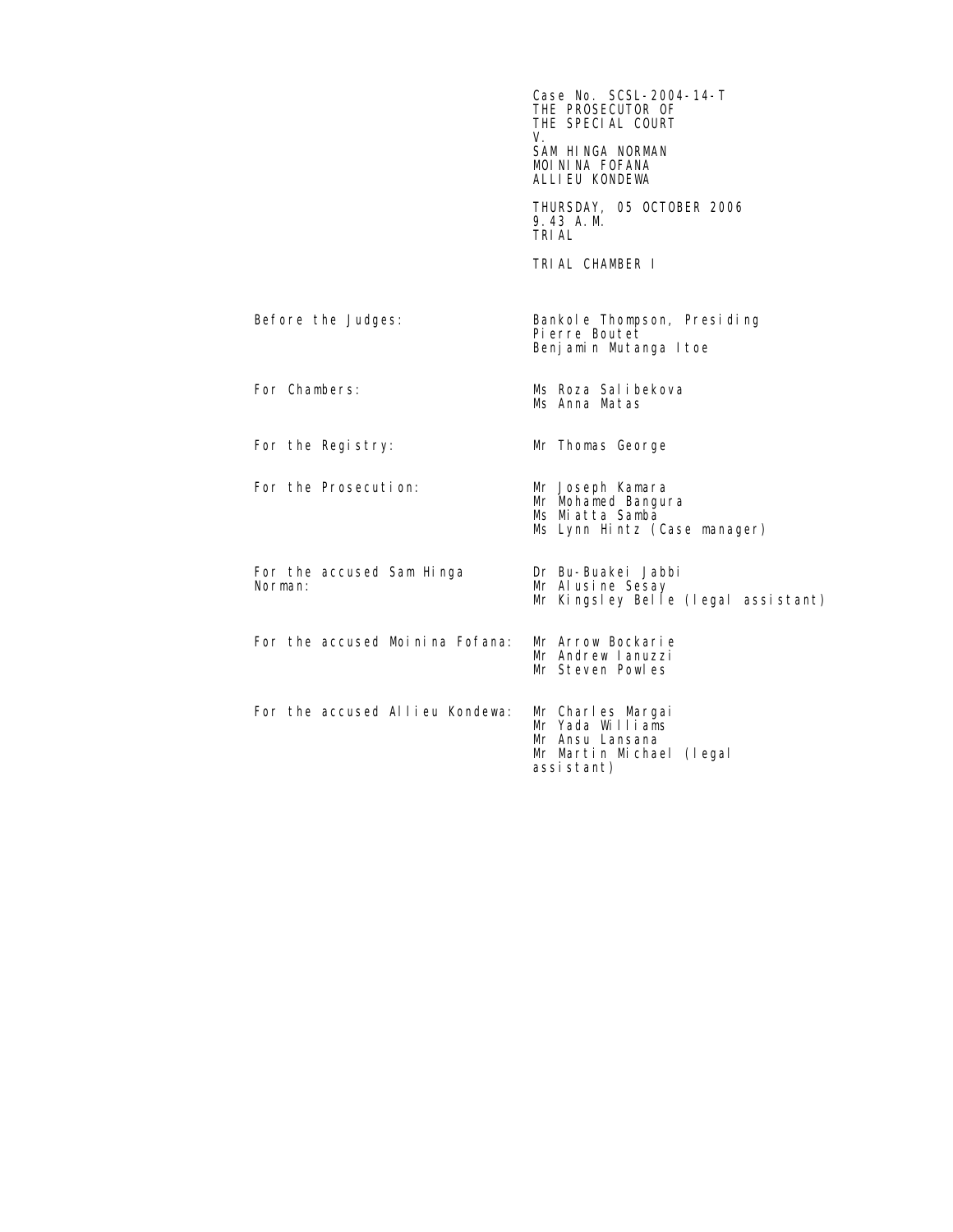1 [CDF05OCT06A - CR] 2 Thursday, 5 October 2006 3 **[The accused present]** 4 [The witness entered Court] 5 [Open session] 6 [Upon commencing at 9.46 a.m.] 7 PRESIDING JUDGE: Good morning, counsel. Mr Margai, I 8 reckon we can now, without any hindrance, proceed with the 9 presentation of the case of the third accused? 10 MR MARGAI: Good morning, My Lords. That is correct. 11 PRESIDING JUDGE: And on the understanding that the 12 completion of the presentation of the case for the second accused 13 is being held in abeyance and pending, of course, the arrival of 14 their expert witness. I also note from your latest filing, that 15 is a filing of yesterday's date, that your witness list is 16 reduced to 12; am I correct? 17 MR MARGAI: Yes, My Lord. 18 PRESIDING JUDGE: Including a witness in respect of whom 19 the Bench gave leave to add on the 3rd of October. 20 MR MARGAI: That is correct, My Lord. 21 PRESIDING JUDGE: And I also note that you intend to call 22 the witnesses in the sequential order in which they're listed. 23 MR MARGAI: Yes, My Lord. 24 PRESIDING JUDGE: Subject to unforeseen circumstances. 25 MR MARGAI: That is correct. 26 PRESIDING JUDGE: Which, if they do happen, you will in 27 fact, in good time, apprise the Prosecution, the Bench and the 28 members of the other Defence team. 29 MR MARGAI: That assurance is given.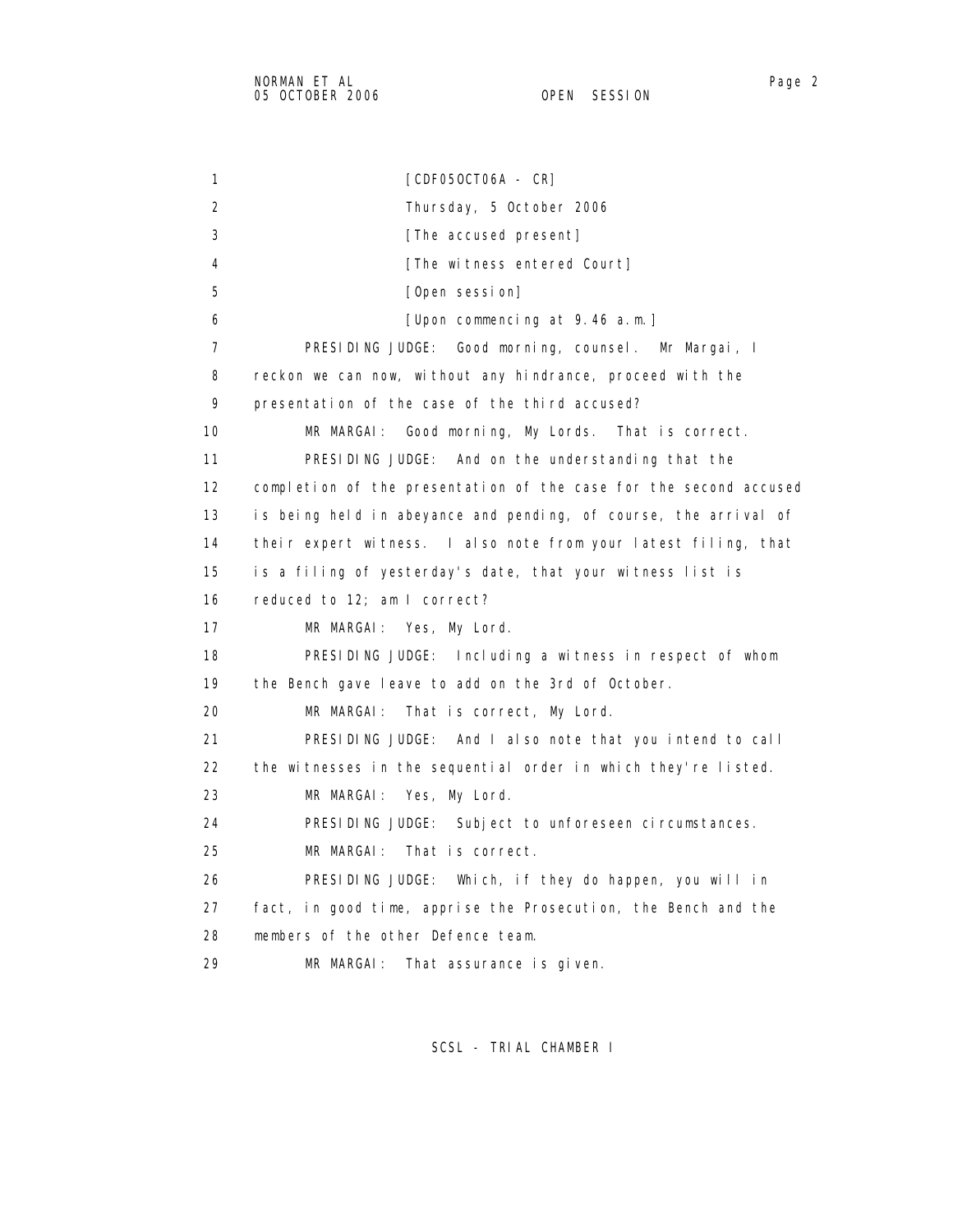1 PRESIDING JUDGE: These matters, thus being established to 2 our satisfaction, and if you're not availing yourself of your 3 Rule 84 option, we'll proceed to hear your first witness. 4 MR MARGAI: My learned friend, Mr Williams, will address 5 that, My Lord. 6 PRESIDING JUDGE: In what language is this witness going to 7 testify? 8 MR MARGAI: English, My Lord. 9 PRESIDING JUDGE: Let the witness be sworn. 10 WITNESS: Brima Tarawally [Sworn] 11 EXAMINED BY MR WILLIAMS: 12 Q. Good morning, Mr Witness. 13 A. Good morning. 14 Q. I'll be asking you some questions, and you will be required 15 to -- I think he's having problem with his headset. 16 PRESIDING JUDGE: Will somebody make the adjustment for 17 him, and check whether he's on the right channel, and that 18 there's no malfunctioning of the technology, please. 19 MR WILLIAMS: 20 Q. Good morning, Mr Witness. 21 A. Good morning. 22 Q. I'll be asking you a few questions, and you are required to 23 provide answers to those questions. You will kindly speak slowly 24 so The Lordships can take you down; is that okay? 25 A. I will do that. 26 Q. Thank you. Could you tell the Court your names?

- 27 A. I am Brima Tarawally.
- 28 Q. Can you spell Tarawally for the Court?
- 29 A. T-A-R-A-W-A-L-L-Y.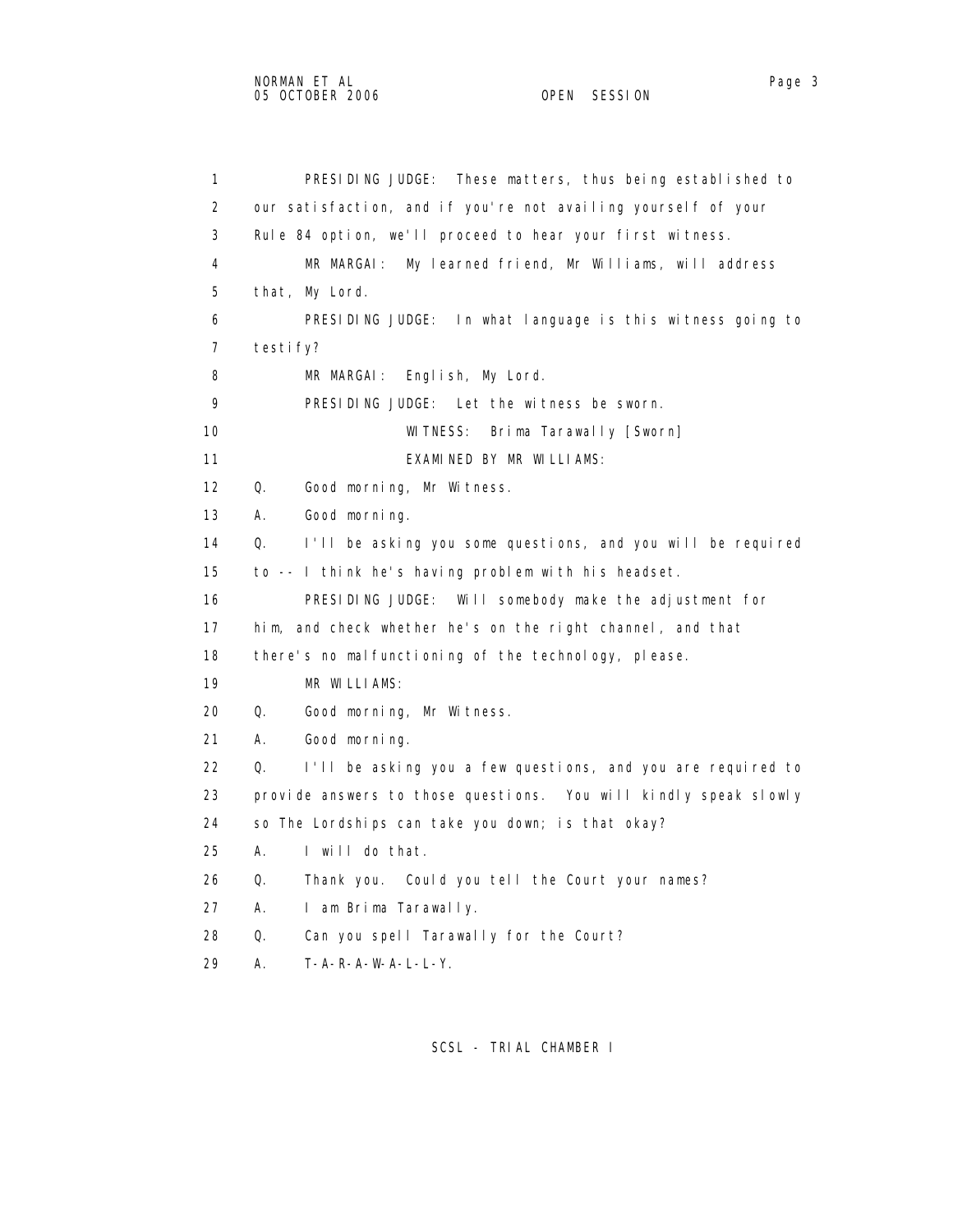- 1 Q. Where do you live?
- 2 A. xxx, Jiama Bongor Chiefdom.
- 3 Q. Where were you born?
- 4 A. xxx xxx, Jiama Bongor Chiefdom.
- 5 Q. How old are you?
- 6 A. I'm 60 plus.
- 7 Q. Did you go to school?
- 8 A. Pardon?
- 9 Q. Did you go to school?
- 10 A. Yes, of course.

11 JUDGE ITOE: Where would he have learnt such good English.

- 12 Certainly not in Koyama.
- 13 MR WILLIAMS:
- 14 Q. Could you tell the Court where you were on the 25th of May 15 1997; that is, the date of the coup?
- 16 A. Before proceeding with any testimony in respect of the 17 statements in your possession, I had insisted, during arguments 18 and counter-arguments between yourself and I, why I was at the 19 Zulu centre, insisting that --
- 20 Q. Mr Witness, there will be a time for that --
- 21 A. No.

22 Q. I assured you that --

23 A. No, I insisted that --

 24 PRESIDING JUDGE: Witness, witness, if you have a statement 25 to make to this Court prior to your testimony, you should have 26 sought leave to do that. The process of examination-in-chief 27 consists of questions and answers from your lawyer, and answers 28 to questions relating to the matters for which this Tribunal has 29 been set up. As to modalities or strategies as to what precluded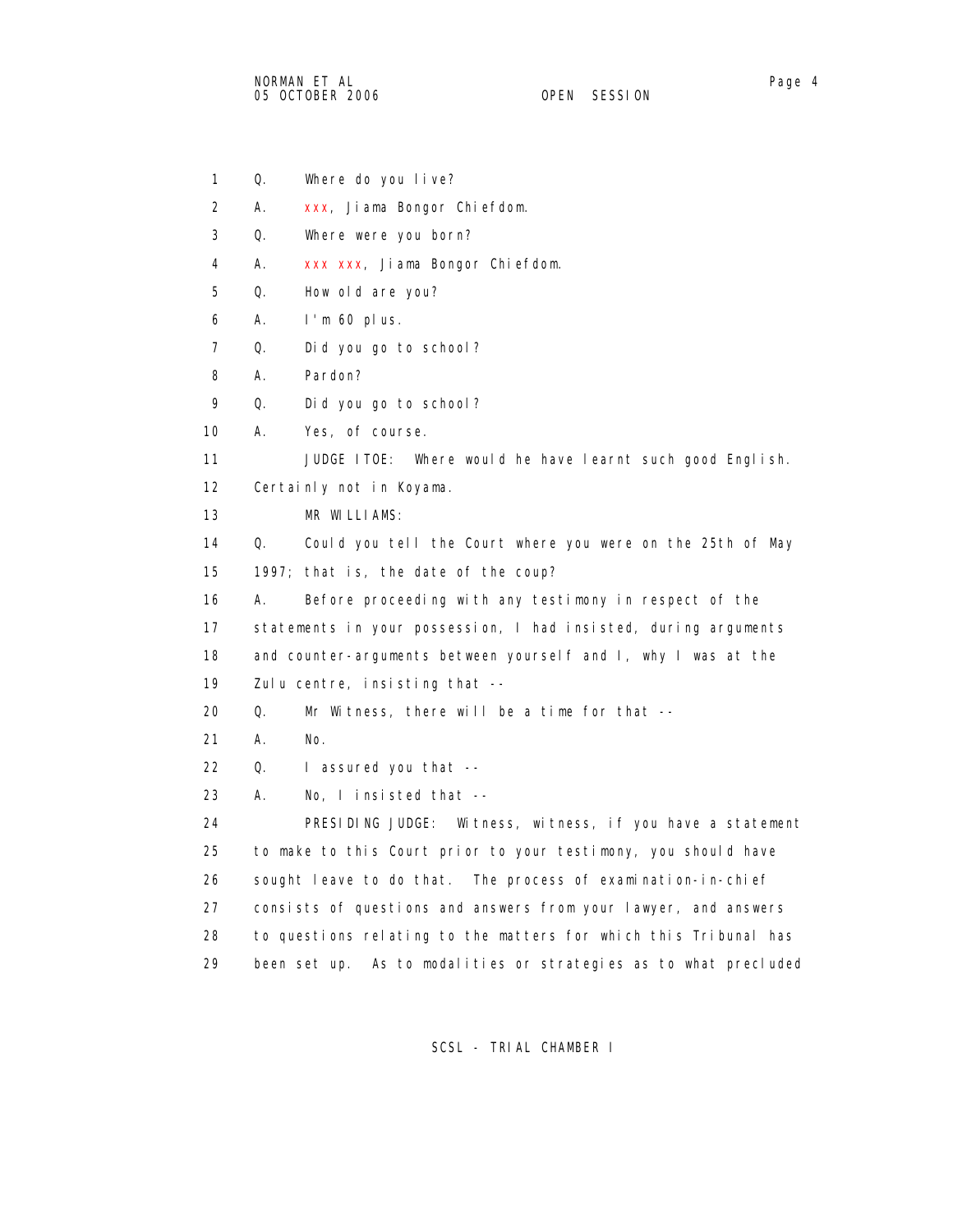1 your coming here, this Court is not particularly interested, 2 unless there may be some possibility of some difficulties that 3 you may have had with giving your statement that may impact upon 4 the smooth running of the trial. 5 In this regard, counsel, is it appropriate at this point to 6 have a short stand down so you adjust any differences that may 7 exist, or appear to exist, between you and your witness -- your 8 side and the witness. 9 MR WILLIAMS: My Lord, there are no differences between the 10 two of us. 11 PRESIDING JUDGE: But probably miscommunication, perhaps. 12 MR WILLIAMS: No, My Lord, nothing of that nature, My Lord. 13 He expressed that in concerns to me and told him and I assured 14 him that, at the end of his testimony, I will crave the 15 indulgence of the Bench for him to be allowed to air those 16 concerns. 17 PRESIDING JUDGE: Out of an abundance of caution, let us -- 18 no time is going to be lost if we give a five-minute stand down 19 for some understanding and accommodation to be reached on that, 20 rather than having to interrupt the trial with these 21 interjections. I will adjourn for a brief while. 22 MR MARGAI: My Lords, I'm sorry, just for the record -- 23 PRESIDING JUDGE: Let the Prosecution -- 24 MR MARGAI: -- given that the witness has been sworn and he 25 is a protected witness, do we have access to him to resolve -- 26 PRESIDING JUDGE: You can stay here with the witness, and 27 the Prosecution be present, and the Court Management supervise 28 what's going on. 29 MR MARGAI: Thank you very much.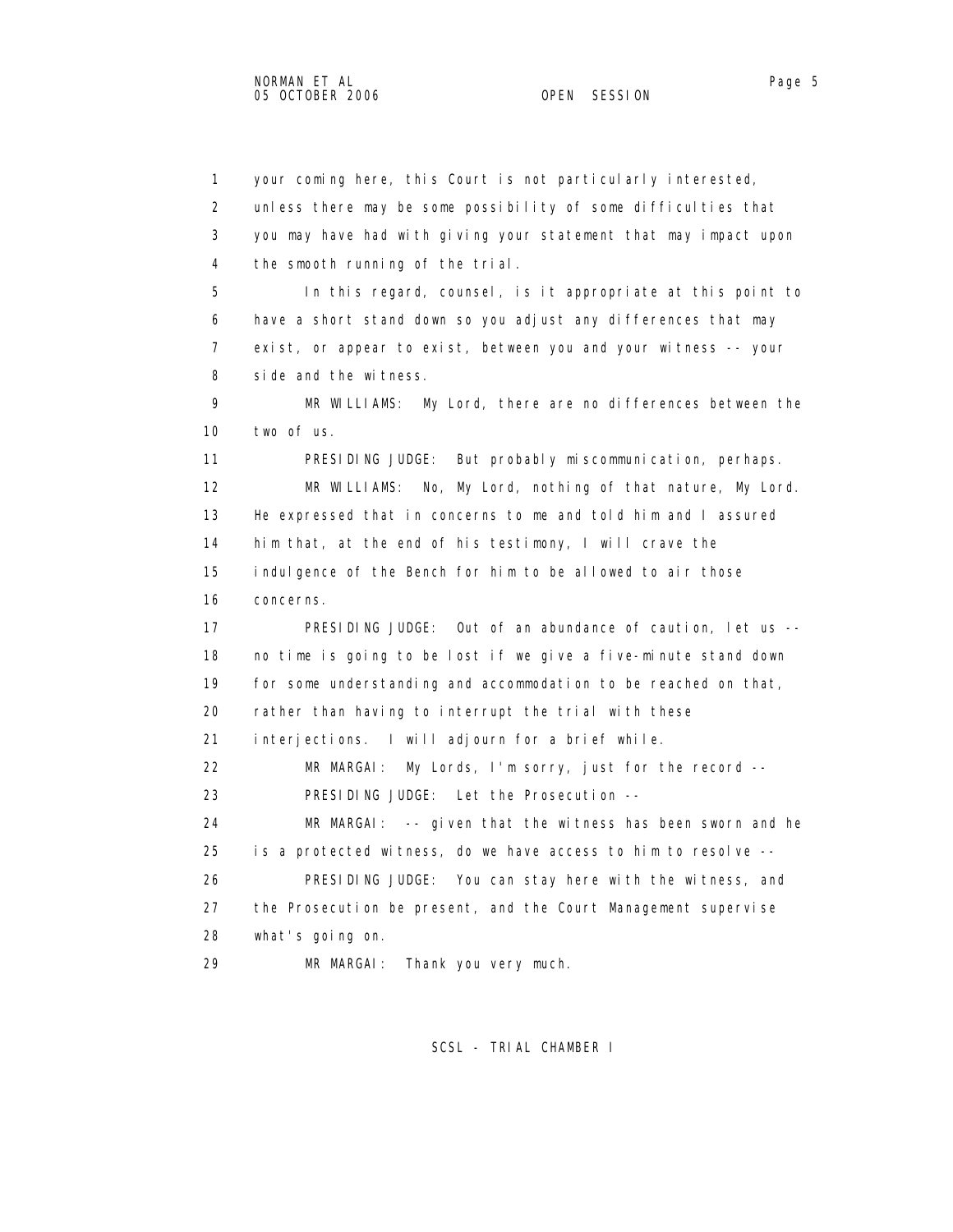1 PRESIDING JUDGE: It is important. I do not intend to have 2 any technicalities stand in the way of a discovery of the truth. 3 MR MARGAI: Thank you. 4 [Break taken at 9.48 a.m.] 5 [Upon resuming at 10.10 a.m.] 6 PRESIDING JUDGE: Counsel, we resume the proceeding and we 7 advise that there may be an appropriate application at this 8 stage. 9 MR WILLIAMS: We have spoken with the witness and together 10 --all parties involved, and we most respectfully requesting that 11 we go into closed session to hear the concerns the witness has 12 raised -- had raised with me, My Lord. 13 PRESIDING JUDGE: Very well. So both sides are agreed for 14 a closed session hearing? 15 MR KAMARA: Yes, My Lord. 16 PRESIDING JUDGE: Right, we'll waive the idea of a closed 17 session application being made in a closed session and assume, in 18 fact, that it has been made. Let the witness be escorted outside 19 for a while. Would the representative of victims and witness -- 20 **I** [The witness stood down] 21 PRESIDING JUDGE: Members of the public, we're about to go 22 into a closed session hearing to hear some very important 23 matters. This, of course, is the usual exception to the rule 24 that criminal proceedings must be conducted in open, but there 25 are times when the law requires that certain competing interest, 26 in terms of publicity and privacy should, in fact, be balanced. 27 In this regard, we'll ask you to retire for a while. Probably 28 about -- estimated time would be something like an hour? 29 MR WILLIAMS: Perfectly, My Lord.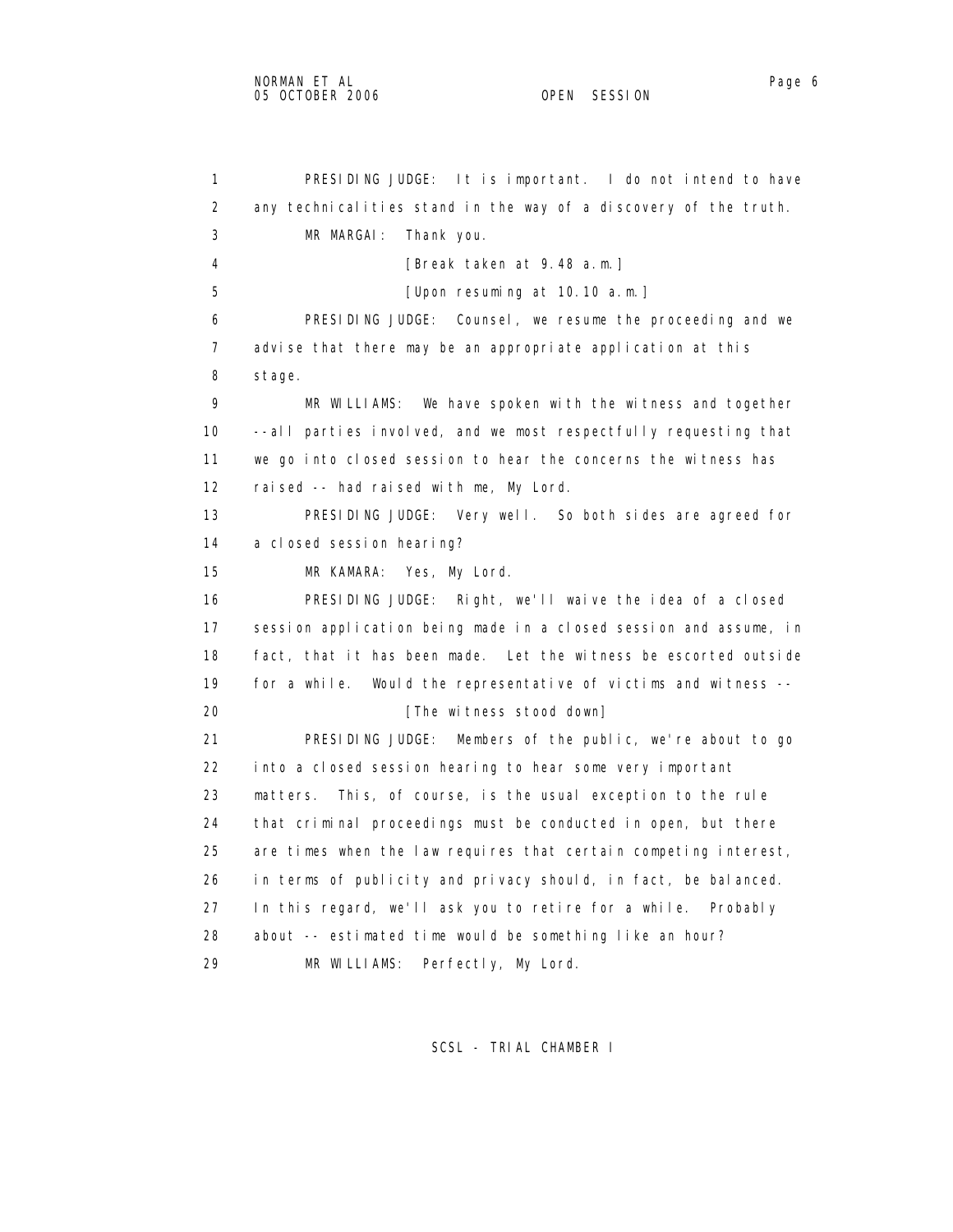| $\mathbf{1}$   | PRESIDING JUDGE: About an hour when we'll resume Court in        |
|----------------|------------------------------------------------------------------|
| $\overline{a}$ | open session and continue with the proceedings. I will now ask   |
| 3              | the experts to set in place the machinery for us to move from    |
| $\overline{4}$ | open session to closed session.                                  |
| 5              | [At this point in the proceedings, a portion of the              |
| 6              | transcript, pages 7 to 27, was extracted and sealed under        |
| $\overline{7}$ | separate cover, as the proceeding was heard in a closed session] |
| 8              |                                                                  |
| 9              |                                                                  |
| 10             |                                                                  |
| 11             |                                                                  |
| 12             |                                                                  |
| 13             |                                                                  |
| 14             |                                                                  |
| 15             |                                                                  |
| 16             |                                                                  |
| 17             |                                                                  |
| 18             |                                                                  |
| 19             |                                                                  |
| 20             |                                                                  |
| 21             |                                                                  |
| 22             |                                                                  |
| 23             |                                                                  |
| 24             |                                                                  |
| 25             |                                                                  |
| 26             |                                                                  |
| 27             |                                                                  |
| 28             |                                                                  |
| 29             |                                                                  |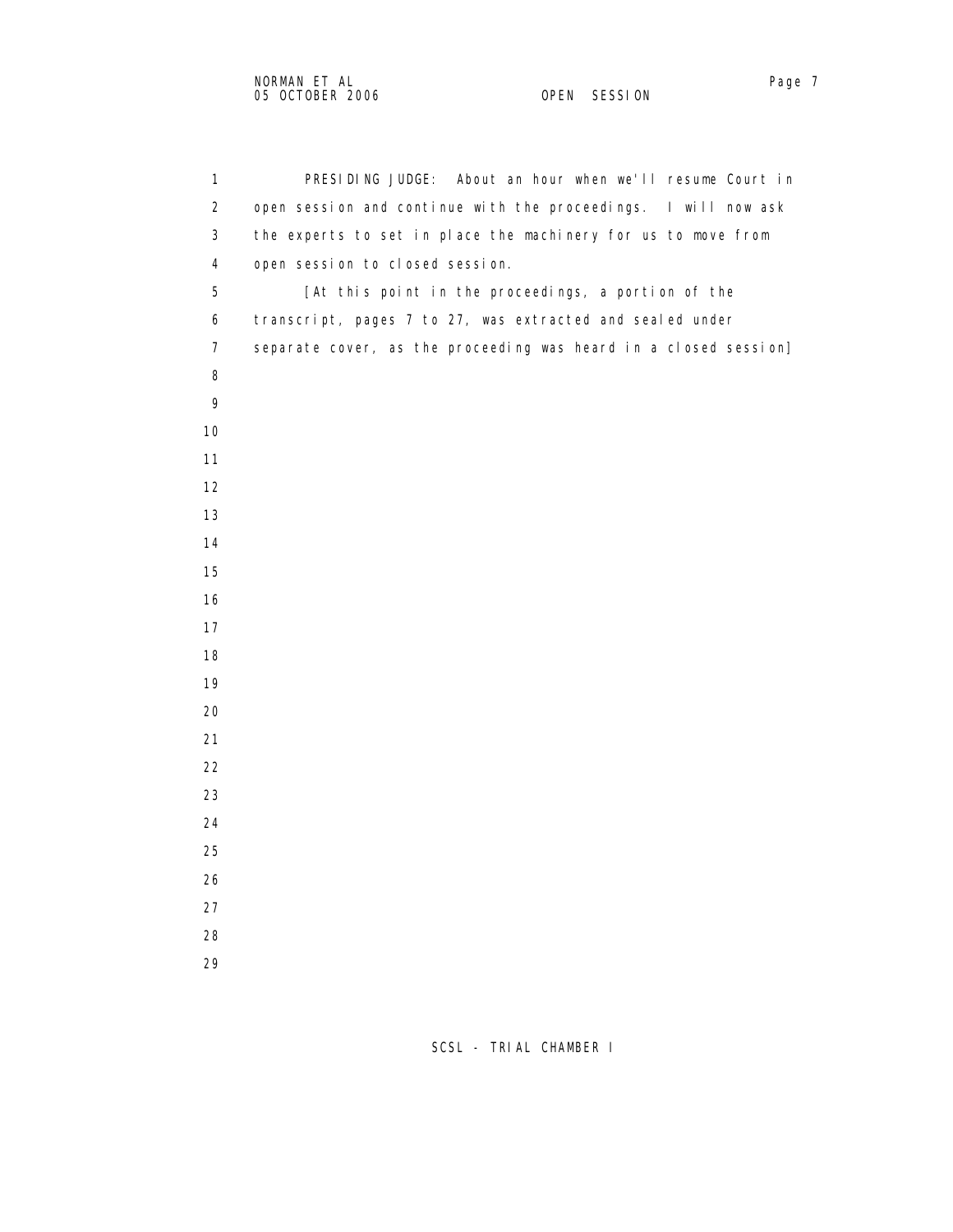1 [Open session] 2 [Upon resuming at 11.50 a.m.] 3 PRESIDING JUDGE: Counsel, proceed. We'll continue with 4 the testimony of the witness. The witness is still under oath. 5 MR WILLIAMS: 6 Q. Mr Witness, I asked you where were you on the 25th of May, 7 1997, the date that the coup occurred. 8 A. I was in Liberia. I was in Liberia at the time of the 9 coup. 10 Q. What were you doing in Liberia? 11 A. I was there working. 12 Q. Thank you very much. Did you come to Sierra Leone after 13 that date? 14 A. I came to Sierra Leone after that date. 15 Q. Why did you have to come to Sierra Leone? 16 A. After the coup, I came to understand that the AFRC/RUF were 17 causing mayhem and atrocities in this country and I was obliged 18 to come in order to see whether my mother was safe. 19 Q. Where was your mother at that time? 20 A. My mother was living in Telu and she is still living there. 21 Q. Did you find her at Telu? 22 A. Pardon? 23 Q. When you came to Sierra Leone, did you find your mother at 24 Telu? 25 A. Yes, I did find my mother. She was living in horrible 26 conditions in hideout, called sorkoei in Mende. 27 Q. Can you spell that for the Court? 28 A. Sorkoei, S-O-R-K-O-E-I. 29 Q. And you said that means hideout?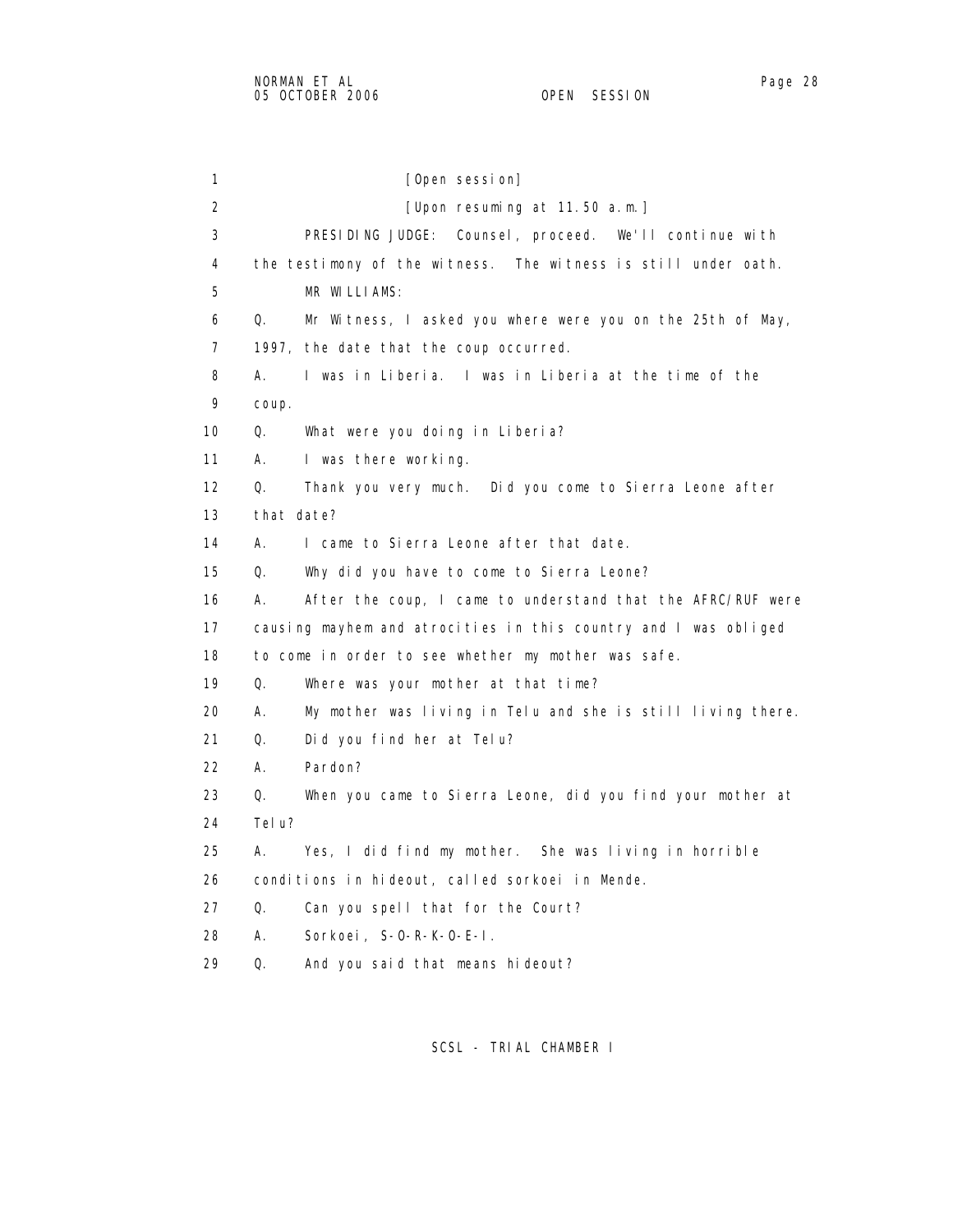1 A. Hideout. 2 Q. Thank you. Did you subsequently go back to Liberia? 3 A. After assessing the situation with the CDF elements in the 4 Jiama Bongor Chiefdom as a result of shortage -- shortages of 5 arms and ammunition, I returned there with the intention of 6 locating and joining Chief Norman and others who were there. 7 JUDGE ITOE: Returned there; where? 8 THE WITNESS: To Monrovia, Liberia. 9 MR WILLIAMS: 10 Q. Did you find Chief Norman in Liberia? 11 A. Yes, I did find him at a place called Ricks Institute in 12 Virginia, outside Monrovia. 13 Q. Could you spell Ricks for the Court? 14 A. What? 15 Q. You said, "Ricks, in Monrovia" -- 16 A. Ricks, Ricks Institute. R-I-K-S [sic], Ricks Institute. 17 Q. Did you and Chief Norman discuss anything? 18 A. Yes, I demanded from Chief Norman that the Kamajors in the 19 Jiama Bongor Chiefdom -- 20 Q. Go on. 21 A. -- were having some difficulties in terms of the shortages 22 of arms and ammunition. 23 Q. Go on. 24 A. Accordingly, the chief told me that ECOMOG, the former West 25 African intervention force, which was based in Liberia -- 26 Q. Go on. 27 A. -- under whose protection he, Chief Norman, and others -- 28 Q. Go on. 29 A. -- could be the possible channel of assistance in that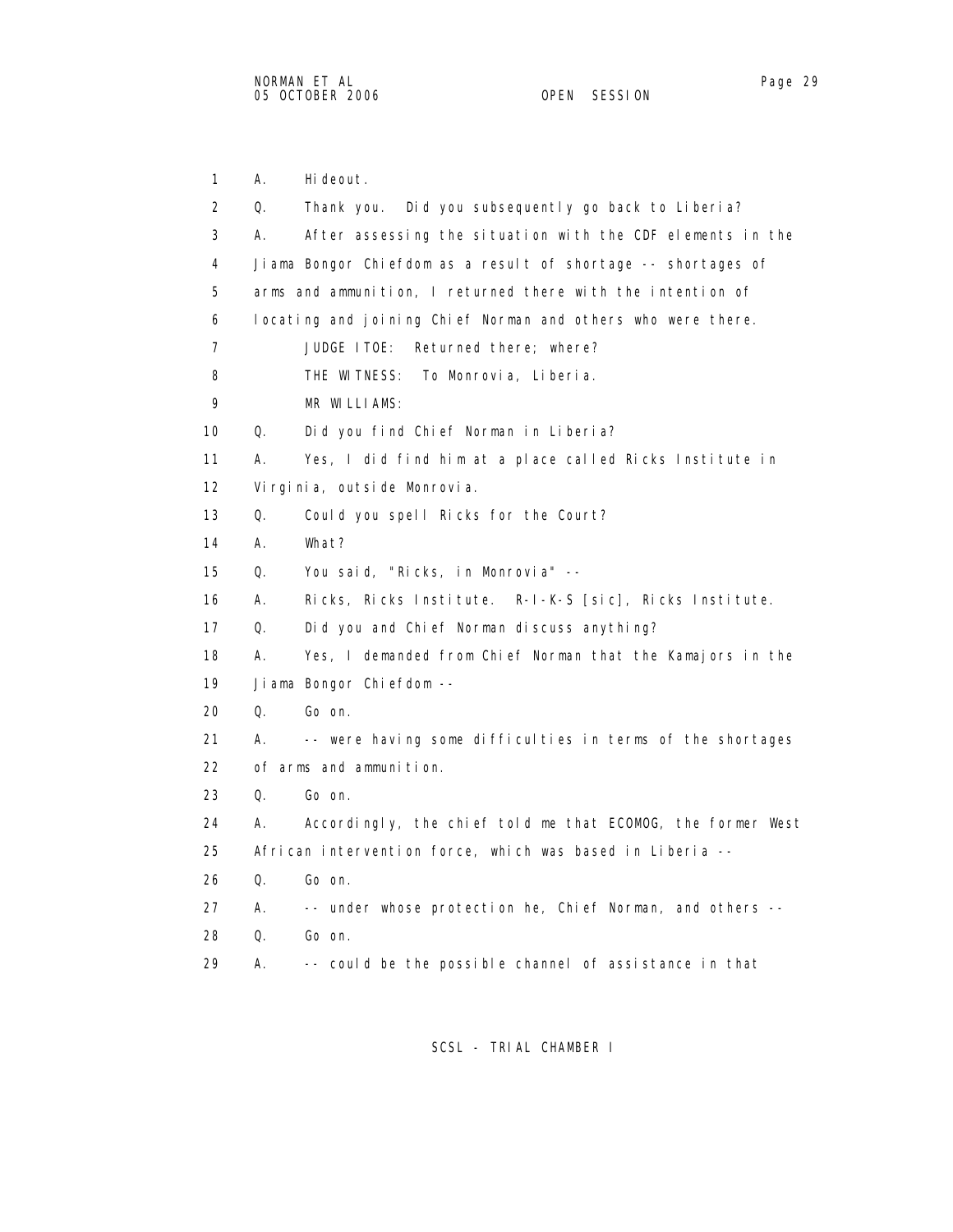| 1                 | di recti on. |                                                                   |
|-------------------|--------------|-------------------------------------------------------------------|
| 2                 | Q.           | What did you request from Chief Norman that led to that           |
| 3                 | answer?      |                                                                   |
| 4                 | А.           | Pardon?                                                           |
| 5                 | 0.           | What did you request of Chief Norman that led to that             |
| 6                 | answer?      |                                                                   |
| $\overline{7}$    | А.           | I requested for arms and ammunition.                              |
| 8                 | Q.           | And he told you ECOMOG was responsible for that?                  |
| 9                 | А.           | He told me the possible channel for such request was              |
| 10                | ECOMOG.      |                                                                   |
| 11                | Q.           | Did you speak with ECOMOG on the issue?                           |
| $12 \overline{ }$ | А.           | I further demanded from him --                                    |
| 13                | Q.           | From Chief Norman?                                                |
| 14                | А.           | Chief Norman, that who could be the possible element --           |
| 15                | Q.           | Carry on.                                                         |
| 16                | А.           | -- to render such assistance, inasmuch as I was not               |
| 17                |              | familiar with those officials of ECOMOG who could be, perhaps, of |
| 18                |              | help to me.                                                       |
| 19                | Q.           | Did he provide you with names?                                    |
| 20                | А.           | Yes.                                                              |
| 21                | Q.           | What did he say? What were the names that he told you --          |
| 22                |              | mentioned to you?                                                 |
| 23                | А.           | He told me that the man who was in charge of logistics, to        |
| 24                |              | assist me in that direction, was one Mustapha Lumeh.              |
| 25                | Q.           | Mustapha Lumeh is the name?                                       |
| 26                | А.           | Mustapha Lumeh.                                                   |
| 27                | Q.           | Could you spell Lumeh for the Court?                              |
| 28                | А.           | $L-U-M-E-H.$                                                      |
|                   |              |                                                                   |

SCSL - TRIAL CHAMBER I

29 Q. Did Mustapha Lumeh work -- was he working for ECOMOG?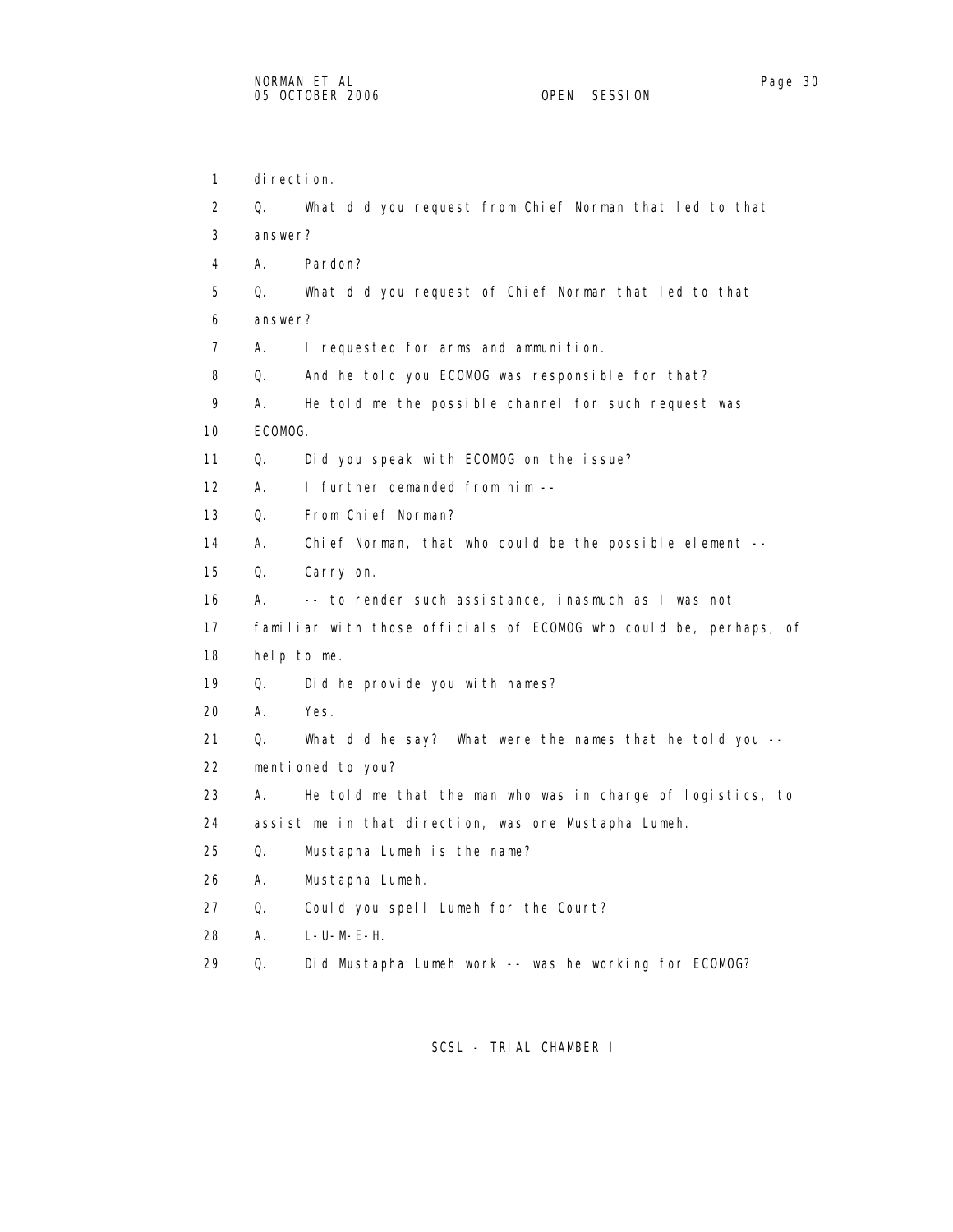1 A. Mustapha Lumeh was responsible for collecting logistics 2 from ECOMOG. 3 Q. Did you speak with Mustapha Lumeh? 4 A. I did speak with him. 5 Q. What did he say to you? 6 A. He told me that there were no supplies, at that time, 7 available, at that time, and that supplies recently been given 8 him to be delivered to fighting forces at Gendema had been taken 9 there. 10 Q. Did he tell you who gave him the ammunition that was taken 11 to Gendema? 12 A. He said ECOMOG. 13 Q. Thank you. Mr Witness, do you know Talia in the Yawbeko 14 Chiefdom? 15 A. Pardon? 16 Q. I said, "Do you know Talia, in the Yawbeko Chiefdom"? 17 A. I do know Talia very well. 18 Q. Did you ever go to Talia? 19 A. I was frequent there. 20 Q. When was the first time you went to Talia? 21 A. Do you mean the date? 22 Q. Yes. 23 A. It would be difficult for me to actually tell you when I 24 first went there by telling you the exact date. 25 Q. Was it after you spoke with Mustapha Lumeh in Monrovia? 26 A. Yes, it was after that. 27 Q. Was it after the coup that you went to Talia? 28 A. It was after the coup that I went to Talia. 29 Q. Can you tell the Court how you travelled from Monrovia to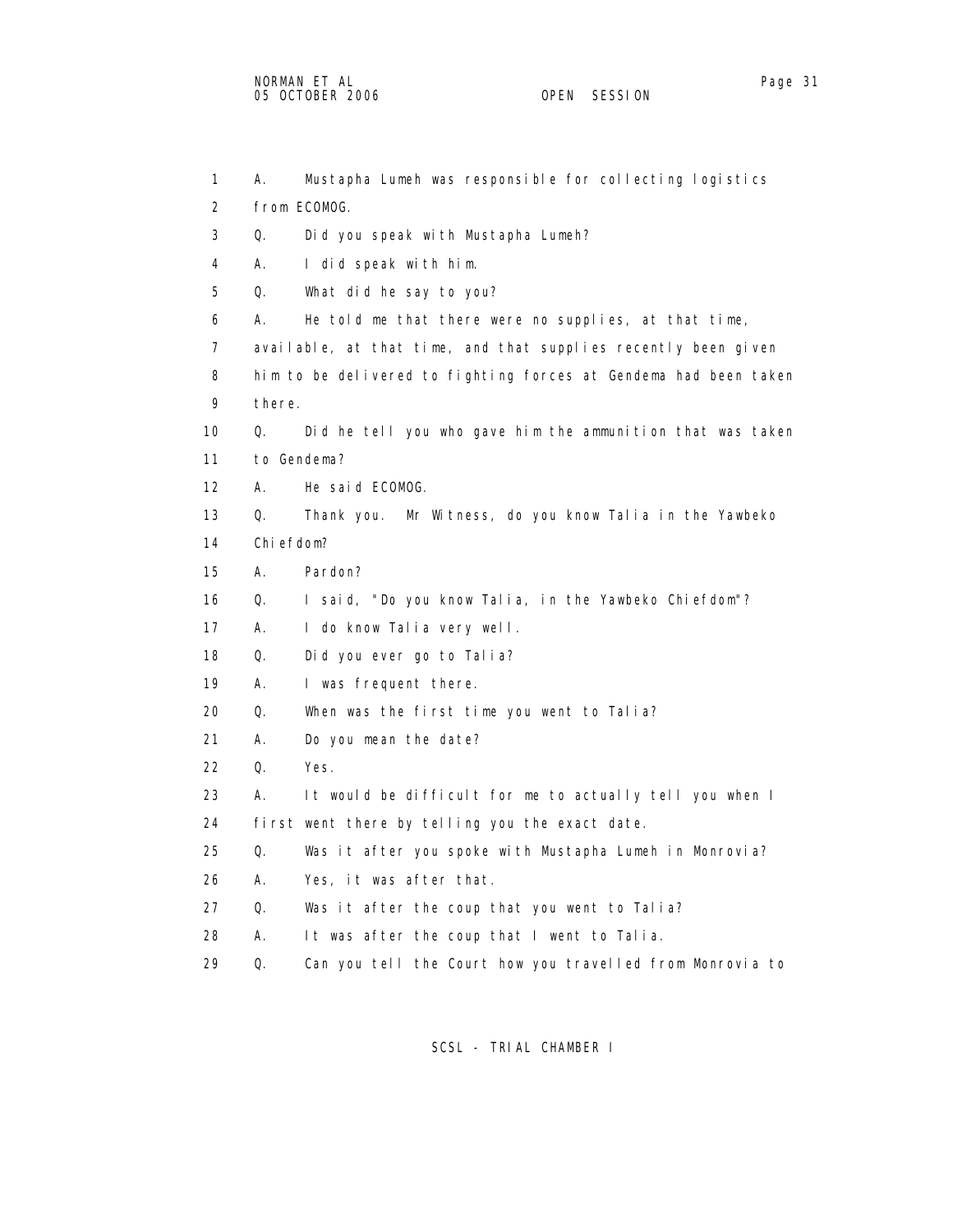1 Talia? 2 A. Not I alone, but we travelled by air. 3 Q. Travelled by air? 4 A. By helicopter. 5 Q. You said there were other people with you. Can you tell 6 the Court who those people were? 7 A. Well, I travelled to Talia with one Kandeh G Samai. 8 MR WILLIAMS: Samai is S-A-M-A-I, My Lords. 9 Q. Go on. 10 A. One Chief Vandi Soka. 11 Q. Can you spell Soka for the Court, please? 12 A. I think it's S-O-K-A or S-O-K-A-I -- I don't know. 13 Q. And who else? 14 A. There were other people whose names who I cannot recall, 15 but we travelled together. 16 Q. Were all of them Sierra Leoneans? 17 A. They were all Sierra Leoneans, but the pilot and other 18 security personnel, who were escorting the helicopter, were 19 foreign nationals. 20 Q. Did you have any military personnel on that flight? 21 A. We had the ECOMOG military personnel in full uniform. 22 Q. Do you recall the number of ECOMOG personnel that were on 23 the flight? 24 A. There were about six in number. Six, excluding the pilot 25 and co-pilot. There were six in number. 26 Q. Mr Witness, do you know the third accused in this matter, 27 Allieu Kondewa? 28 A. I do know him very well. 29 Q. When did you first meet Mr Kondewa?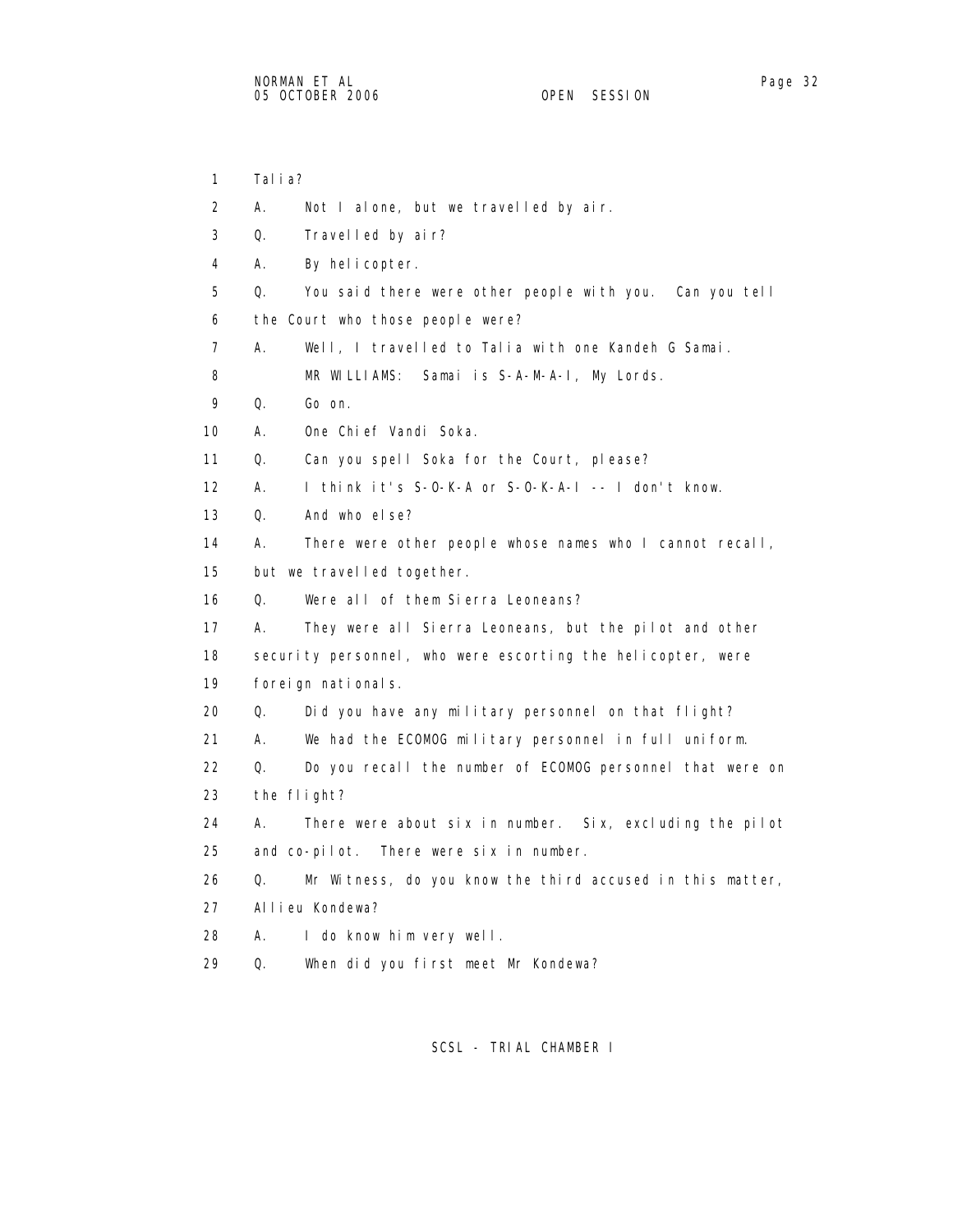1 A. I first met him at the time we arrived at Talia. 2 Q. You said you know the third accused very well. I mean, 3 what do you mean by that; how well do you know him? 4 A. Knowing somebody very well, to my understanding, somebody 5 that I can identify him in person and by name. 6 Q. Thank you. Now you said you came to Talia after the coup. 7 Do you recall when you left Talia finally? 8 A. Upon arrival there, I decided -- 9 Q. No, Mr Witness. I mean, it's a simple question. You first 10 went to Talia immediately -- well, after the coup, right? When 11 did you finally leave? I just want the date, if you can recall? 12 A. That was in October. 13 Q. You left finally and never came back? 14 A. No, no, no. I said I was very frequent. 15 Q. Answer my question, Mr Witness. You came to Talia after 16 the coup on board a chopper. When did you finally leave Talia 17 and never return? 18 A. Oh, that happened in February. 19 Q. February of which year? 20 A. 1998. 21 Q. Thank you very much. 22 PRESIDING JUDGE: When he said he left in October would 23 that be earlier -- said he left in October. Would that 24 be October 1997? 25 MR WILLIAMS: My Lord, I will come to that, My Lord. 26 Q. Between your arrival and February '98, did you have cause 27 to leave Talia periodically? 28 A. Yes. Let me explain something. 29 Q. Go on.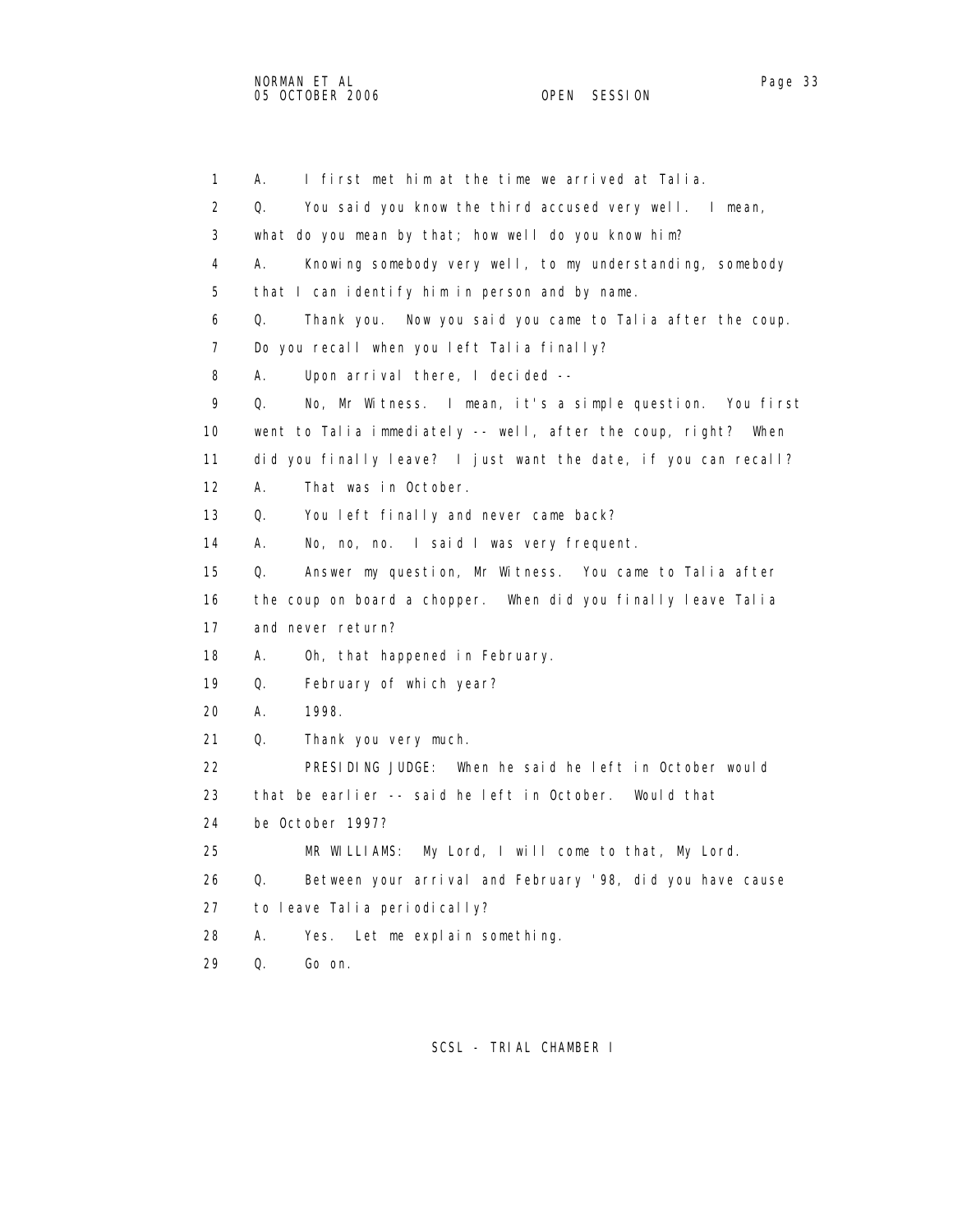| $\mathbf{1}$ | When we arrived there in October 1997, I left from there<br>Α.    |
|--------------|-------------------------------------------------------------------|
| 2            | and went to Telu in the Jiama Bongor Chiefdom and I used to be    |
| 3            | very frequent from Jiama Bongor Chiefdom to Talia, to and         |
| 4            | through.<br>But finally, I left Talia in February 1998.           |
| 5            | Q.<br>Mr Witness, on those occasions that you had to leave Talia, |
| 6            | you recall how long you would stay out of Talia before returning  |
| 7            | back?                                                             |
| 8            | I was having a bicycle. A bicycle, a furnished bicycle<br>А.      |
| 9            | with gears. In time, sometime in urgent matters, I used to ride   |
| 10           | from Telu to Talia in a day. Then returned the other day. I was   |
| 11           | very frequent.                                                    |
| 12           | So when you leave Talia, you would spend a day and then<br>Q.     |
| 13           | return back to Talia?                                             |
| 14           | А.<br>Yes, that was the case. That was the case.                  |
| 15           | Q.<br>Are you a member of the Kamajor society, Mr Witness?        |
| 16           | А.<br>Of course I'm a member of the Kamajor society.              |
| 17           | Q.<br>Can you recall when you were initiated?                     |
| 18           | А.<br>I was initiated in the Kamajor society in December 1997.    |
| 19           | Q.<br>That was after the coup?                                    |
| 20           | А.<br>After the coup.                                             |
| 21           | Q.<br>And could you tell the Court who initiated you?             |
| 22           | А.<br>It was Kamoh Lahai Bangura.                                 |
| 23           | Q.<br>And did you have any particular reason for joining the      |
| 24           | Kamaj or society?                                                 |
| 25           | А.<br>Yes, I had particular reasons.                              |
| 26           | PRESIDING JUDGE: Do you want him to spell them out?               |
| 27           | MR WILLIAMS: Yes, My Lord.                                        |
| 28           | PRESIDING JUDGE: Well, let's go on.                               |
| 29           | MR WILLIAMS:                                                      |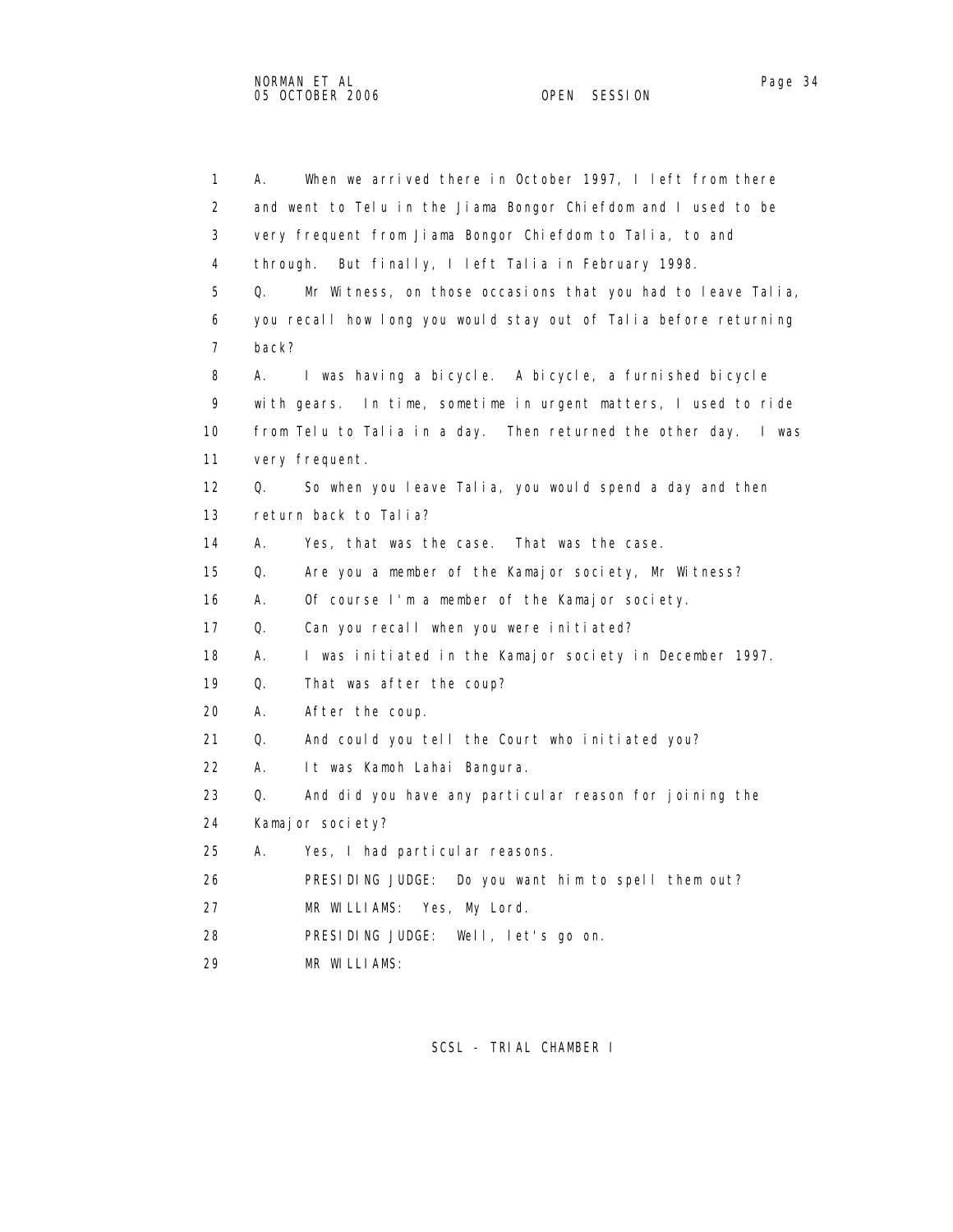1 Q. Go on. Go on, tell the Court your reasons. 2 A. Okay. My first reason for joining the Kamajor society was 3 my personal protection in order to render me invulnerable to 4 gunshots. 5 Q. What else? 6 A. Another reason was to ensure that my people are rendered 7 assistance and protection from chaos and anarchy, which were 8 existing in this country. My third reason was to ensure that I 9 joined forces in order to fight the enemies to restore back to 10 power the democratically elected Government of Sierra Leone. 11 Q. Thank you very much, Mr Witness. Thank you. Could you 12 tell the Court whether Kamoh Lahai Bangura told you the laws of 13 the Kamajor society at your initiation. 14 A. Pardon? 15 Q. Whether, Kamoh Lahai Bangura, at your initiation, whether 16 he told you the laws of the society? 17 A. Yes, he did. 18 Q. Can you tell the Court just one or two of those laws? 19 A. One of the most important laws attached to the Kamajor 20 society was that a member of the Kamajor society should not get 21 involved in rebel acts. 22 Q. What do you mean by rebel acts, or what did he mean? Did 23 he tell you what he meant by rebel acts? 24 A. By rebel acts at that time, he said one shall not carry out 25 practises that bear resemblance to those of our former enemies. 26 Q. And what were the practices of your former enemies? 27 A. He said one shall not kill innocent civilians; one shall 28 not loot civilians' properties. 29 Q. That would be fine, Mr Witness. Did he tell you the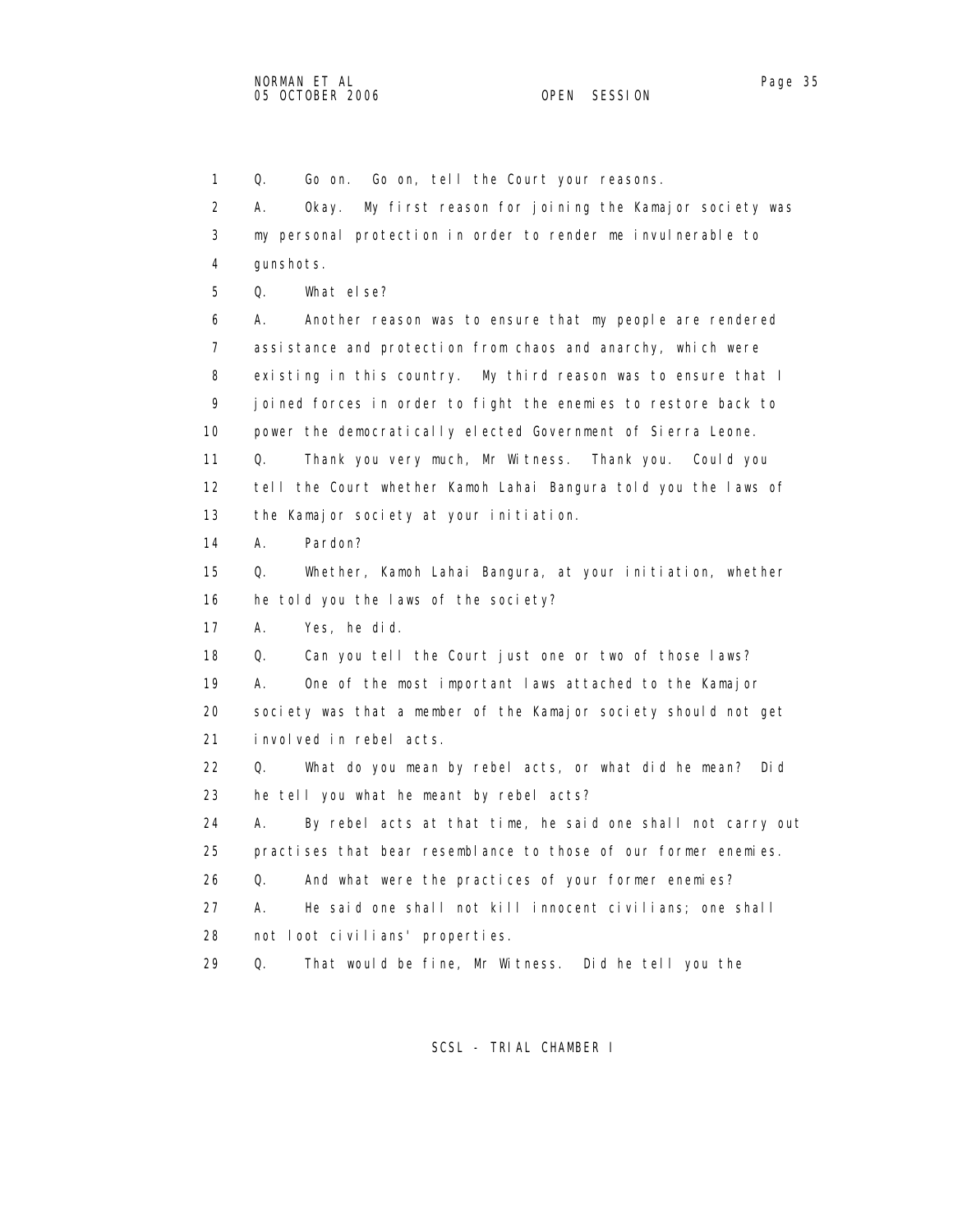1 consequences of breaching those laws? 2 A. He did tell me the consequences. He said the first 3 consequence that will arise, and definitely arise, will be the 4 initiate will be vulnerable to gunshots. 5 Q. And what else? 6 A. He said another consequence would be punishment for that 7 initiate, should it be established beyond all doubt, that the 8 initiate had violated, and that punishment would be carried out 9 by Kamajors themselves and other relevant authorities. 10 Q. Thank you very much. Mr Witness, you said you knew Kondewa 11 when you were at Talia. Can you tell the Court what he was doing 12 at Talia between October 1997 and February 1998? 13 A. Mr Kondewa, my first observation upon arrival there was 14 that he was engaged in cultural activities. 15 Q. What type of cultural activities? 16 A. He had a group of young men and women who used to be behind 17 him dancing by performing in tactical ways. 18 Q. Was he doing it for fun or money? 19 A. No, he was doing it in the form of pleasure. 20 Q. What else was he engaged in doing? 21 A. Pardon? 22 Q. What else was he doing, apart from this cultural -- 23 A. From my understanding, at the time we arrived there, I mean 24 Talia, he was not engaged in any other activities, to my 25 knowledge. 26 Q. You said -- after your initiation, did you opt for any form 27 of military training. 28 A. Whether I opted for -- 29 Q. Any form of military training.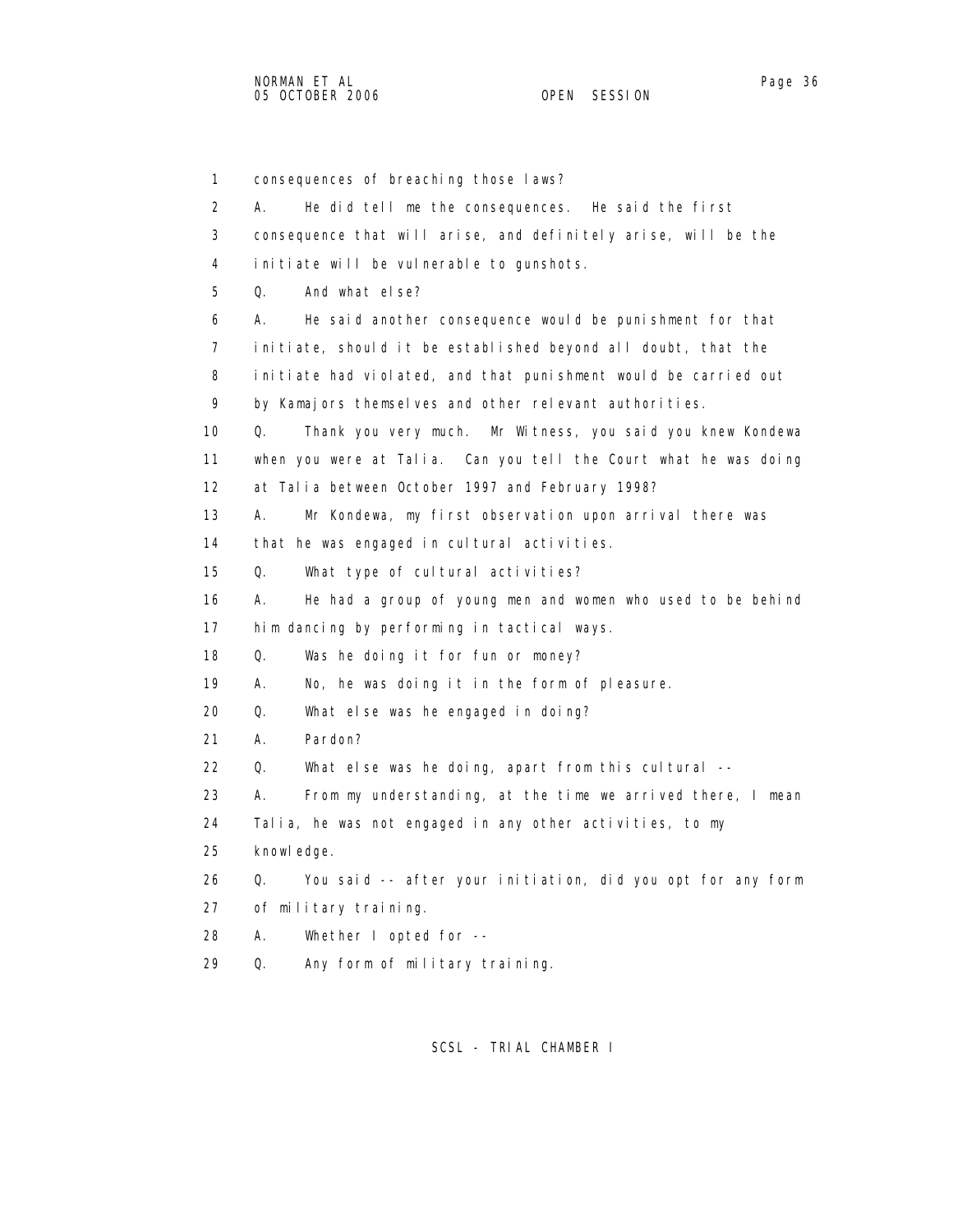1 A. No, my age did not permit me to do so. 2 Q. Did you observe any form of military training going on at 3 Talia between October 1997 and February 1998? 4 A. I did observe training. 5 Q. What form of training was it? 6 A. That training was militia training. You want to 7 distinguish military training from militia training? 8 Q. Yes - go on? 9 A. Although I am not a military man, but I have been observing 10 military trainings elsewhere, and the training at Talia was not 11 characteristic of that of military training because they were 12 using sticks instead of weapons. 13 Q. Was Mr Kondewa in any way connected to that militia 14 training that went on at Talia? 15 A. Mr Kondewa was not connected with that militia training. 16 Q. Did he have anything to do with that training that was 17 going on? 18 A. Who? 19 Q. Mr Kondewa. 20 A. He didn't have anything to do with that. 21 Q. Can you tell the Court who was responsible for the militia 22 training at Talia? 23 A. What I saw and whom I saw, it was one MS Dumbuya who was 24 the head of that training. Furthermore, there were other 25 subordinates to MS Dumbuya, but I can only remember the name of 26 one of them, and that is one Mr Mbogbah. I don't remember the 27 first name. 28 Q. Can you spell that? 29 A. Mbogbah?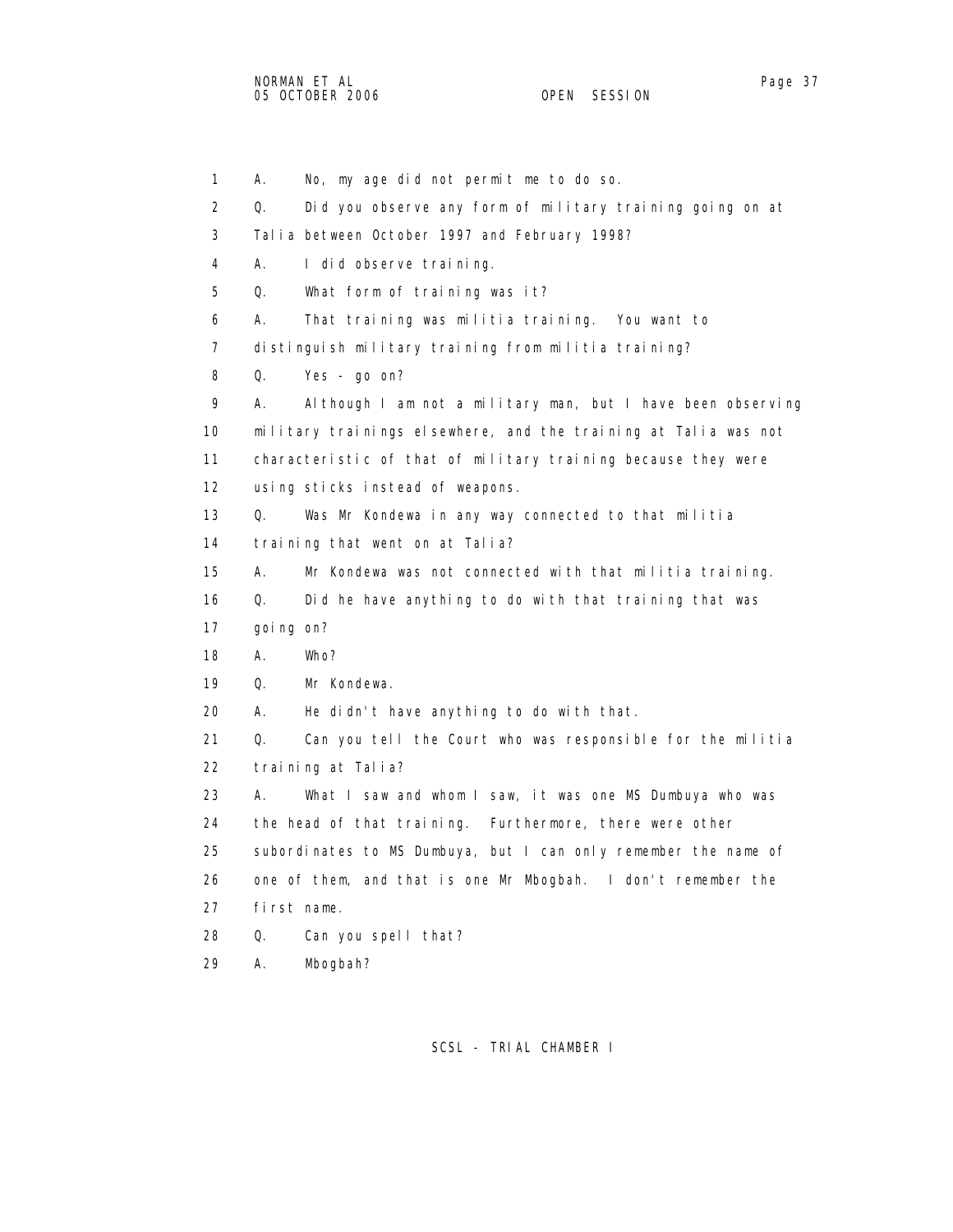1 Q. Yes. 2 A. M-B-O-G-B-A-H. 3 Q. Mr Dumbuya or Mbogbah, did they collaborate in any way with 4 Mr Kondewa, as far as the war was concerned? 5 A. I want to tell you that it never happen, but the fact that 6 that Mr Dumbuya, who was the head of that training, was not able 7 even to communicate with Mr Kondewa, in that he did not, or he 8 was not somebody who could speak Mende fluently, unlike 9 Mr Mbogbah. 10 Q. Do you know of any place at Talia called Base Zero? 11 A. There is no distinction between Base Zero and Talia. There 12 is absolutely no distinction. 13 Q. Mr Witness, do you know exactly where Mr Kondewa stayed 14 whilst he was at Talia? 15 A. If I know exactly -- 16 Q. The house -- 17 A. -- the house he was staying in? 18 Q. The house, Who owned the house, for example. Where it was 19 located? 20 A. Who owned the house? 21 Q. Yes. 22 A. I don't know the owner of that house. 23 Q. Mr Witness, you mentioned that you periodically left Talia 24 for -- 25 A. Jiama Bongor. 26 Q. -- Jiama Bongor. Right. What was the reason for your 27 leaving? 28 A. I used to constantly monitor the activities of Kamajors in 29 the Jiama Bongor Chiefdom and also report on those activities to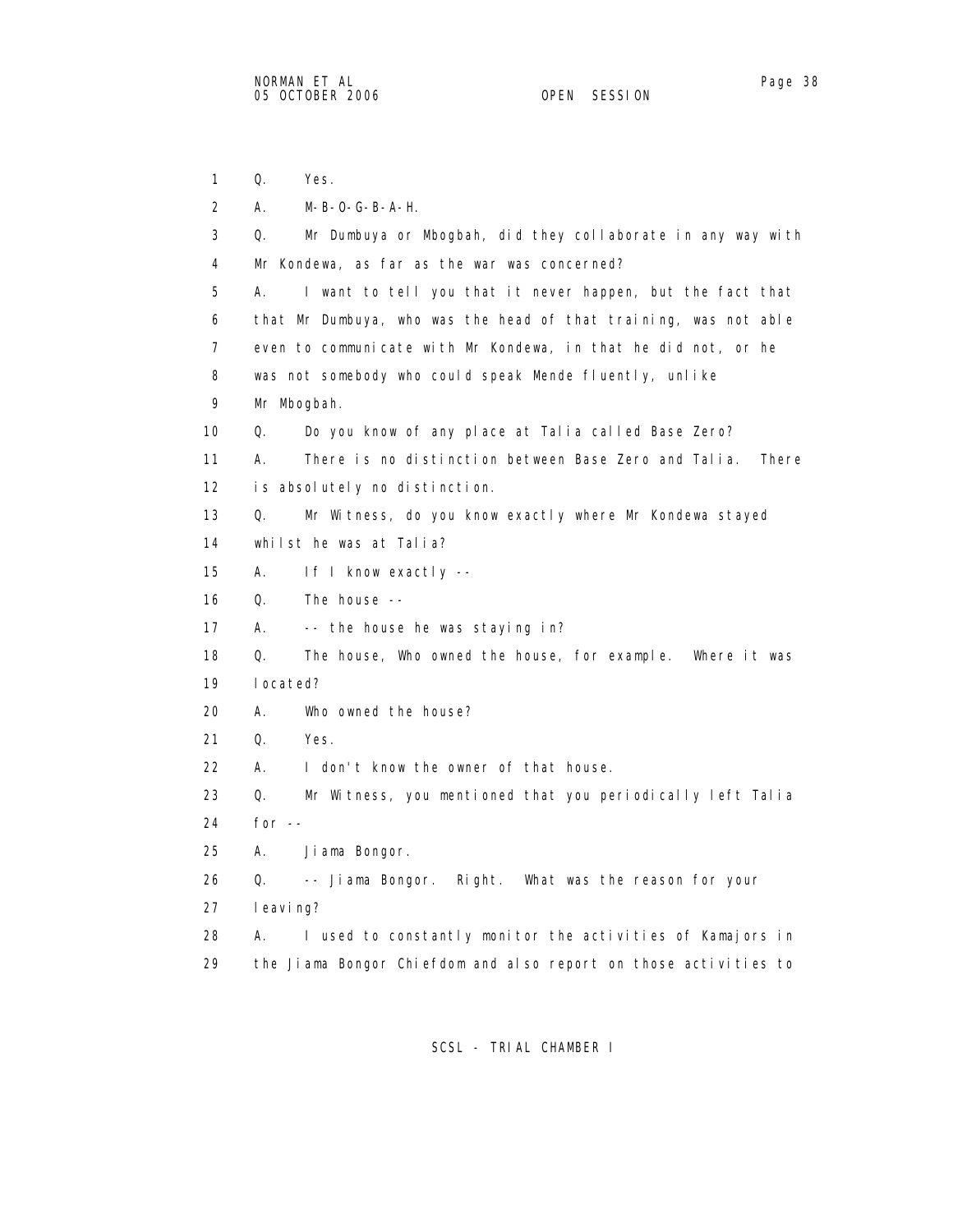1 appropriate authorities at Base Zero. 2 Q. Did you hold any position within the Kamajor movement or 3 the CDF movement? 4 A. Yes. 5 Q. What was it? 6 A. I was the chiefdom field supervisor in the CDF for the 7 Jiama Bongor Chiefdom in Bo District. 8 Q. And what were your functions as -- what were your 9 functions? 10 A. My functions were purely administrative in nature. 11 Q. You mentioned -- let me ask you this, Mr Witness: Was a 12 War Council formed at Talia? 13 A. Yes. 14 Q. When was that? 15 A. The War Council of the former CDF was formed at Base Zero, 16 some time in December 1997. 17 Q. Was Mr Kondewa a member of that War Council? 18 A. It would be difficult for me to tell whether Mr Kondewa was 19 a member of the War Council for a very important reason. 20 Q. What is the reason? 21 A. Mr Kondewa used to come or visit the place where members of 22 the War Council were constantly converging. So, in my opinion, 23 it would be difficult to tell whether he was a member of the War 24 Council. 25 JUDGE BOUTET: Can you explain that for me, please. I 26 don't understand what you mean by this. 27 THE WITNESS: Now, seeing someone visiting people, or a 28 group of people in an organisation visiting them, or being in 29 company with them, will not be conclusive evidence to indicate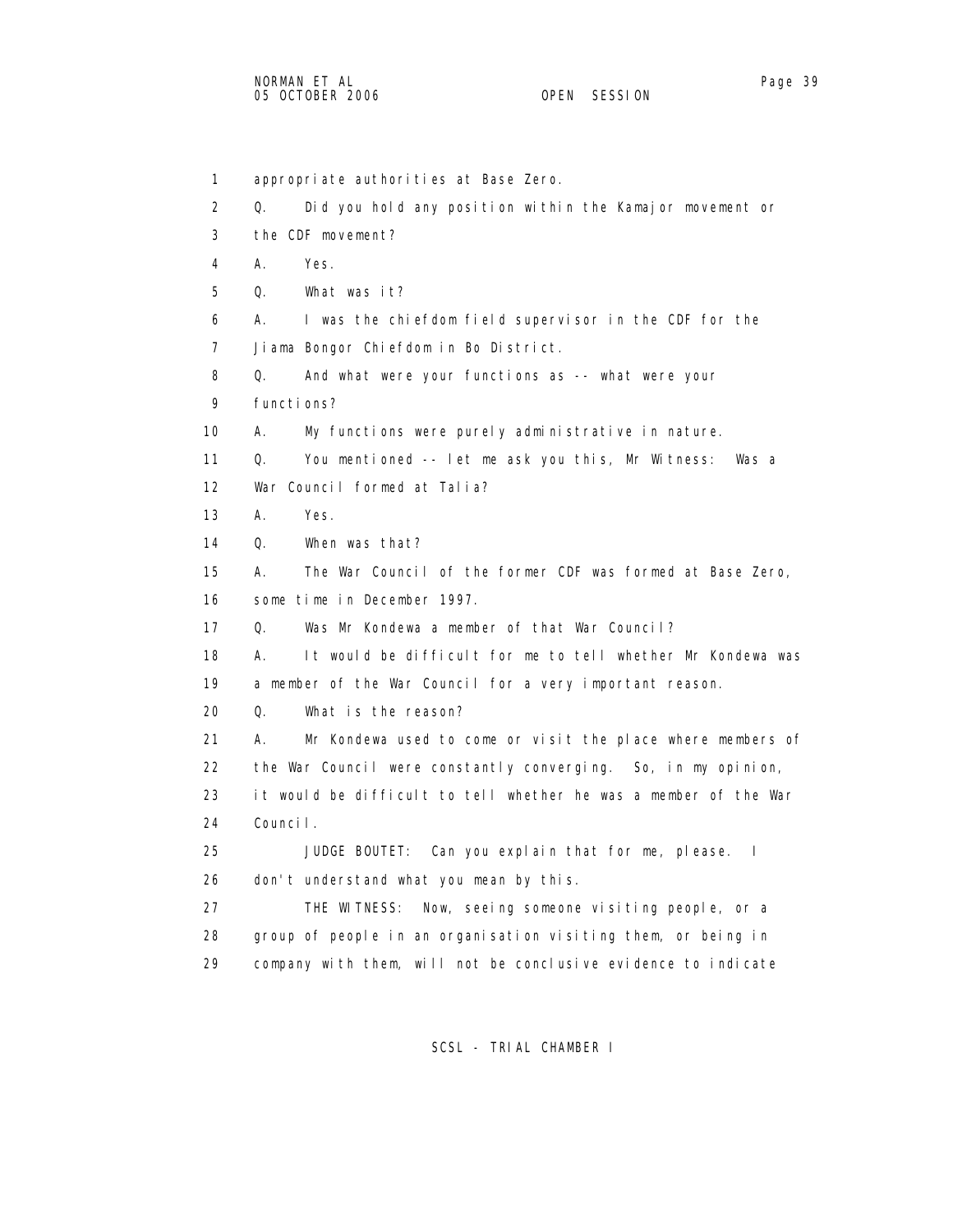1 that that person is a member of that organisation. 2 JUDGE ITOE: Mr Witness, do you know whether Mr Kondewa was 3 a member of the War Council or not? 4 THE WITNESS: Not, I do not know. 5 MR WILLIAMS: 6 Q. Thank you very much. Whose idea was it to form the War 7 Council, do you know? 8 A. Pardon? 9 Q. Do you know whose idea it was to form the War Council? 10 A. Yes. 11 Q. Tell the Court. 12 A. After the arrival of traditional authorities from various 13 locations in this country, in Base Zero, it was suggested by one 14 JW Quee to Chief Norman that they deem it extremely necessary for 15 the War Council to be established at Base Zero. 16 Q. Do you know the functions that the War Council performed 17 when it was finally formed? 18 A. Pardon? 19 Q. Do you know the functions the War Council performed when it 20 was finally formed? 21 A. The War Council at Base Zero was the highest 22 decision-making body in the CDF, and the War Council was 23 responsible for appointment as some positions in the CDF but 24 subject to the approval of the national co-ordinator, Chief 25 Norman. 26 Q. Mr Witness, do you know -- can you describe life at Talia 27 around that period? 28 A. Life at Talia; in what sense? 29 Q. I mean social life at Talia.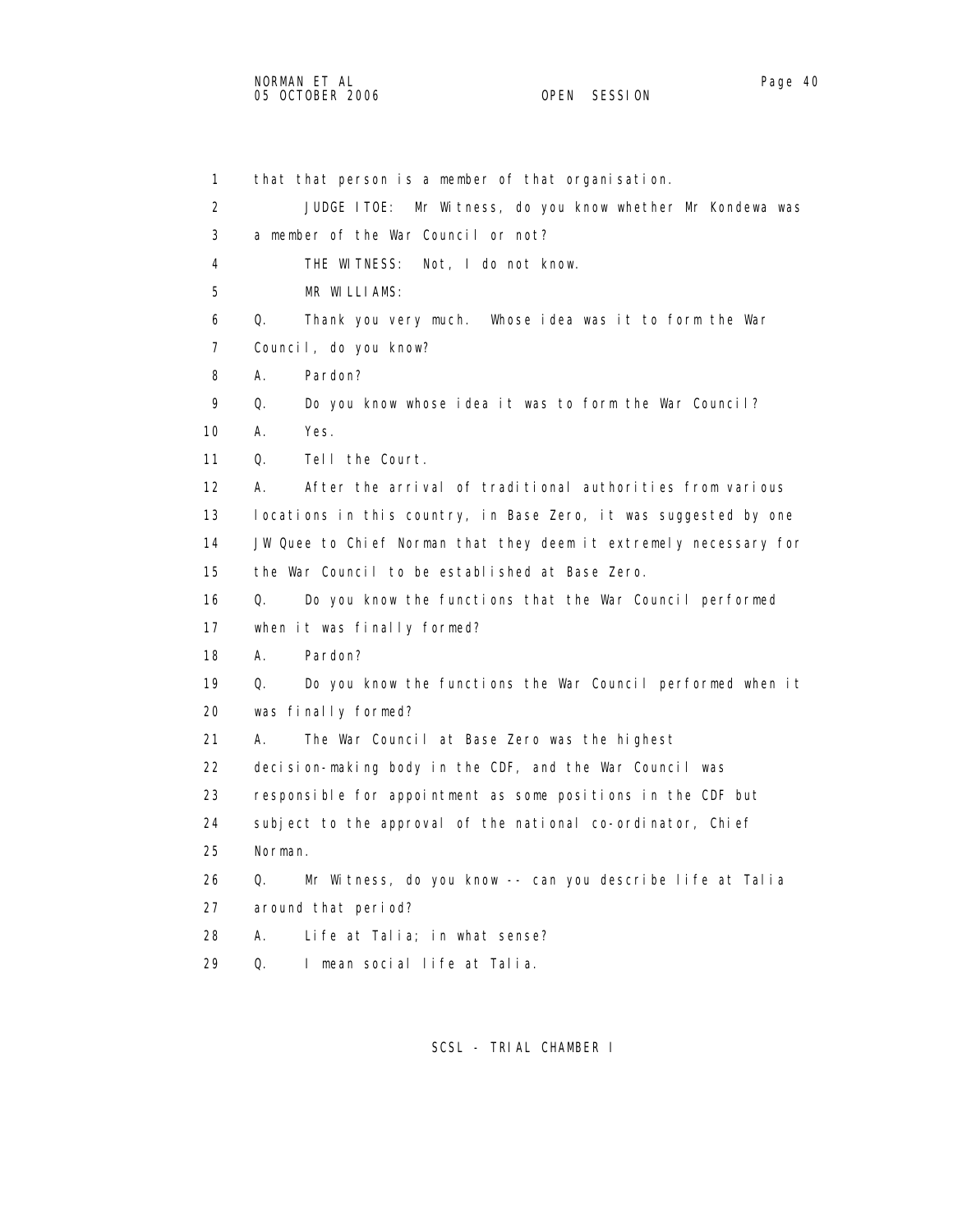1 A. The township of Talia, which was commonly referred to as 2 Base Zero, was a place where traditional authorities were 3 functioning normally. There were also people there who were not 4 members of the CDF, including the elderly, women and children, 5 and we were all intermingling with one another. 6 Q. And you mentioned that the chiefdom authority was intact 7 during that period. Do you know who was the chief was at that 8 time? 9 A. I don't know the name of that chief. 10 JUDGE ITOE: He doesn't know the name of the chief of 11 Talia? 12 THE WITNESS: The town chief of Talia, I don't know his 13 name. 14 JUDGE ITOE: Thank you. 15 MR WILLIAMS: 16 Q. Did other people come to Talia from other places? 17 A. Other people? 18 Q. I mean people, they did come to -- other people, I mean 19 apart from -- 20 A. Other people used to come to Talia from other places. 21 Q. What -- do you know the reason why they came to Talia? 22 A. Other people used to come to Talia to give information, 23 intelligent information on the war. 24 Q. Do you know Makossi? 25 A. Makossi? 26 Q. Yes, a place called Makossi? 27 A. Yes, I know Mokossi.

- 28 MR WILLIAMS: M-O-K-O-S-S-I, My Lords.
- 29 Q. Did Mr Kondewa carry out any initiations at Mokossi?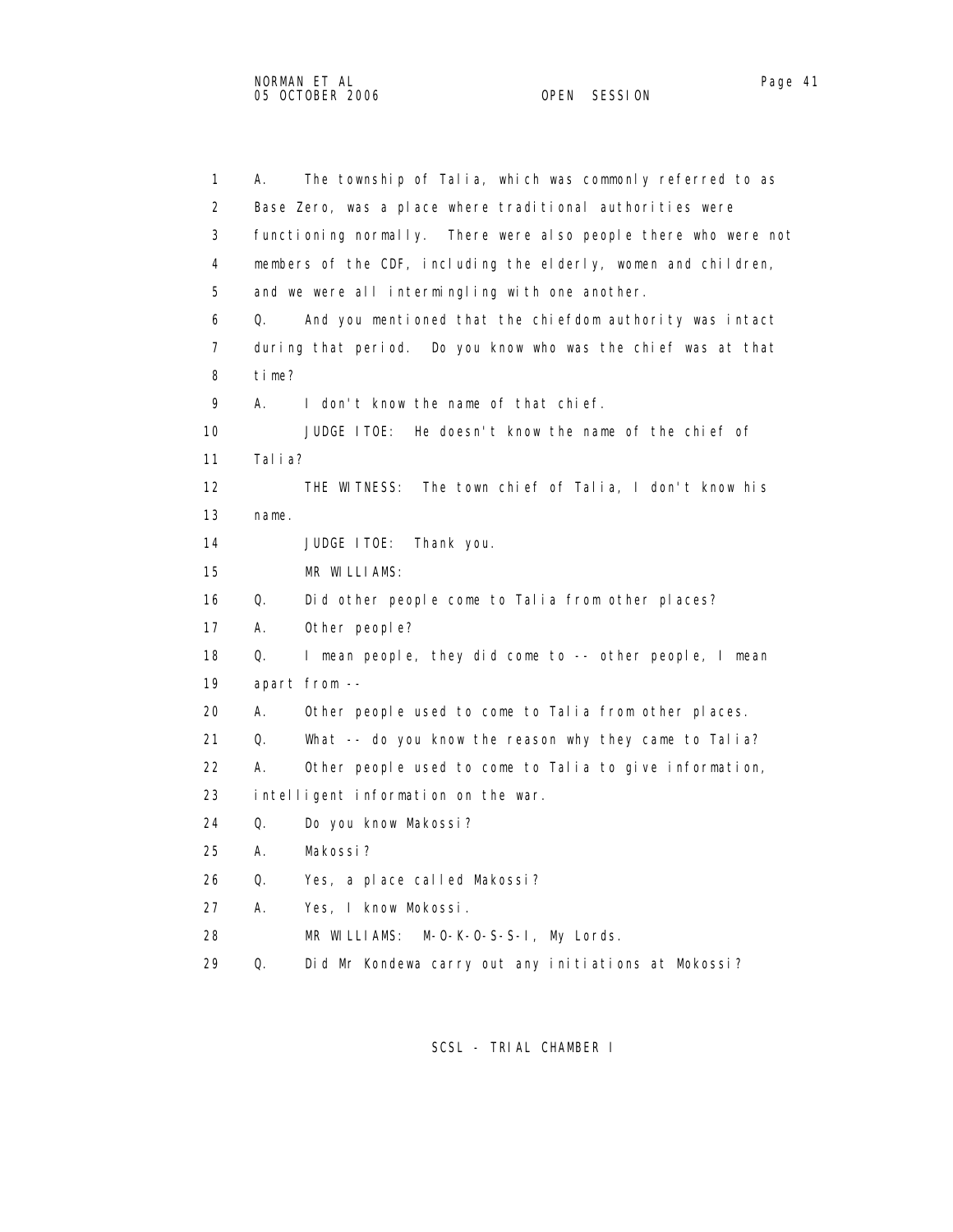1 A. Yes.

| 2  | JUDGE BOUTET: Mr Williams, I know there is no objection,            |
|----|---------------------------------------------------------------------|
| 3  | but I want to remind you this is your witness and you are asking    |
| 4  | questioning him in chief so you are somewhat leading a lot on       |
| 5  | some of those issues. I know some, most of them, as such, are       |
| 6  | not contested and debated as such, but you are moving in an area    |
| 7  | where it may be a little more slippery.                             |
| 8  | MR WILLIAMS:<br>Most grateful for the advice, My Lord.              |
| 9  | Q.<br>Yes, tell the Court.                                          |
| 10 | As I mentioned earlier, when the War Council was formed, PC<br>А.   |
| 11 | JW Quee, requested that they, the chiefs, the traditional chiefs    |
| 12 | who had arrived, including some other people who were not members   |
| 13 | of the Kamajor society, to be initiated into the Kamajor society    |
| 14 | so that they can have authority over Kamajors. When this            |
| 15 | suggestion was made, Mr Allieu Kondewa, in my own presence,         |
| 16 | indicated that the chiefdom authorities of Yawbeko had earlier      |
| 17 | decided to suspend initiation exercises in that chiefdom.<br>And he |
| 18 | went on further to say that if the chief, Chief JW Quee, wanted     |
| 19 | him to carry out initiation, he and the others interested should    |
| 20 | prevail on chiefdom authorities in order to grant him the           |
| 21 | permission and authority to do so.                                  |
| 22 | Q.<br>Was that authority sought and given?                          |
| 23 | Pardon?<br>А.                                                       |
| 24 | Q.<br>The authority to carry out the initiation at Makossi, was     |
| 25 | it sought and given?                                                |
| 26 | А.<br>The authority was given by the chiefdom people upon demand    |
| 27 | from the War Council.                                               |
| 28 | Mr Witness, you mentioned earlier that Mr Kondewa did not<br>Q.     |
| 29 | have anything to do with the militia training that was going on     |
|    |                                                                     |
|    |                                                                     |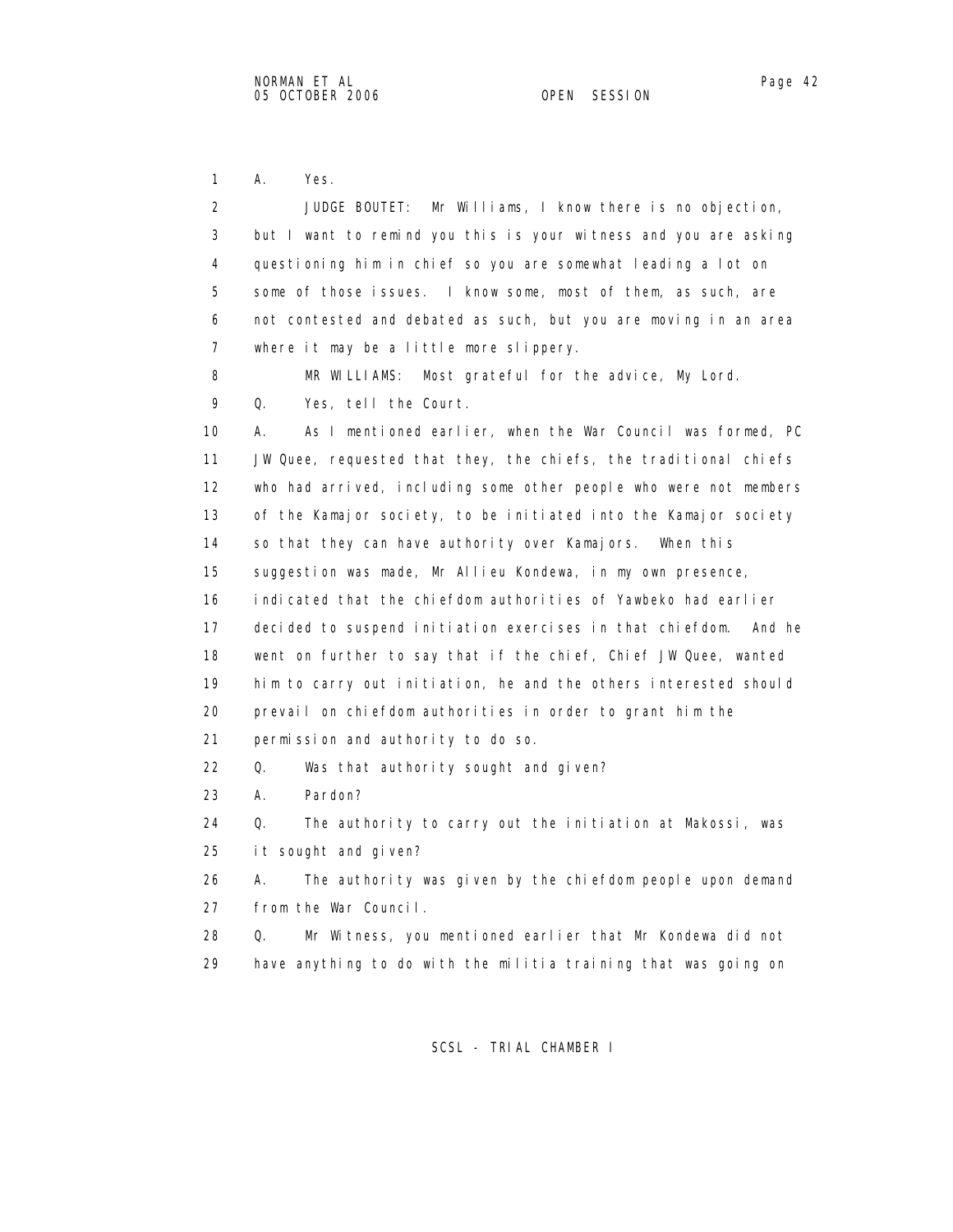| $\mathbf{1}$ | at Talia. Can you tell this Court whether Mr Kondewa had troops   |
|--------------|-------------------------------------------------------------------|
| 2            | under his command?                                                |
| 3            | А.<br>Mr Kondewa did not have troops under his command.<br>He had |
| 4            | people who were responsible to assist him with his initiation     |
| 5            | process.                                                          |
| 6            | Q.<br>Did he control any fighting forces?                         |
| 7            | А.<br>Not to my own knowledge.                                    |
| 8            | Q.<br>How long did -- the initiation process that Kondewa carried |
| 9            | out, how long did it last for?                                    |
| 10           | А.<br>The initiation process where; at Makossi?                   |
| 11           | Q.<br>I mean generally.                                           |
| 12           | Normally, initiation process last for only one or two days.<br>А. |
| 13           | Normally, the Kamajor initiation process last for one or two      |
| 14           | days.                                                             |
| 15           | Q.<br>Did he have any business to do with those Kamajors after    |
| 16           | the initiation process?                                           |
| 17           | А.<br>He did not have any business to do with initiates after the |
| 18           | initiation process, and not only he, any other initiator in the   |
| 19           | CDF, or any other initiator was not responsible for the           |
| 20           | activities of Kamajors after initiation.                          |
| 21           | Q.<br>Do you know anything about the Death Squad, Mr Witness?     |
| 22           | А.<br>The Death Squad. Yes, I do.                                 |
| 23           | Q.<br>Please tell the Court.                                      |
| 24           | А.<br>The Death Squad comprised of Kamajors, which group was      |
| 25           | headed by a man called Borbor Tucker, alias Jegbeyama.            |
| 26           | Q.<br>Were they in any way answerable to the third accused,       |
| 27           | Mr Kondewa?                                                       |
| 28           | А.<br>No.                                                         |
| 29           | Do you know the origin of the Death Squad?<br>Q.                  |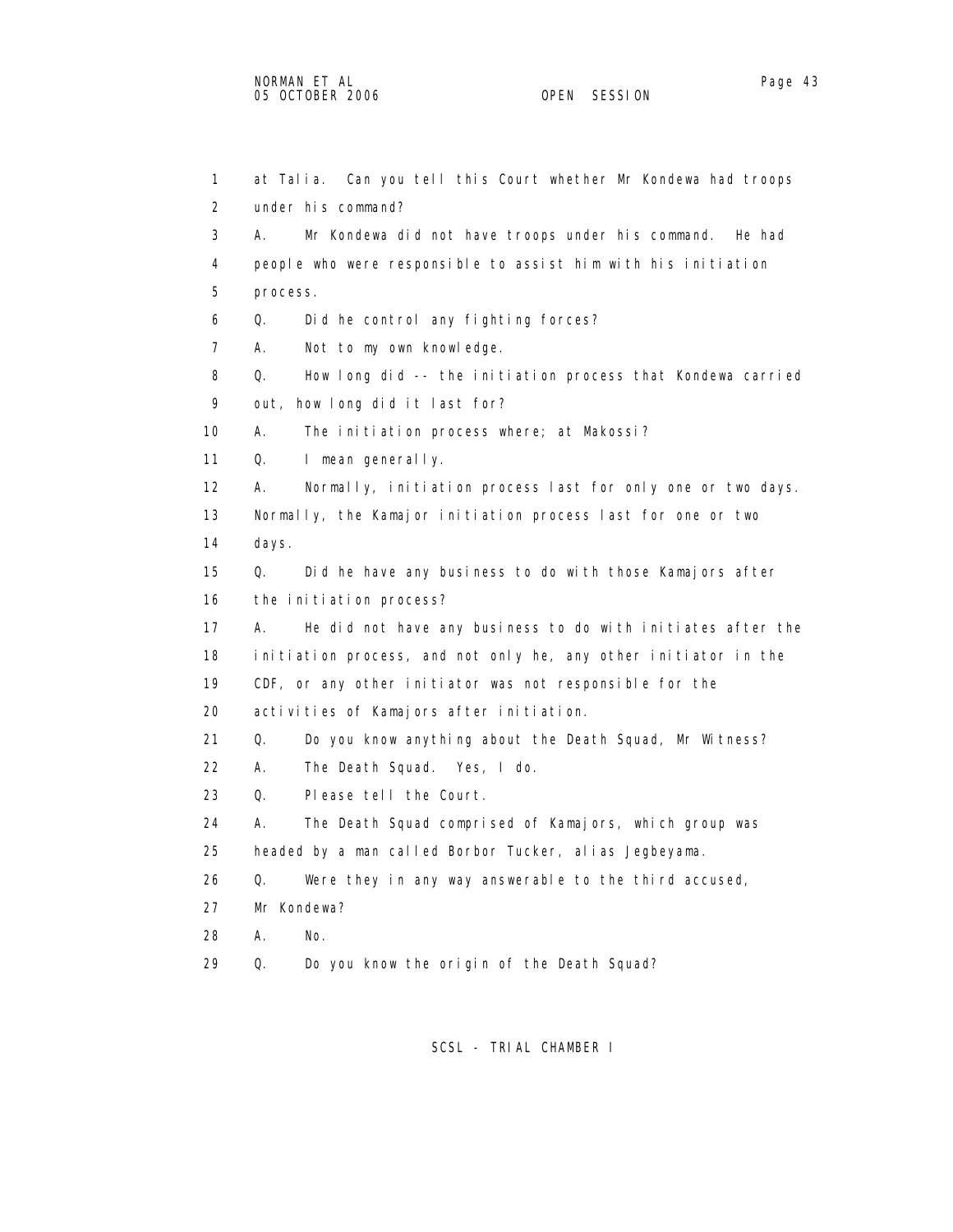1 A. The origin of the Death Squad. I do know the origin of the 2 death squad. 3 Q. Could you tell the Court, please? 4 A. The Death Squad. I first want to tell this Court that the 5 name Death Squad derived from an operation which was carried out 6 by those group at the time when the AFRC decided to mount an 7 operation in areas in the Bumpe Chiefdom, which were occupied by 8 Kamajors. At that time, during the heavy encounter with the 9 AFRC/RUF and the Kamajors, the AFRC/RUF suffered heavy casualties 10 and therefore they were self-styled Death Squad. 11 Q. Who was self-styled the Death Squad? 12 A. They, who carried on the operation in Bumpe Chiefdom, 13 headed by Jegbeyama. That was the time that name derived. 14 Q. Do you know where they were based during the time that you 15 were at Talia? 16 A. Yes. The Death Squad was based at a junction on the 17 highway between Matru Jong and Bumpe, leading to a town called 18 Tisana. Tisana. Tisana is a town, a single township with two 19 chiefdoms. A single township with two chiefdoms Fanda Kamoh and 20 Bumpe Chiefdom. 21 Q. Can you tell the Court what were the functions of the Death 22 Squad. 23 A. Excuse me, please. I have not completed. 24 Q. Oh, sorry. Very sorry, sir. 25 A. The commander of the Death Squad, Borbor Tucker, alias 26 Jegbeyama, was residing in Tisana while some of his men were 27 manning a checkpoint at the junction just described. 28 Q. Please go on. Do you want to tell the Court the functions 29 of the Death Squad now.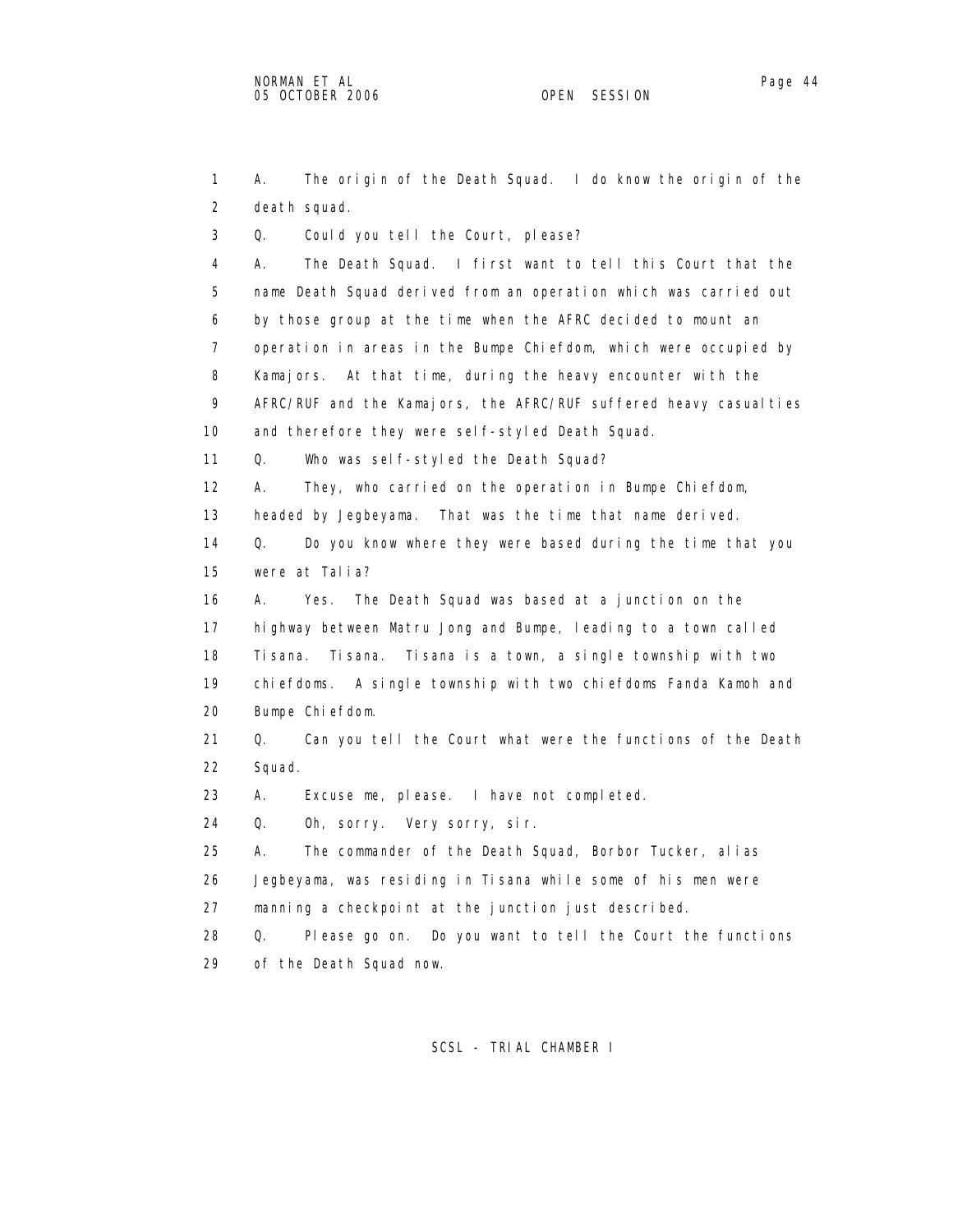1 A. At the time I used to be very frequent from Jiama Bongor 2 Chiefdom to Base Zero, the Death Squad, which was stationed at 3 that junction, was responsible for disarming all Kamajors, 4 incoming Kamajors from other locations travelling to Base Zero. 5 And, in so doing, after the surrender of such weapon, the Kamajor 6 was issued a slip to indicate that, upon return, the weapon would 7 be given back. 8 Q. Mr Witness -- is that all? 9 A. Now, when the Kamajor returns, the weapon would be given 10 back. 11 Q. Mr Witness, somebody came and testified on behalf of the 12 Prosecution. My Lords, I refer the Court to the evidence of 13 PW 27, TF2-008, on page 51 of the transcripts, My Lord. He said, 14 "Hinga Norman, Moinina Fofana and Allieu Kondewa formed the 15 executive of the Kamajor society" -- sorry, I referred My 16 Lordships to the wrong page. 17 JUDGE BOUTET: And what's the date of the transcript, if I 18 may ask, Mr Williams? 19 MR WILLIAMS: 16 November 2005, My Lord. 20 JUDGE BOUTET: Thank you. 21 MR WILLIAMS: On page 60 and 61, My Lords. It says, 22 "Jegbeyama was leader of the Death Squad a CDF fighting group. 23 Death Squad reported to Allieu Kondewa." 24 Q. "Death Squad reported to Allieu Kondewa;" what do you have 25 to say about that? 26 A. It is ridiculous. Allieu Kondewa's functions at Base Zero 27 did not relate to combat activities but, rather, to initiation 28 activities. 29 Q. Are you in a position to tell the Court who the Death Squad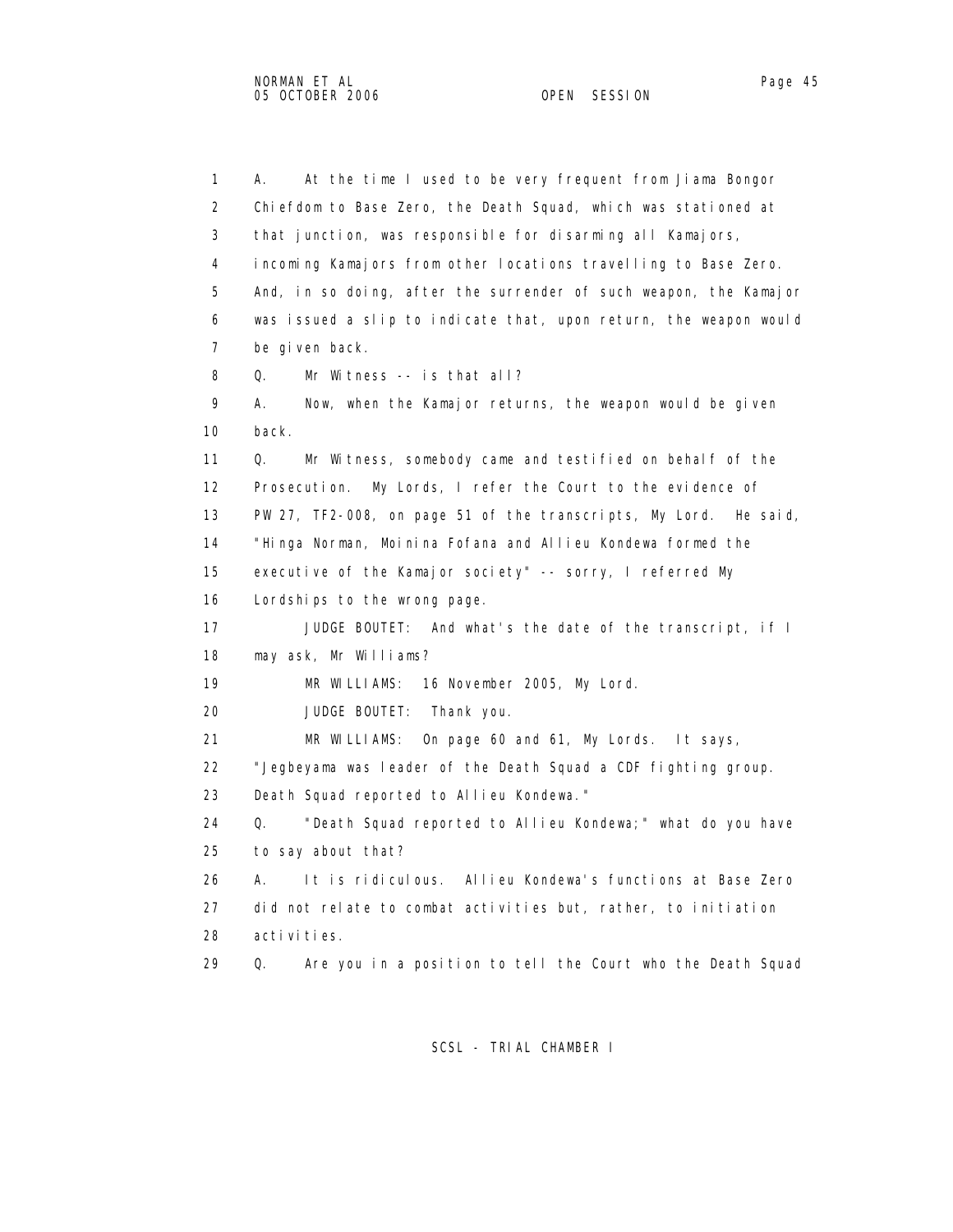1 reported to? 2 A. The Death Squad, the Death Squad and any other fighting 3 force within the CDF at the time -- we were not in control of 4 this country -- reported to the War Council. 5 Q. You are saying that the Death Squad and any other fighting 6 force reported to -- 7 A. To the War Council. 8 Q. Thank you very much. Mr Witness, whose business was it to 9 discipline fighters that misbehaved, Kamajor fighters who 10 misbehaved? 11 A. Whose business or whose responsibility? 12 Q. It is one and the same, in my opinion. 13 A. The person who was responsible to discipline Kamajors or 14 fighters was one Dr Gibao. Dr Gibao was responsible for 15 disciplinary committee set-up. He was the head of the 16 disciplinary committee. 17 Q. Where was that committee based? 18 A. The disciplinary committee was based at Base Zero, at that 19 time. 20 Q. Which time was that? 21 A. That was before the intervention, from October 1997 22 to December 1997, or up to January 1997 [sic]. Just before the 23 intervention, started from that time. 24 Q. And you said that Dr Gibao was the head of the committee? 25 A. The committee, the disciplinary committee. 26 Q. Can you tell the Court who formed that committee, the body 27 that set up that committee? 28 A. The War Council. The War Council set up that committee. 29 Q. Did Mr Kondewa have anything to do with that body, with the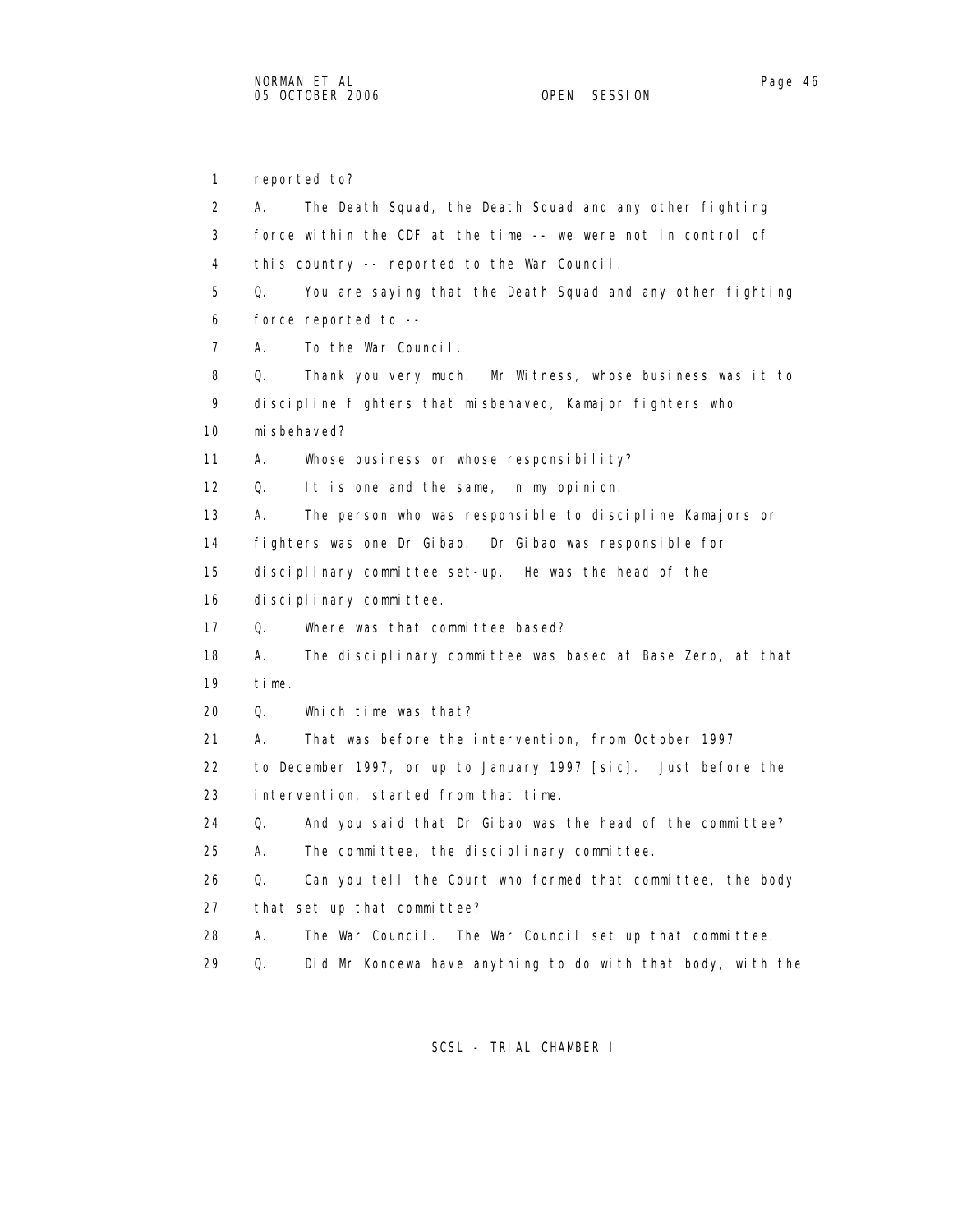1 committee that was set up? 2 A. Mr Kondewa did not have any business to do with combatants 3 after initiation. He did not have any business to do with 4 combatants or initiates after initiation. 5 JUDGE ITOE: They're asking you of the disciplinary 6 committee. 7 THE WITNESS: He was not connected. The disciplinary 8 committee was a committee comprising. 9 MR WILLIAMS: 10 Q. Did that committee carry out its functions effectively? 11 A. You mean discipline? 12 Q. Yes. 13 A. Yes, they did carry out. 14 Q. Can you give us one or two examples? 15 A. There was a time, in my own presence, when two Kamajors 16 were engaged in fighting and when someone went there, a civilian, 17 who was not a member of Kamajor society or was not a member of 18 the fighting group, went there to intercept them, and one of them 19 turn against him, beat him severely. So the disciplinary 20 committee intervened by imposing disciplinary action which was 21 even above the one the Kamajor carried out. I saw that happen. 22 Q. I don't quite understand the last bit of your -- 23 A. What I'm trying to say, two Kamajors were fighting each 24 other and somebody, a civilian, went to divide them. So one of 25 the Kamajors turned to the civilian and beat him. So when it was 26 reported to the disciplinary committee, that Kamajor who did the 27 act was severely punished, even more than the way he, let me say, 28 assaulted the civilian.

29 PRESIDING JUDGE: Perhaps, counsel, that is an appropriate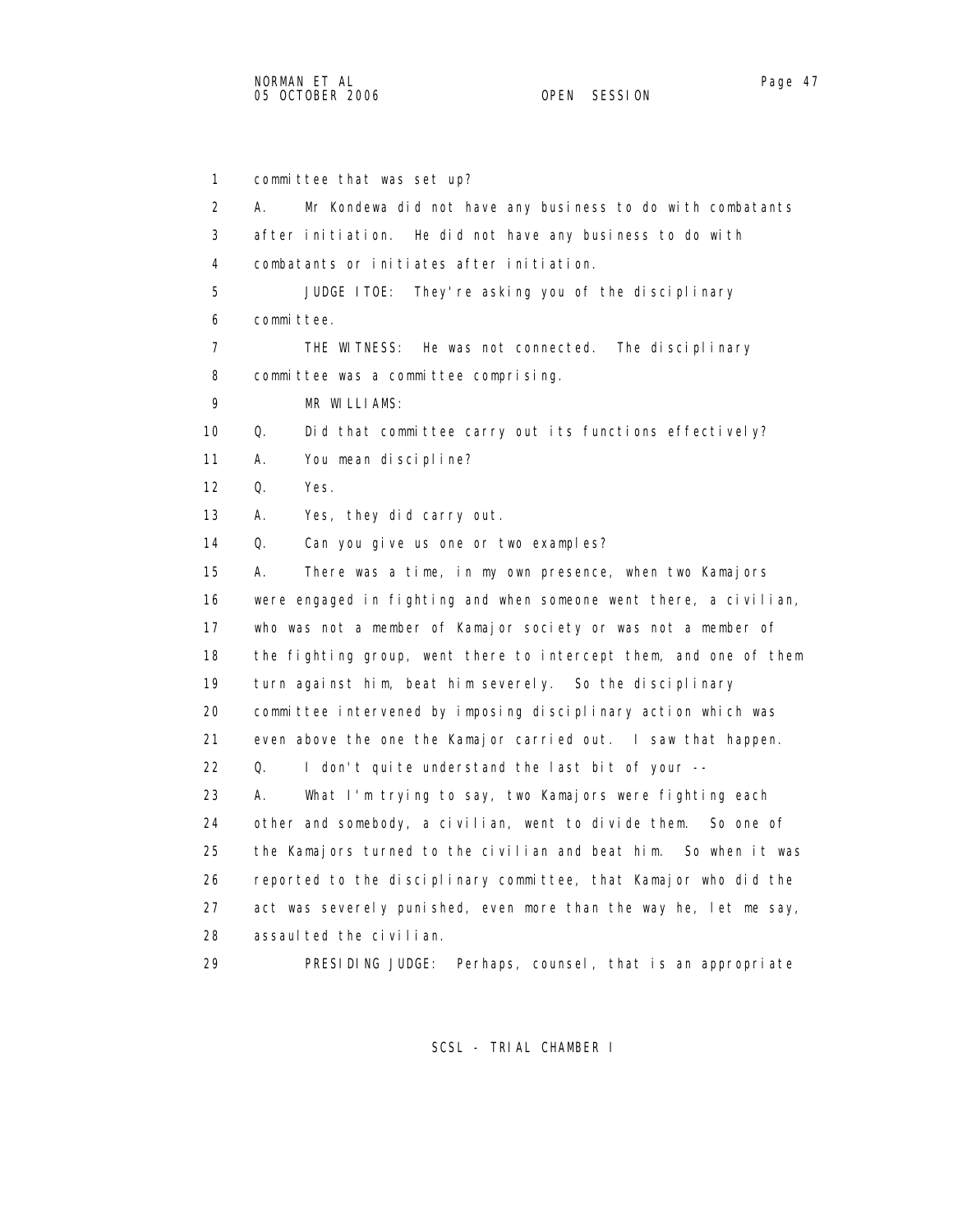```
 1 point at which we will recess for lunch. 
 2 JUDGE ITOE: Maybe he was coming to the close of his 
 3 examination-in-chief. 
 4 PRESIDING JUDGE: The Court will resume at 2.30 p.m.. 
 5 MR WILLIAMS: Most grateful, Your Honour. 
 6 [Luncheon recess taken at 1 p.m.] 
7 [Upon resuming at 2.52 p.m.]
 8 PRESIDING JUDGE: Mr Williams, you will continue with your 
 9 examination-in-chief of this witness. 
 10 MR WILLIAMS: As Your Honour pleases. 
 11 Q. Mr Witness, before the break, you were testifying about 
 12 instances in which you said the war can be -- the disciplinary 
 13 committee carried out their functions effectively and gave one 
 14 example. Do you have any other example to give to the Court? 
 15 JUDGE BOUTET: Did the witness say "effectively," or he 
 16 just said, "it carried out its function"? I have didn't have the 
17 qualification "effectively," but maybe he did.
 18 THE INTERPRETER: Your Honour, the witness does not seem to 
 19 be getting the English version of the -- 
 20 PRESIDING JUDGE: Can you find out what the difficulty 
 21 exists there for him? Let's try again. 
 22 MR WILLIAMS: My Lord, to answer Justice Boutet, I believe 
 23 I asked him whether they effectively carried out what they were 
 24 supposed to be doing. 
 25 JUDGE BOUTET: Your question, you mean? 
 26 MR WILLIAMS: Yes. 
 27 JUDGE BOUTET: That was your question and the answer was: 
 28 They did carry out their function. 
 29 MR WILLIAMS: As My Lord pleases.
```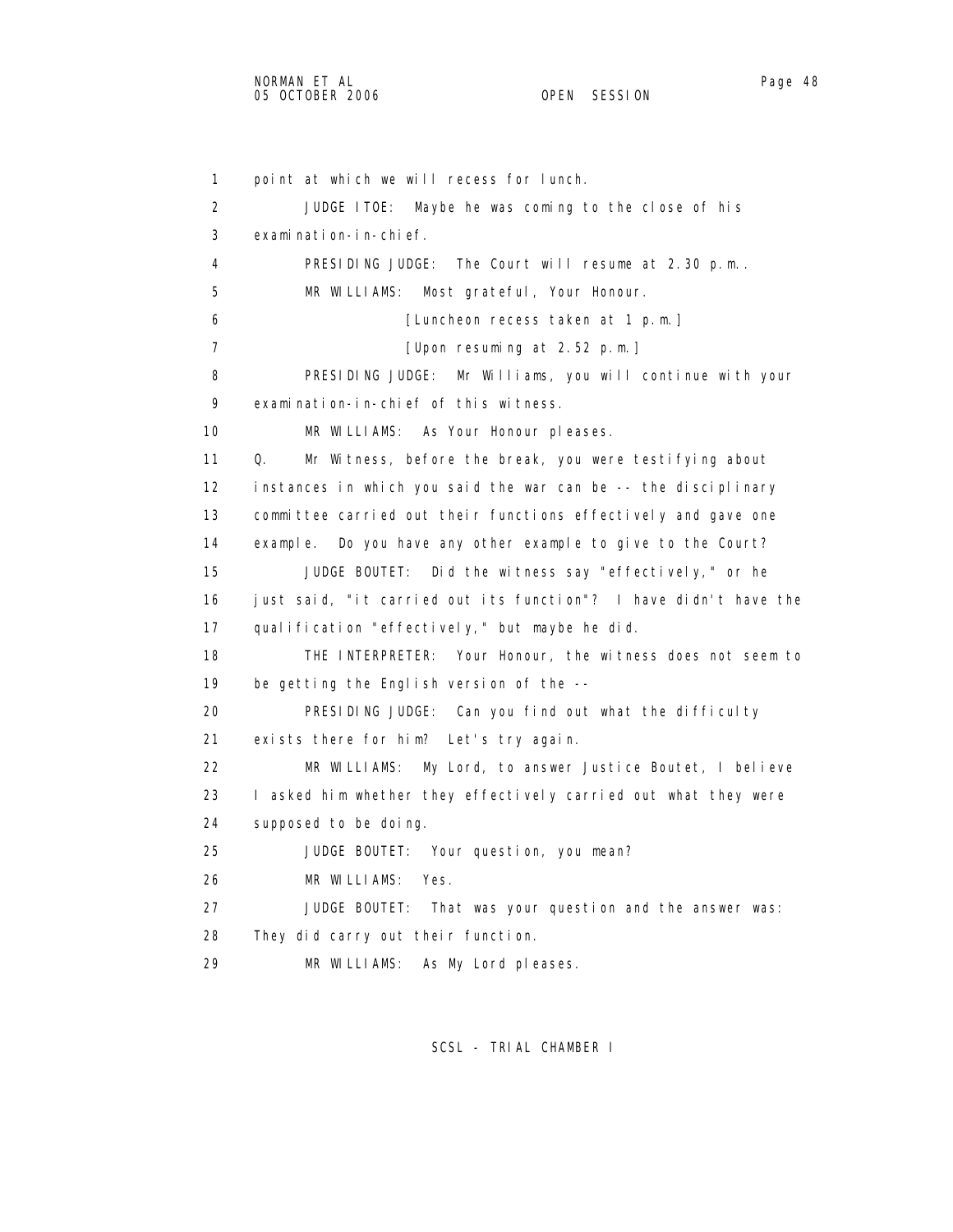1 JUDGE BOUTET: That's okay. 2 MR WILLIAMS: Thank you very much, My Lord. 3 JUDGE ITOE: But you did ask him also whether he gave one 4 instance of their effectively carrying out their functions? 5 MR WILLIAMS: Yes, My Lord. 6 JUDGE ITOE: Were you asking him to back it up with another 7 one? 8 MR WILLIAMS: Yes, My Lord. 9 THE WITNESS: You mean whether besides the disciplinary 10 action taken against that Kamajor, whether there was another 11 incident of disciplinary action. Yes, it happened at the 12 training base where the militia training was going on again, but 13 that did not involve fighting. Food was prepared for the 14 recruits and somebody who claimed to be in charge of the recruits 15 or maybe senior for some of them happened to seize the food; 16 thereby preventing them from eating, and what -- when that report 17 was made to the disciplinary committee at that time, action was 18 taken on that man for depriving others of their right to eat. 19 MR WILLIAMS: 20 Q. Do you know anybody by the name of Vanjawai? 21 A. Yes, I do know Vanjawai. 22 Q. Did you at any time, whilst you were at Base Zero, have 23 cause to face the disciplinary committee? 24 A. Let me come in, not the disciplinary committee, but the War 25 Council. The War Council. 26 Q. Go on. 27 A. Before elaborating on that, Vanjawai was a man who was 28 reported to the War Council by me and nobody else. And after 29 that report --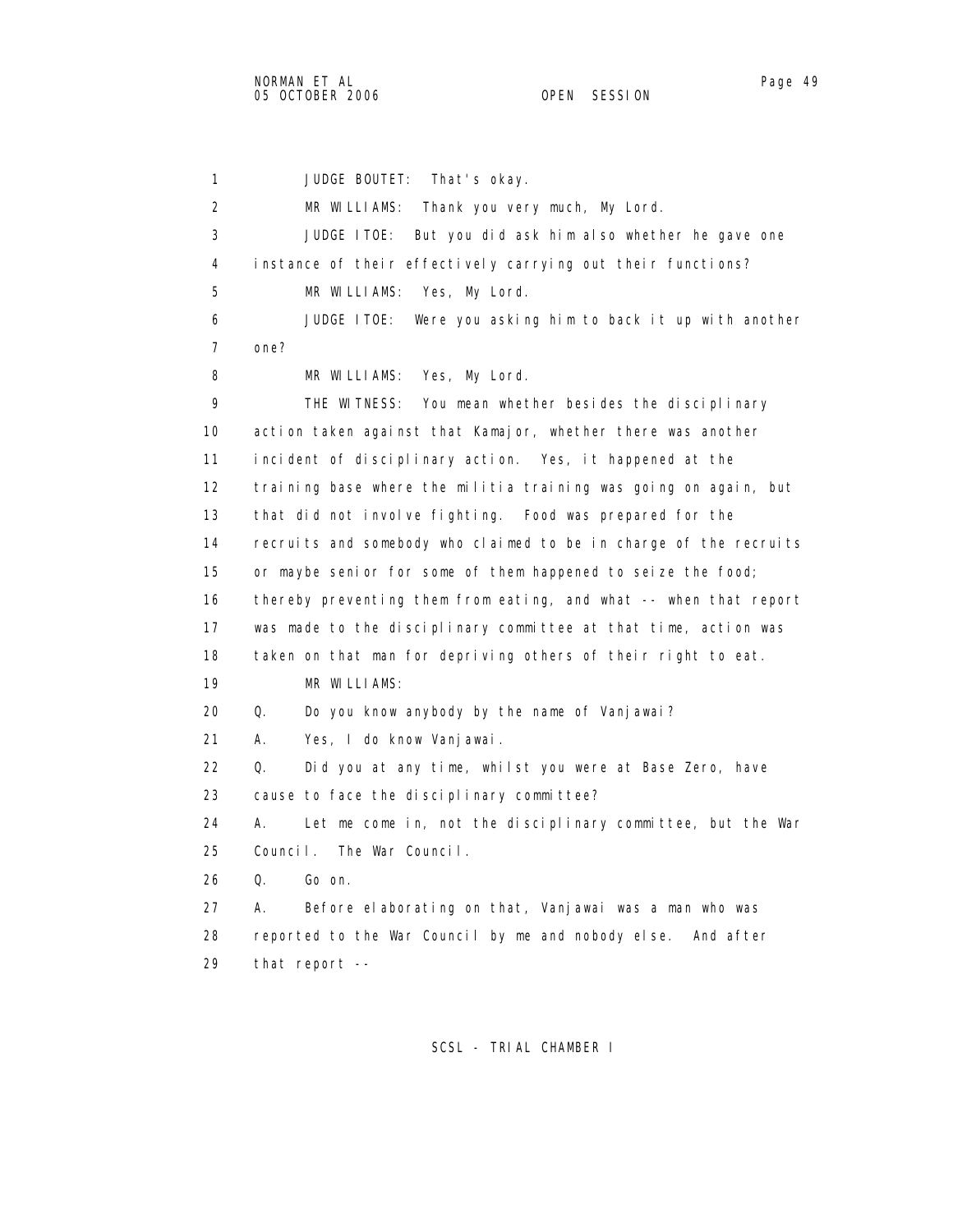1 Q. What did you report to the war -- what did you allege that 2 he had done? 3 A. Okay, thank you. There is an important human exhibit, an 4 important human exhibit which will justify what I'm trying to say 5 now. Vanjawai committed atrocities. 6 PRESIDING JUDGE: Yes -- now, we just wanted you to narrate 7 the facts and then you can postulate later on. 8 JUDGE ITOE: Did you want to tender the human exhibit? 9 THE WITNESS: Yes, it would be appropriate. Not I, but by 10 virtue of your powers, maybe you could make that possible, but I 11 don't have the means, but I can locate where that person is. 12 MR WILLIAMS: 13 Q. Mr Witness -- 14 PRESIDING JUDGE: Well, let's proceed then. 15 MR WILLIAMS: 16 Q. Tell the Court what report you made against Vanjawai to the 17 War Council. 18 A. Yes. Vanjawai was a commander in the Jiama Bongor 19 Chiefdom. He was authorised to reside in that chiefdom by the 20 chiefdom authorities. 21 JUDGE ITOE: Yes. 22 THE WITNESS: At one time, to be brief, he committed a very 23 horrible crime, but at that time, I was not present. 24 PRESIDING JUDGE: Give us details [overlapping speakers] -- 25 THE WITNESS: [Overlapping speakers] very horrible crime. 26 PRESIDING JUDGE: Yes, you have given that 27 characterisation. Go to details. 28 THE WITNESS: Okay, he cut off one of the ears of one Foday 29 Vandy for having an affair with an illegal regime, AFRC/RUF. At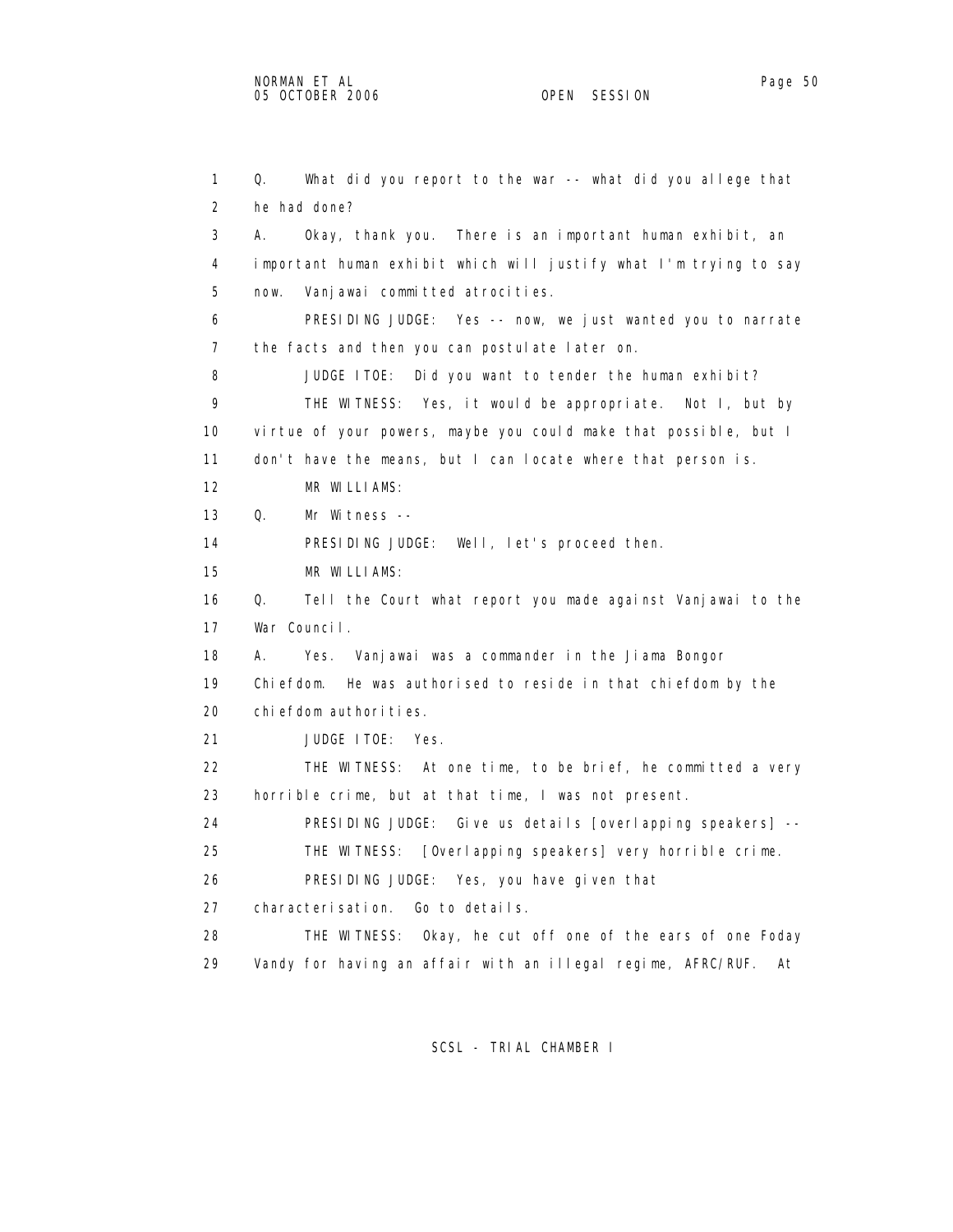1 another time, he went with his troops, some of his troops, to a 2 town called Kponima in the Jiama Bongor Chiefdom. 3 MR WILLIAMS: 4 Q. Could you spell that for the Court. 5 A. K-P-O-N-I-M-A, Kponima. 6 Q. Yes, go on. 7 A. And while there, the AFRC/RUF launched an attack on that 8 township while he was there. In that process, he did not, in any 9 way, defend the civilian population even though he had the means 10 to do so. 11 Q. So was it you that reported these two incidents to the War 12 Council? 13 A. I reported the incident to the War Council. 14 Q. And did they do anything about it? 15 A. The War Council decided -- 16 JUDGE ITOE: Were you present at this Kponima where he 17 failed to defend the civilian population, and where you allege 18 that he had the means to do so, were you present? 19 THE WITNESS: Yes. 20 JUDGE ITOE: Were you present at the attack? 21 THE WITNESS: I was not present, but I was at Telu, from 22 Kponima to Kangama to Telu. So when I heard of the incident, I 23 mobilised men and we went there. We came across him, just on the 24 outskirt of the town. Here, his troop was stationed there and we 25 asked him "why"? So, after that exercise, someone came and 26 informed us that Vanja had betrayed them to the enemies. That is 27 how it happened. 28 MR WILLIAMS: 29 Q. You said you reported this matter to the War Council.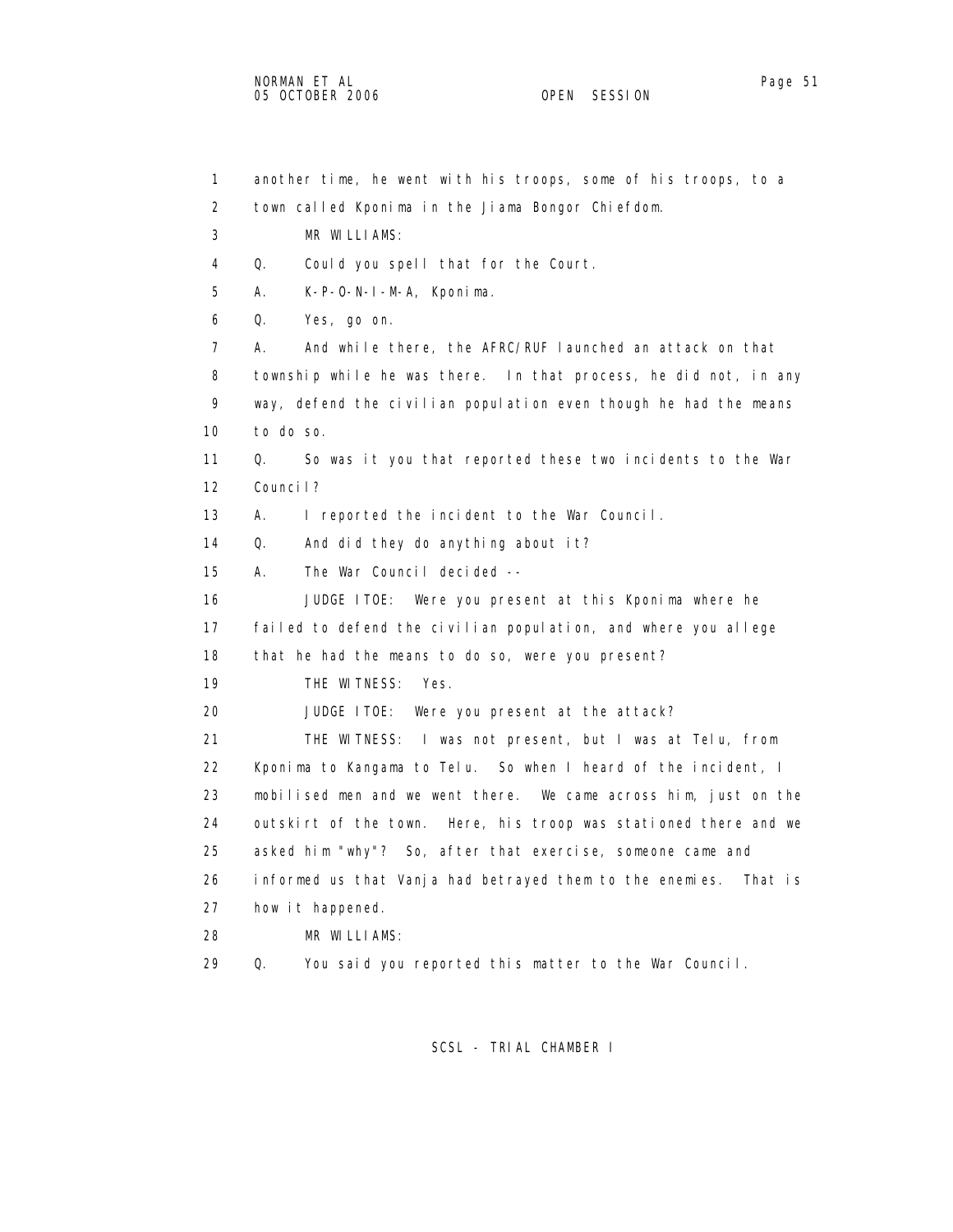1 A. The War Council. 2 Q. Did they do anything about it? 3 A. The War Council decided that Vanja be executed, for two 4 reasons. 5 JUDGE BOUTET: Proceed. Proceed, please. 6 THE WITNESS: For failing to prevent enemy attack on 7 civilians and for carrying out acts or for committing acts which 8 were against the norms of the CDF. 9 MR WILLIAMS: 10 Q. You mean the sentence that was passed on Vanjawai, you said 11 it was the death penalty; right? 12 A. Death penalty. 13 Q. Was he executed? 14 A. No, he was not executed. As the War Council took the 15 decision, Chief Norman cautioned the War Council that even though 16 the CDF was legitimised by an act of Parliament, Parliament did 17 not make any provision to create any judicial system within the 18 CDF, thereby granting it demanded to carry out execution; that it 19 would be legal -- it would be illegal for him to accept the 20 position of the War Council. In his words, "I have not even been 21 ordered by ECOMOG to grant you such permission." 22 Q. Thank you, Mr Witness. Was -- did the War Council suggest 23 or impose any other form of punishment in place of the death

24 penalty for Vanjawai?

 25 A. He was detained there, at Base Zero. Furthermore, he was 26 relieved of all his positions and was told he will never again be 27 given any responsibility in the CDF.

- 28 Q. And do you know anybody by the name of Kovei?
- 29 A. Kovei. Kovei is dead now, ever since -- I know him very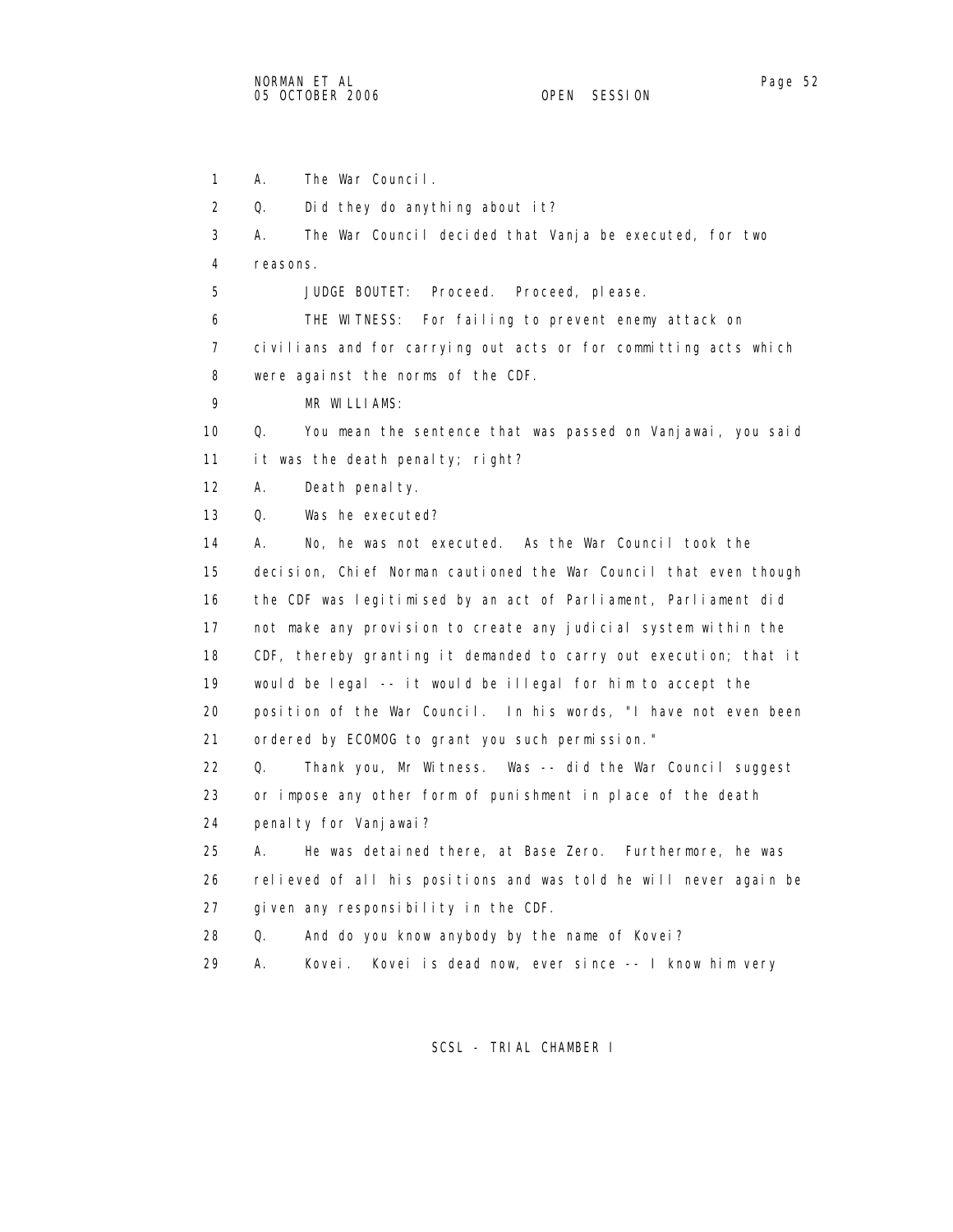1 well. 2 MR WILLIAMS: K-O-V-E-I, My Lords. 3 THE WITNESS: K-O-V-E-I. 4 MR WILLIAMS: 5 Q. Did he ever -- did he at any time face the disciplinary 6 committee? 7 A. Yes, but before facing the disciplinary committee, Kovei 8 was arrested by nobody else, but I, for killing an innocent 9 civilian in the Jiama Bongor Chiefdom, by the name of Juma Jobet. 10 Q. Could you spell the name of the person you said was killed 11 by Kovei? 12 A. The spelling is Juma, J-U-M-A. 13 PRESIDING JUDGE: Proceed counsel. 14 JUDGE ITOE: I thought you gave the other name. 15 THE WITNESS: Jobet, J-O-B-E-T. 16 MR WILLIAMS: 17 Q. Yes, go on. 18 A. So when he was arrested, I travelled together with him, 19 along with the brother of the deceased, by the name of Musa 20 Jobet. He's still alive, the brother of the deceased, the man 21 who was killed. The brother of the man who was killed, the man 22 who did the killing, myself and some other Kamajors -- 23 Q. Yes, go on. 24 A. -- travelled together and arrived at the town called 25 Kpetewoma in the Lugbu Chiefdom. 26 Q. Yes, go on. 27 A. Other commanders present there at that time were duly 28 informed about a situation, and in the presence of Juma Jobet's 29 brother, Musa Jobet, Kovei was severely punished to an extent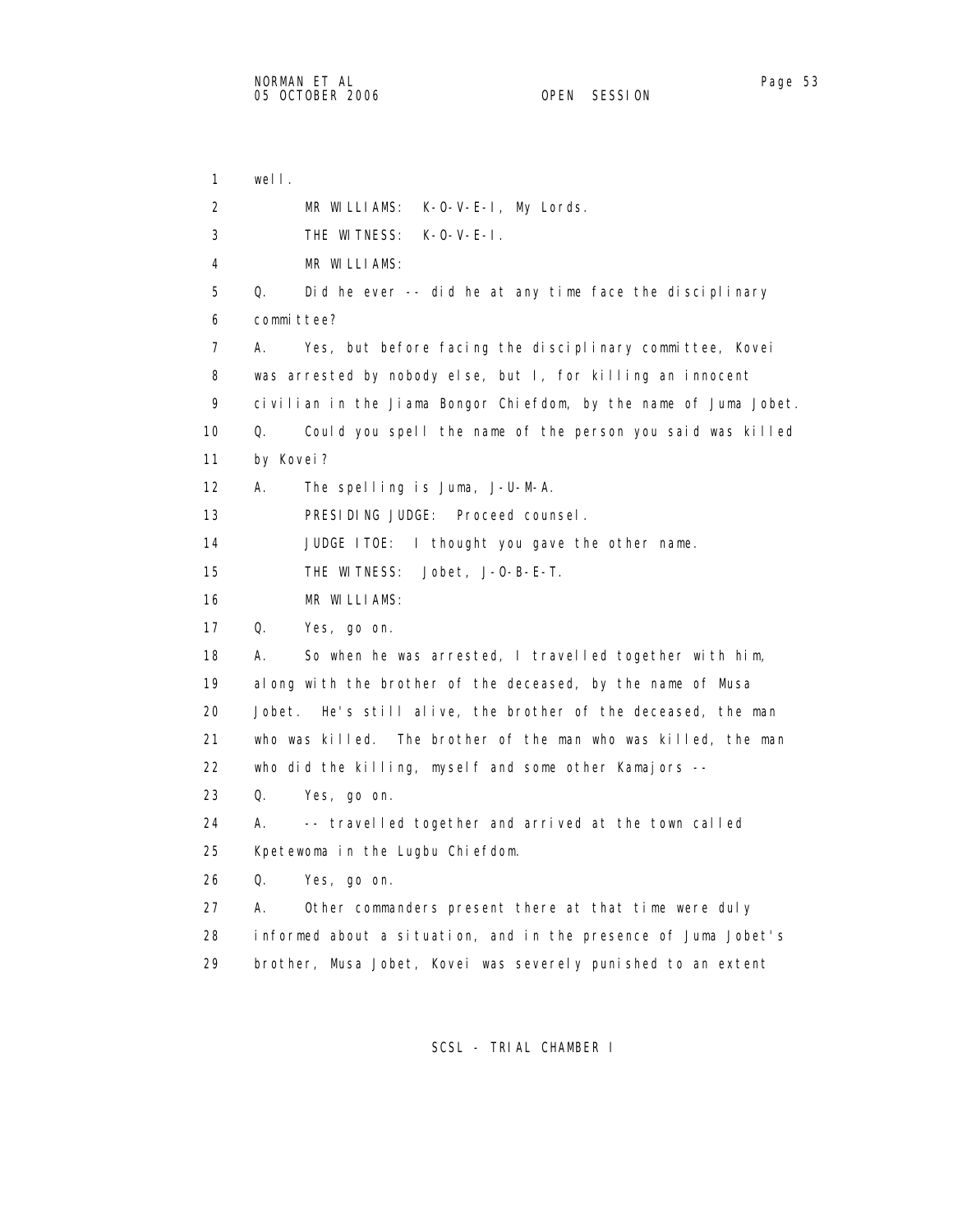1 that, when we arrived at Base Zero, his condition was seen by the 2 War Council to be critical. Even though he managed to recover, 3 but it was rather unfortunate that after few days, he pass away. 4 Q. Thank you very much, Mr Witness. Were you involved in the 5 planning of the attack on Koribundu? 6 A. I was not involved directly but I know those who were 7 directly involved. 8 Q. Can you tell the Court the names of those that were 9 directly involved in that? 10 A. The planning of the taking of Koribundu, or the planning of 11 assault on Koribundu by the CDF was planned at Base Zero, 12 involving one Albert Nallo, IMF Kanneh, Saliji Rogers, and a man 13 who is now deceased, Vincent Gbondo. 14 Q. Mr Witness, the -- were you involved in any combat 15 operation to take over Koribundu? 16 A. I was involved. 17 Q. Before going into details, did -- did 18 JUDGE ITOE: He said earlier on, I hope I got him, he said 19 "I was not directly involved in the attack on Koribundu." 20 MR WILLIAMS: The planning. 21 PRESIDING JUDGE: In the planning. He said planning. He 22 agrees now he was involved in the actual attack; is that it? 23 Counsel? 24 MR WILLIAMS: Yes, My Lord. 25 PRESIDING JUDGE: Is his answer he was involved in the 26 actual attack? 27 MR WILLIAMS: Yes, My Lord. 28 PRESIDING JUDGE: Let him explain. He can expand on that.

29 [Overlapping speakers]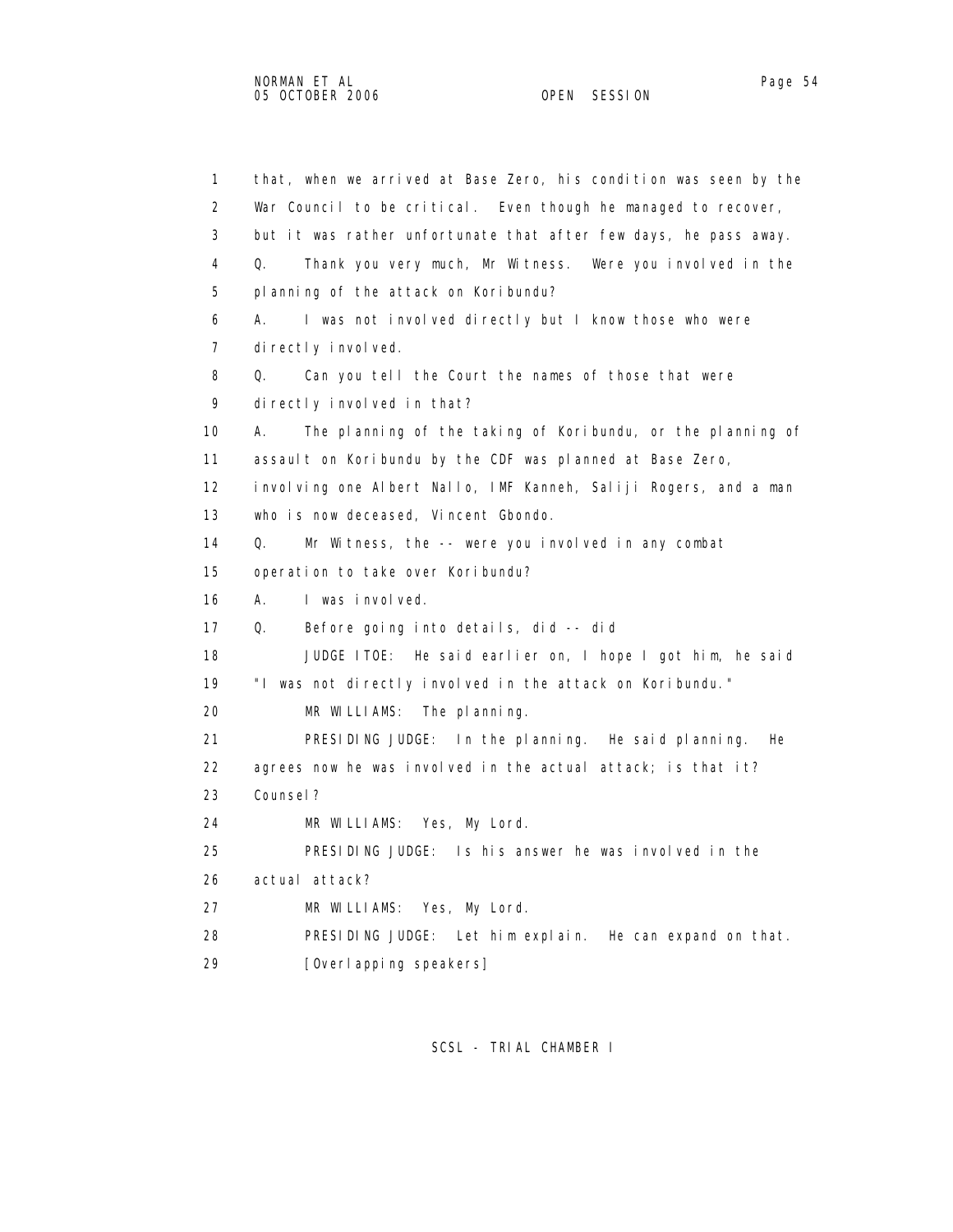1 MR KAMARA: I thought he said he was not involved directly 2 in the taking of Koribundu. 3 PRESIDING JUDGE: The planning, planning. 4 JUDGE ITOE: [Overlapping speakers]. 5 MR KAMARA: But initially, the question --the response was 6 I was not involved directly in the taking of Koribundu. 7 PRESIDING JUDGE: I was not directly involved in the 8 planning of Koribundu. The planning of the taking of Koribundu 9 was done at Base Zero. The emphasis seemed to be on planning. 10 He said it was done by others. That was the question; wasn't it? 11 MR WILLIAMS: It was, My Lord. 12 PRESIDING JUDGE: You wanted to know whether he was 13 involved in the planning? 14 MR WILLIAMS: Yes, My Lord. 15 PRESIDING JUDGE: And he said, "no." 16 MR WILLIAMS: He said, "no," My Lord. 17 PRESIDING JUDGE: And then he volunteered to say he knew 18 those who were involved in the planning. 19 MR WILLIAMS: Exactly, My Lord. 20 PRESIDING JUDGE: At no point did he say he was involved in 21 the attack up till this point now. 22 MR KAMARA: That's all right [overlapping speakers] 23 JUDGE BOUTET: Mr Counsel, could you clarify it for me, 24 because that's what I heard, but at the same time, when he gave 25 the answer to your question that it was planned at Base Zero, he 26 gave a series of name. I thought that he mentioned that there 27 was Nallo, Daramy Rogers and I heard him to say, "I and Kanneh," 28 or maybe was -- 29 MR WILLIAMS: He said IMF Kanneh. Initials are IMF.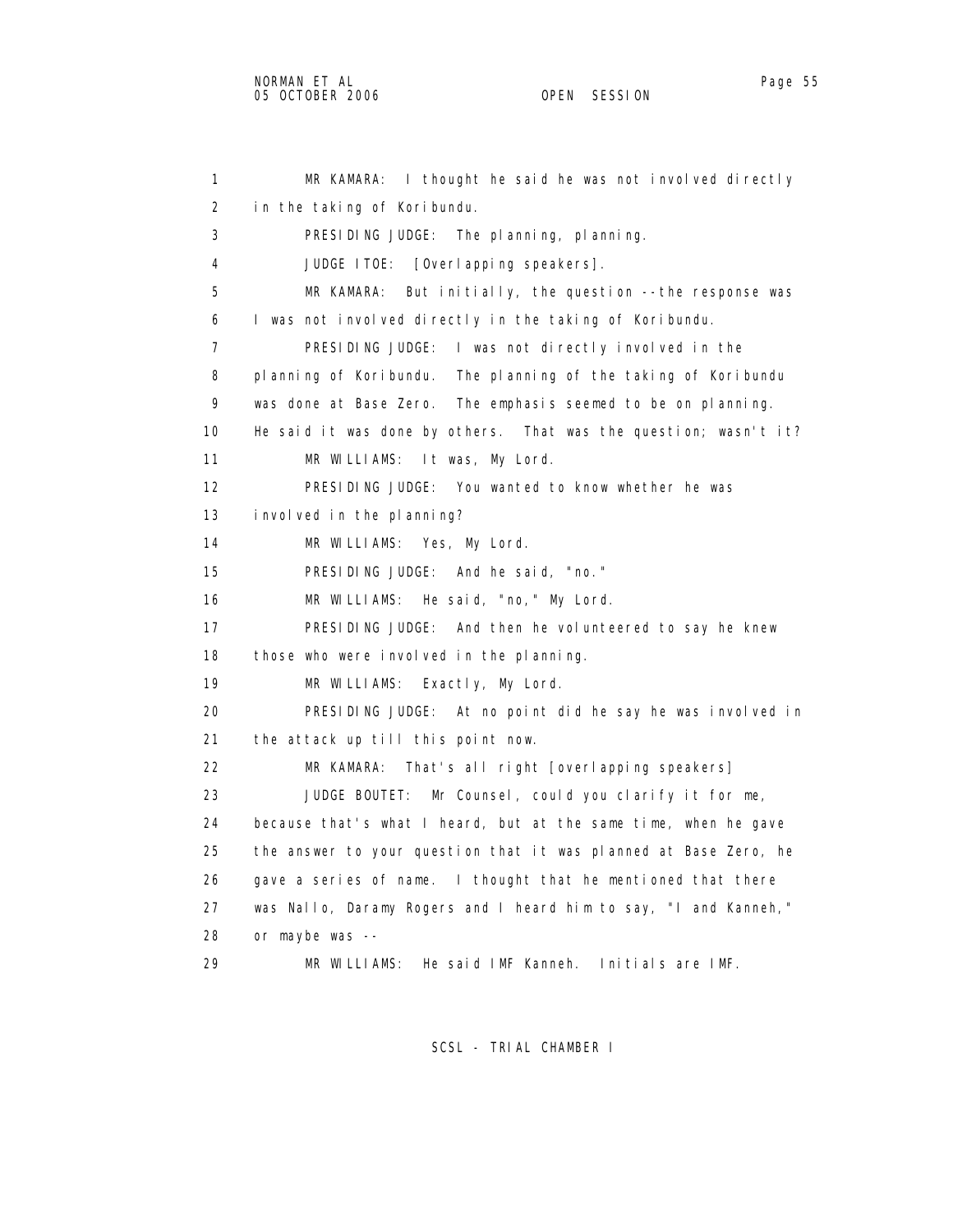1 PRESIDING JUDGE: He said Nallo. IMF Kanneh, 2 Alhaji Rogers-- 3 MR WILLIAMS: Saliji. 4 PRESIDING JUDGE: Saliji Rogers and Gbondo, now deceased. 5 JUDGE BOUTET: [Indiscernible] So the "I" was the initial 6 of Kanneh? 7 PRESIDING JUDGE: Yes, IMF Kanneh. 8 MR WILLIAMS: Yes, My Lord. 9 JUDGE BOUTET: That's why I asked you for clarification. 10 Thank you. 11 PRESIDING JUDGE: Let's proceed counsel. 12 MR WILLIAMS: 13 Q. Go on, Mr Witness. You said that you took part in the 14 actual attack of Koribundu. 15 A. I did take part in the actual attack on Koribundu for very 16 important reason. The man who led the Kamajors, by the name of 17 Joe Gassimu, alias Joe Tamidey, was led into that chiefdom by 18 nobody else but I. And he didn't know the terrain. And, 19 therefore, as a citizen of that chiefdom and as an administrative 20 authority of the former CDF in that chiefdom, it was necessary 21 for me to be part of the fighting forces who were in readiness to 22 confront the enemies, at that time. 23 Q. Thank you, Mr Witness. Do you know of anybody by the name 24 of Mustapha Fallon? 25 A. This is interesting. 26 PRESIDING JUDGE: Guide him away from these comments, you 27 know. [Overlapping speakers] I mean -- we're looking at facts. 28 This is -- guide him away from these comments because --

29 MR WILLIAMS: Restrain from --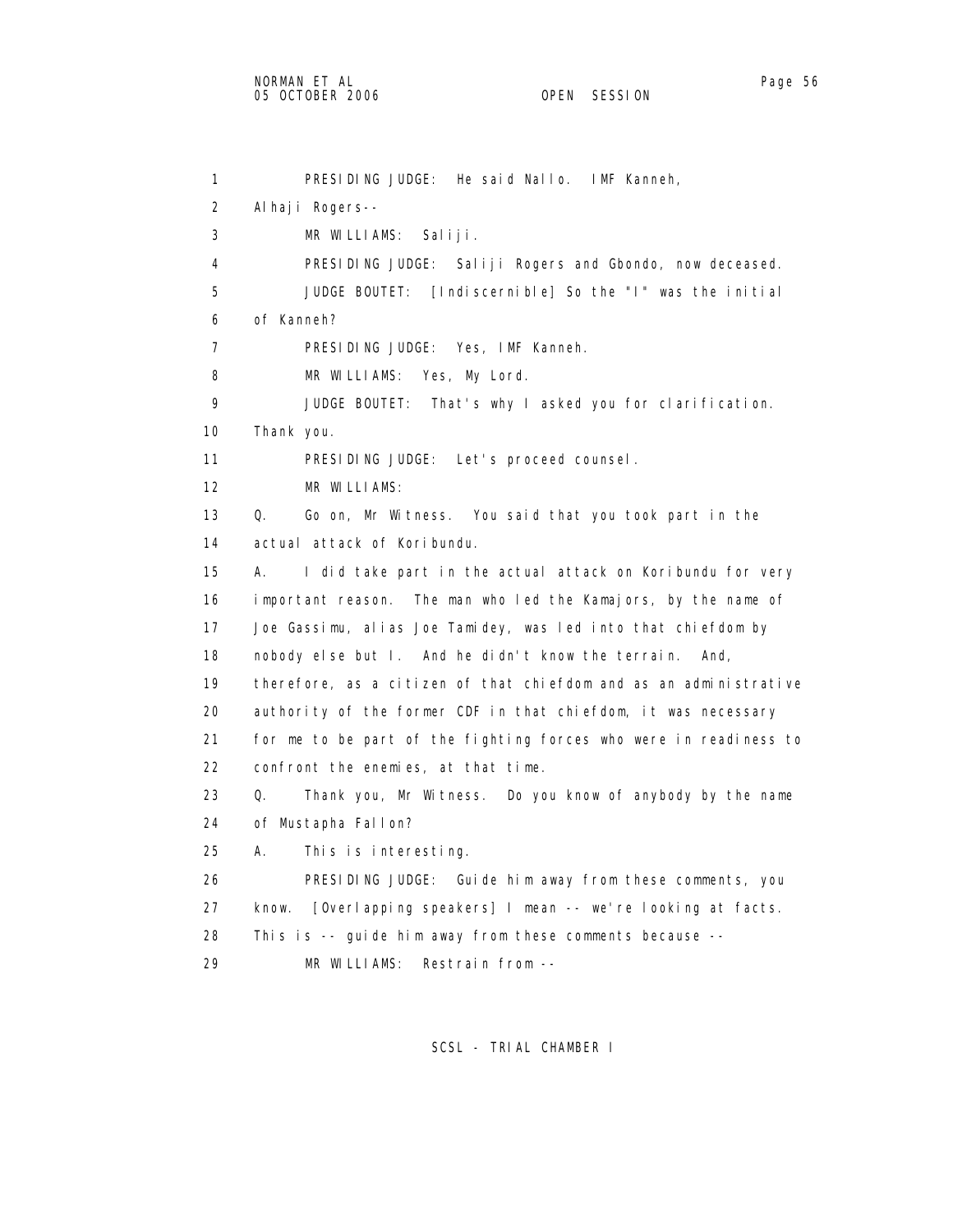1 A. I did not know Mustapha Fallon in person, but we got very 2 important information about Mustapha Fallon. 3 PRESIDING JUDGE: Counsel, direct him. As much as I 4 appreciate the folklore tendency here of some of these witnesses, 5 but, really, we are not collecting material for folklore 6 purposes, we are trying to gather the facts -- [indiscernible] so 7 as I am not discouraging him completely some of these things have 8 been with us since we were young, but just try and see if you can 9 make things easier for us. 10 MR WILLIAMS: 11 Q. Mr Witness, if you can kindly try to avoid making side 12 comments, please. 13 A. Okay. 14 Q. Please. 15 A. Okay, okay. Thank you, I'll avoid that. 16 Q. You said you know, you did not -- what did you say about 17 Fallon? 18 A. I did not know him personally. 19 Q. Yes. Is he still alive? 20 A. No. 21 Q. Do you know how he died? 22 A. He died in the hands of the AFRC/RUF, according to 23 information. 24 Q. And where did that incident take place? 25 A. That incident took place in Koribundu. 26 Q. Mr Witness, it is alleged by Nallo -- you have mentioned 27 that name before. I'll just tell you what he had to say about 28 that incident and I invite your comment. 29 MR WILLIAMS: I refer Your Lordships to the evidence of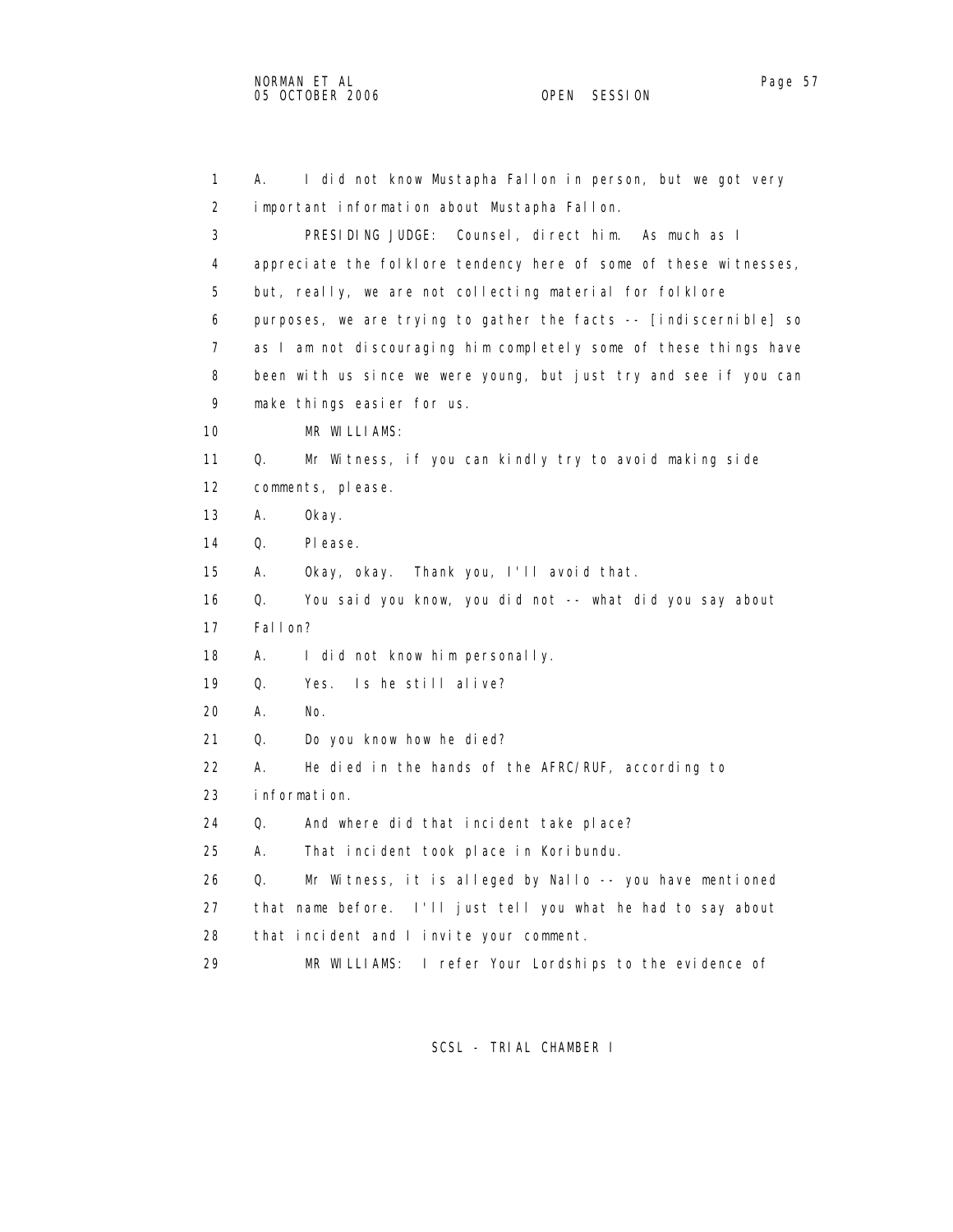1 TF2-014, 10th of March 2005, page 52 to 54 of the transcript, My 2 Lord. 3 Q. I will just tell you in brief what he said. He said, [As 4 read] the killing of Mustapha Fallon, Hinga Norman, Moinina 5 Fofana and Allieu Kondewa were in the Poro Bush near Talia. 6 Witness was present that Albert Nallo was present. Allieu 7 Kondewa say that Fallon was needed as a human sacrifice to 8 protect the fighters. Fallon was a Kamajor from Kati. Also 9 present were Junisa, Giama, Gibrilla, Arama Senge and two of 10 Fallon's brothers. The brothers pleaded but -- I'm sorry, I'm 11 sorry. 12 THE INTERPRETER: Your Honours, the counsel is reading too 13 fast for the interpreter. 14 PRESIDING JUDGE: Counsel, take the interpreter's advice. 15 MR WILLIAMS: Thank you very much. 16 Q. [As read] also present were Junisa, Giama, Gibrilla, Amara 17 Senge and two of Fallon's brothers. The brothers pleaded, but 18 Allieu Kondewa said when they had laid hands on somebody, he 19 would never be released. Fallon's throat was cut, we took his 20 parts, the other part, the male body was burnt to ash. The liver 21 was cooked with some medicine, some herbs which Chief Allieu 22 Kondewa brought out and mixed with it. All of us ate that and we 23 took an oath not to tell anyone what happened. What do you have 24 to say about that? 25 A. That never happened at Base Zero. 26 Q. Did this happen anywhere else? 27 A. That never happened anywhere else. 28 Q. Mr Witness, I'm going to refer you -- I'm going to refer 29 you to bits of testimony that were presented by the Prosecution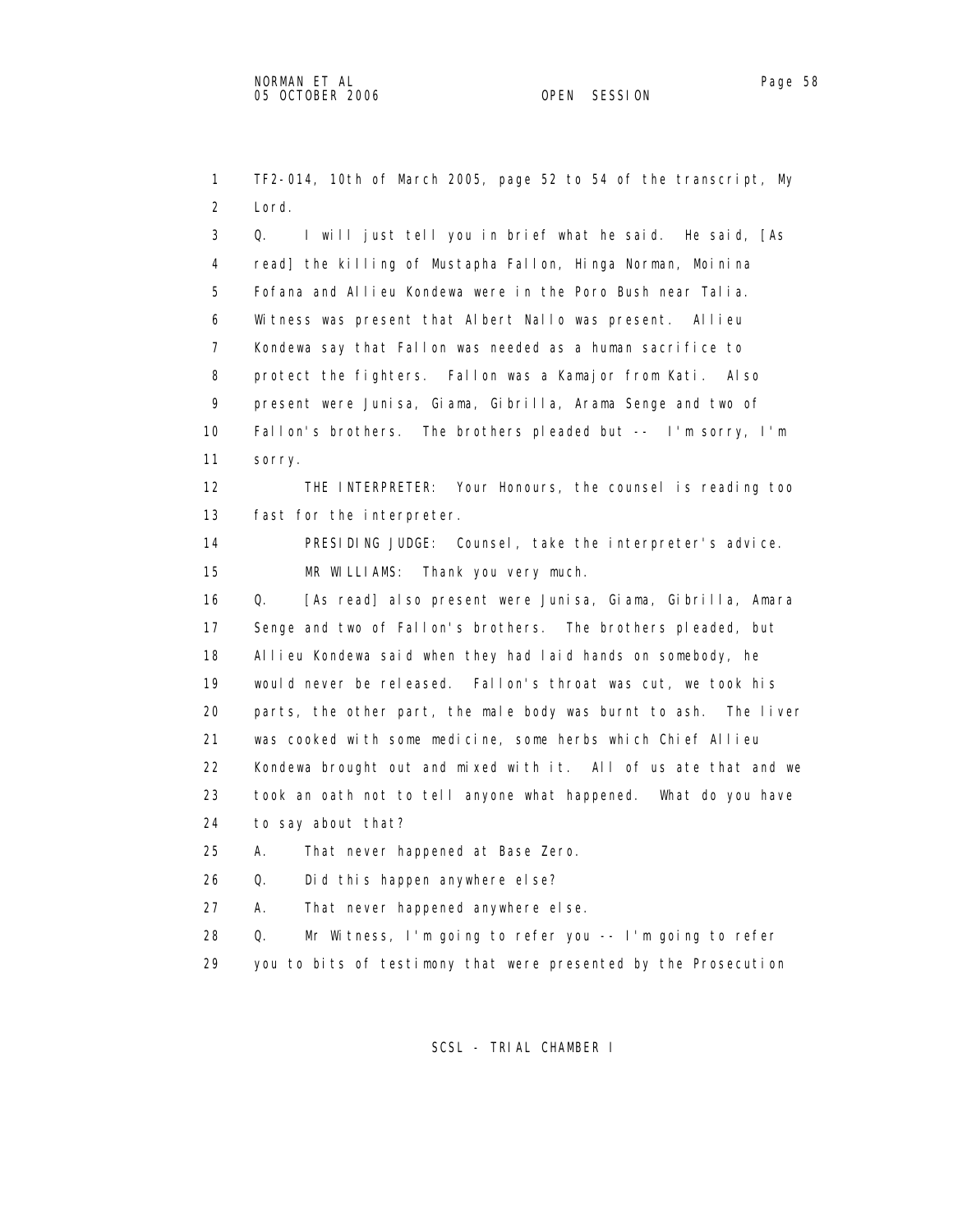1 and I'll invite your comments. Before doing that, Mr Witness, 2 you said you were present in Talia between October '97 3 to February of '98, save for periodic visits out of Talia; is 4 that correct? 5 A. Yes. 6 Q. This is the evidence of TF2-005. This is the testimony of 7 15 February 2005. He was asked this question, Mr Witness -- that 8 witness was asked the following question. 9 JUDGE BOUTET: Sorry, what's the date -- February 05? 10 MR WILLIAMS: 15. 11 JUDGE BOUTET: 15 - 1 February? 12 MR WILLIAMS: No 15th February, My Lord. 13 JUDGE BOUTET: Well which, sorry -- thank you. 14 MR WILLIAMS: 15 Q. The question was this: 16 "Q. Now, you've said, 'decide where and when to go 17 to war'. Who had the responsibility for deciding -- 18 planning how the war was to be fought? 19 That was the duty of the national coordinator, 20 director of war and his deputy, director of 21 operations and his deputy and the high priest." 22 My concern is about the high priest. The high priest -- 23 person referred to as the high priest was Mr Kondewa. Did 24 Mr Kondewa plan or send troops to fight? 25 MR KAMARA: Objection, My Lord. That question is leading. 26 PRESIDING JUDGE: Sustained. Rephrase it. 27 MR WILLIAMS: As My Lord pleases. 28 PRESIDING JUDGE: You prefaced your question to him by 29 saying you would put these pieces of evidence to him and then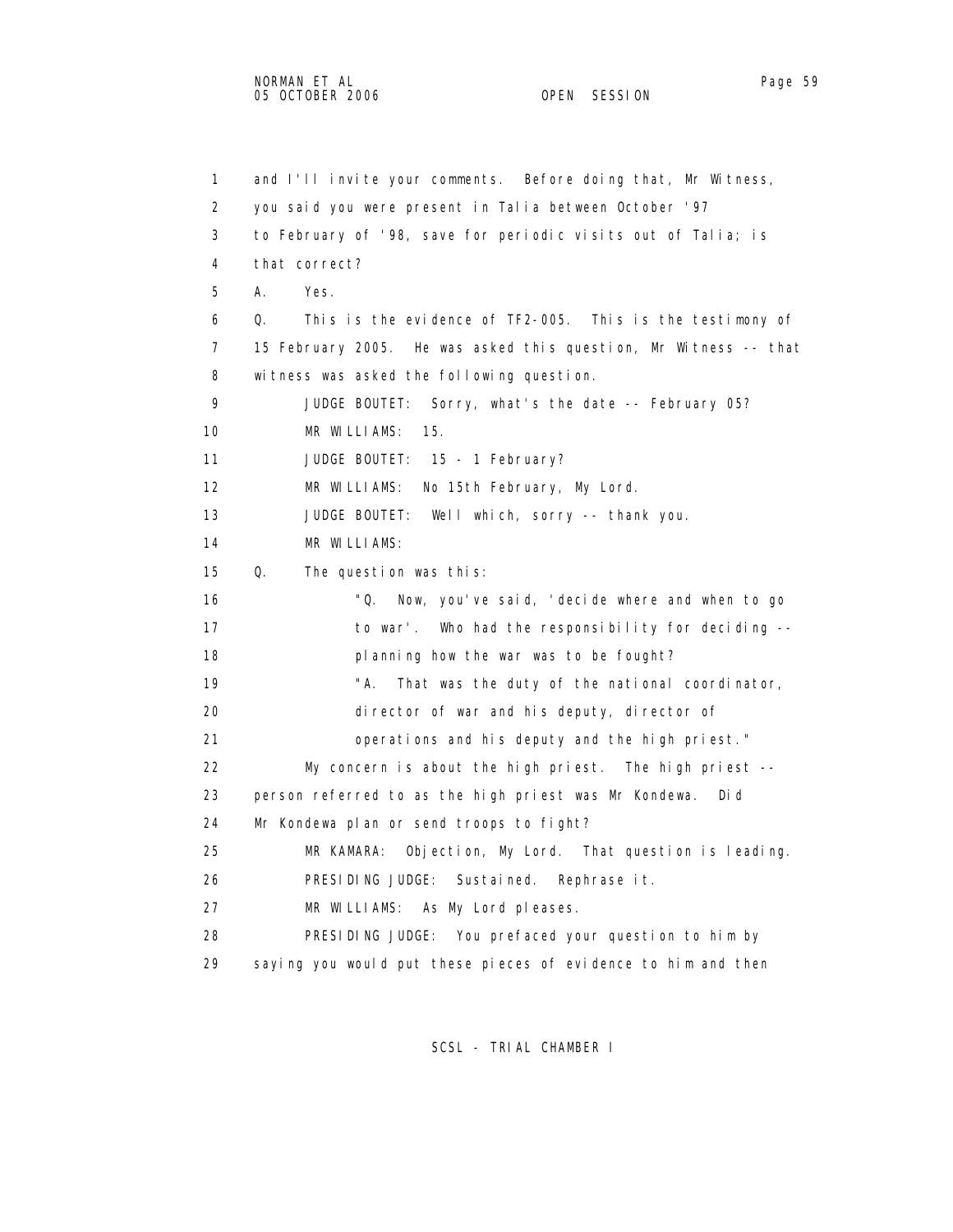1 invite his response. 2 MR WILLIAMS: Most grateful for the assistance, My Lord. 3 Q. Yes, Mr Witness, what do you have to say about what was 4 said in relation to the high priest, Mr Kondewa? 5 A. Mr Kondewa, the high priest, as I said earlier on, was only 6 solely, totally committed to the initiation process, and not 7 warfare. 8 JUDGE ITOE: You can now answer the question. Did he order 9 troops? 10 THE WITNESS: He did not order troops. 11 MR WILLIAMS: 12 Q. Mr Witness, you have said also in chief earlier on that 13 troops or combatants that came to Talia had to leave their 14 weapons at some checkpoint. Are you in a position to tell the 15 Court whether any arms were in Talia? 16 A. Yes. 17 Q. Yes, go on. 18 A. Whenever the national director of logistics, Mustapha Lumeh 19 collected arms and ammunition and other logistics from ECOMOG, 20 there was a place, a courthouse, there was a room there meant for 21 storage of arms and ammunition. 22 Q. Thank you very much. Another question on the issue 23 ammunition: Did combatants carry -- move around with guns at 24 Talia? 25 A. Because the community -- no. No, anyway. 26 Q. Go on. You can explain. 27 A. Because the community comprised civilians, women, children 28 and Kamajors, it was forbidden for anyone to hold guns in that 29 township.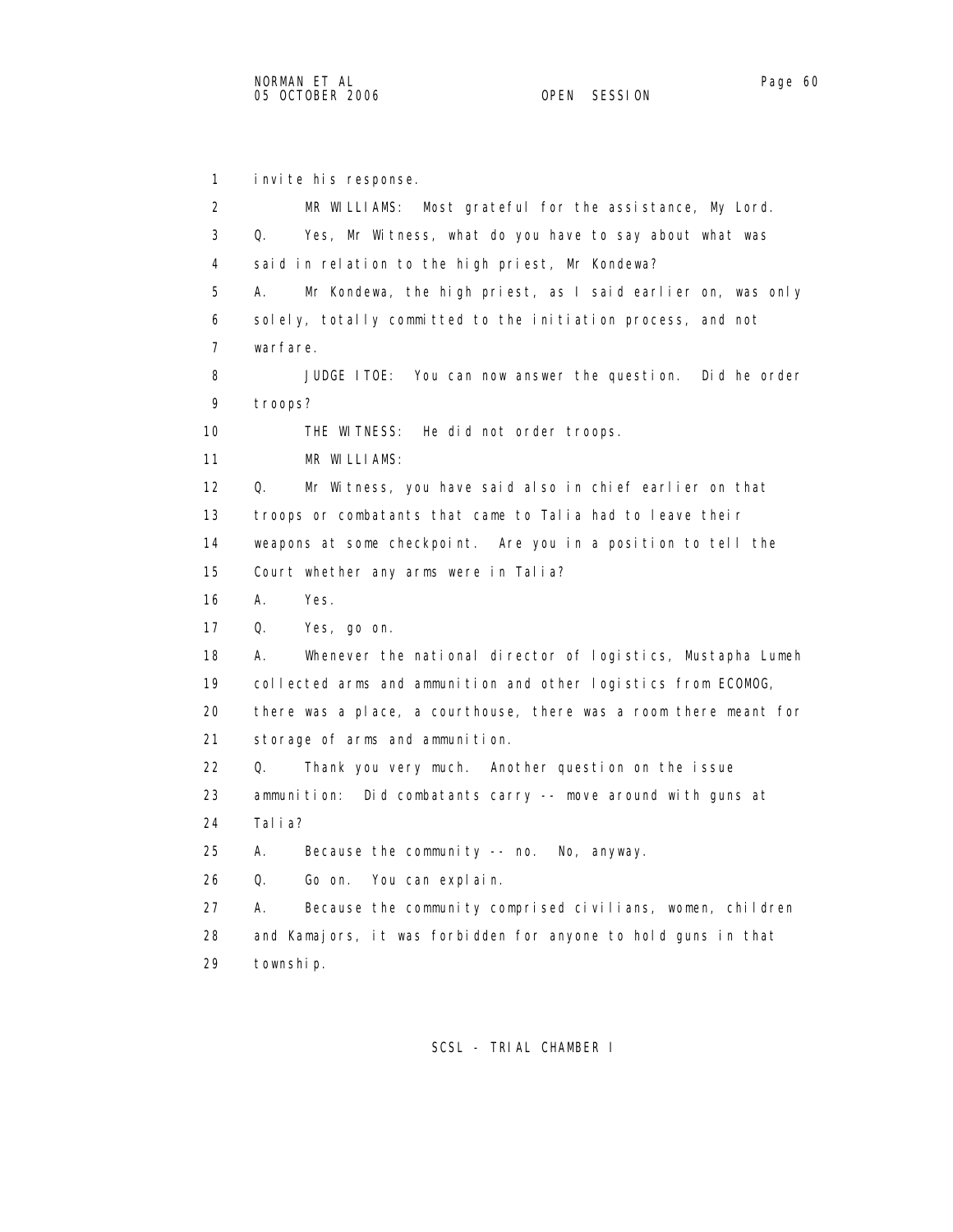1 PRESIDING JUDGE: Was that your question? 2 MR WILLIAMS: Yes, My Lord. It answers it. 3 PRESIDING JUDGE: Was it? It answers it? 4 MR WILLIAMS: Yes, My Lord. 5 PRESIDING JUDGE: In other words -- well, I'll let it rest. 6 MR WILLIAMS: 7 Q. All throughout your period at Talia, did you hear a 8 gunshot? 9 A. No. 10 Q. I'll refer you to the evidence of TF2-096, testified before 11 this Court on 8 November 2004. Pages 25 through to 27 of the 12 transcript, My Lord. That witness said that on one occasion she 13 saw Kondewa leading a dance troupe. There were two people in 14 front of them. Two men were in front of the dance troupe and 15 that, in her presence, one of them was shot by Kondewa and, the 16 following day, she saw two graves and she was told that those 17 graves bore the corpses of those two gentlemen. What do you have 18 to say about that? 19 A. That never happened. 20 Q. Would you have known if that had occurred? 21 A. Yes, I would have known. Not only I, but people within the 22 vicinity, because Base Zero was overcrowded, almost. So anything 23 that happened there of that nature would be made known to the 24 public. 25 Q. I'll also refer you to the evidence of TF2-222, testified 26 on 17 February 2005. He had this to say in answer to a question 27 by my learned friend, Mr Kamara. He said -- 28 PRESIDING JUDGE: At what page? 29 MR WILLIAMS: 91, My Lord, lines 6 through 10.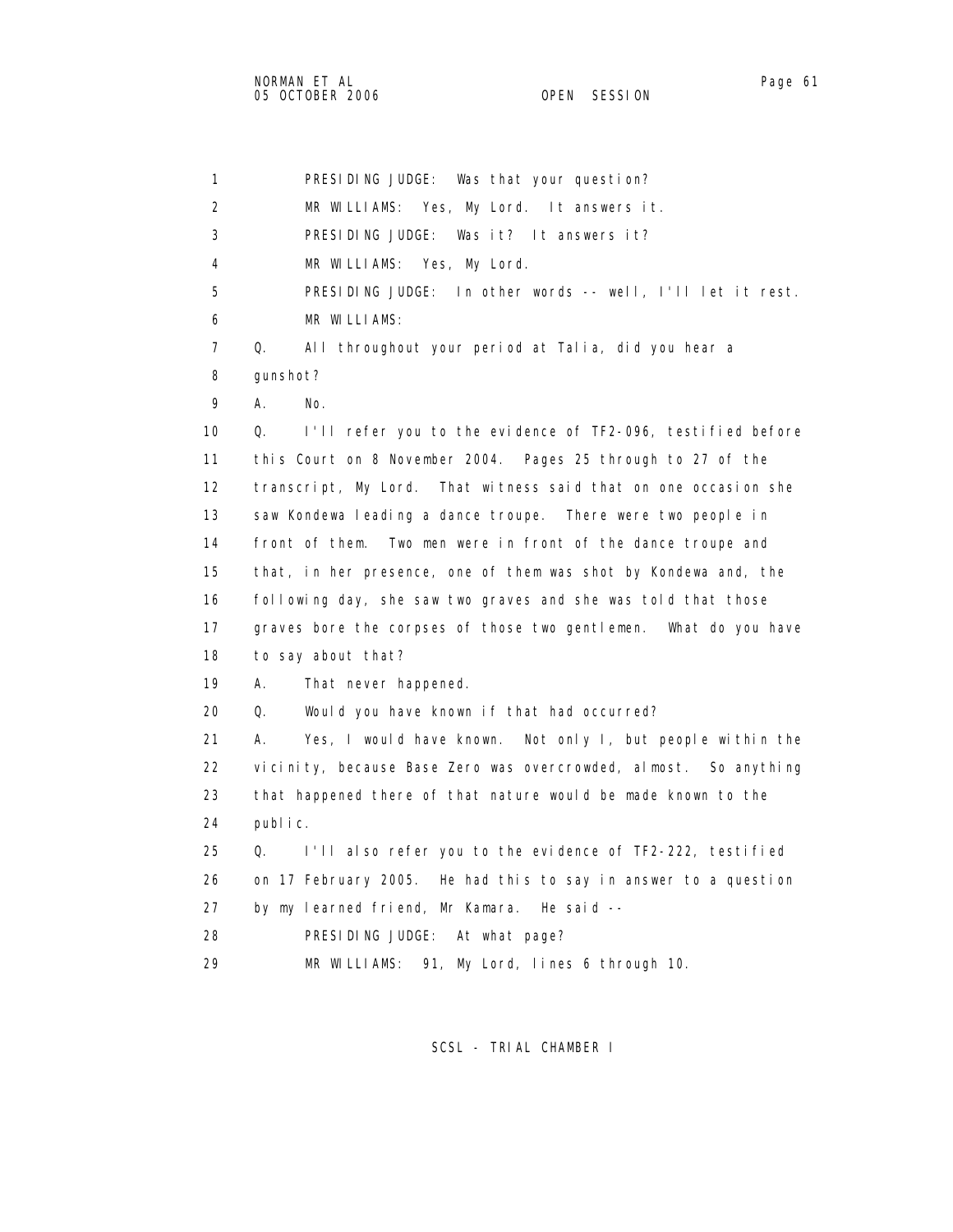1 PRESIDING JUDGE: Thank you. 2 MR WILLIAMS: 3 Q. He said, "What do you mean by an effective command and 4 control?" That was the question that came from the Prosecutor. 5 The witness said, "Okay, I looked at the situation fearing -- we 6 had a lot of -- everybody was a commander, everybody was a 7 commander. Even the initiators served as commanders." What do 8 you have to say about that in relation to Mr Kondewa? 9 A. Mr Kondewa was not a commander, and initiators were not 10 commanders. 11 Q. That same witness, on page 92, in answer to another 12 question by the Prosecutor, had this to say -- the question was 13 this: 14 "Q. Who was it then who was doing the necessary 15 deployment? 16 "A. There was no one individual that was in control 17 of the deployment, because I was thinking that could 18 have been the role of the Director of War. But the 19 high priest was doing his deployment. Every 20 commander would just say, 'Well, can we have -- to be 21 deployed in that area.' And, you know, something 22 like that. So almost anyone who could command up to 23 10 or 15 men will just think of an area, say, 'Okay, 24 we are going to deploy there.'" 25 But my question is this: Did Allieu Kondewa deploy troops 26 at all during the entire period, October '97 to February '98? 27 A. It did not happen. 28 Q. Did that ever happen before or subsequent to the period 29 that I mentioned?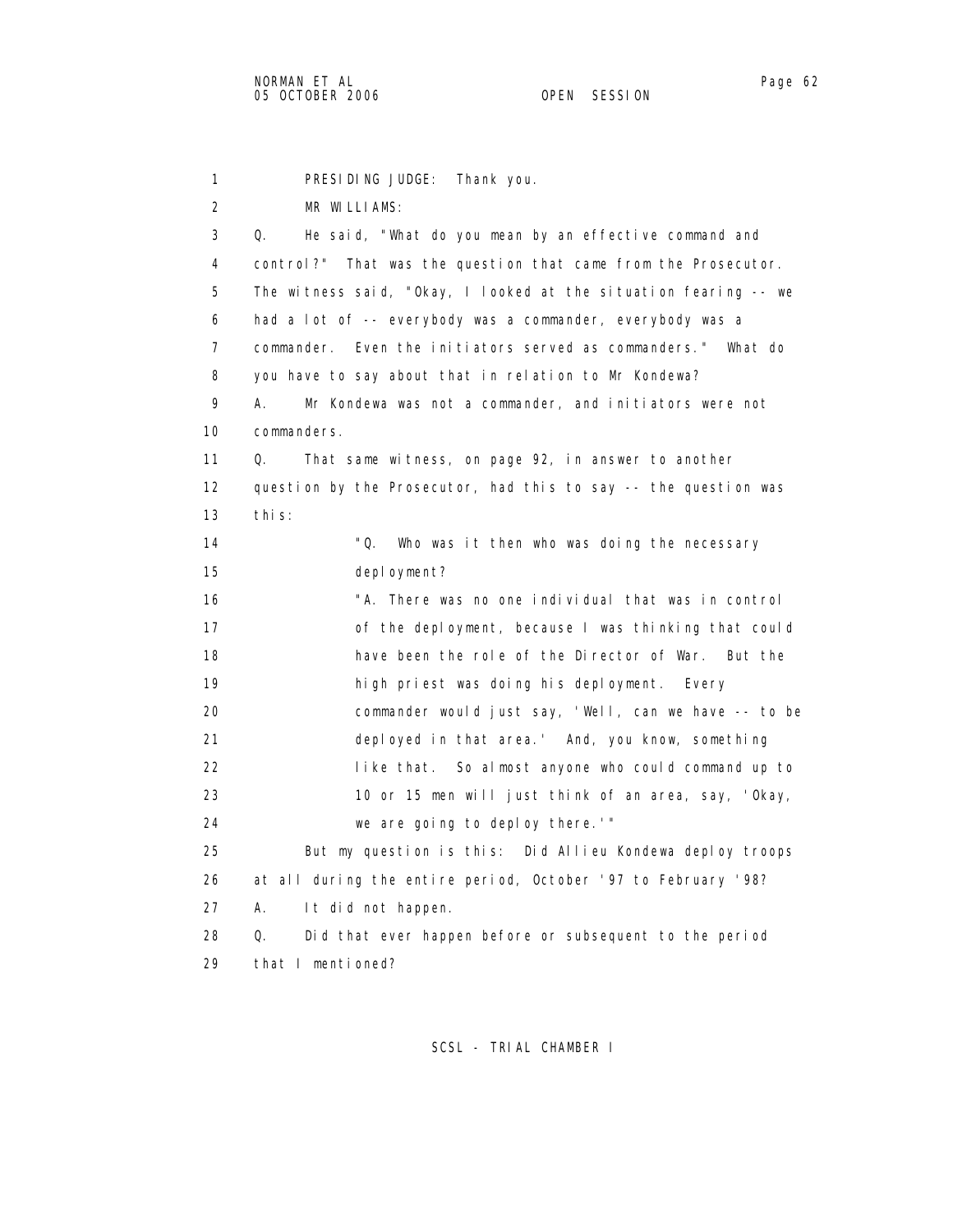1 A. With reference to whom? 2 Q. The high priest. I mean, Mr Kondewa. 3 A. It never happened. 4 Q. Another witness, TF2-079, testified on 26 May 2005, page 43 5 of the transcript. The question was this that was put to that 6 witness by the Prosecution: 7 "Q. You earlier mentioned that you were introduced 8 to Allieu Kondewa as a High Priest. What were his 9 functions at Base Zero as far as you knew? 10 "A. He was the High Priest. That is, he was the 11 heard of all the initiators in the CDF Sierra Leone 12 organisation, and he was initiating when we got to 13 Base Zero. He also provided logistics. He requested 14 for and provided logistics for commanders with 15 fighting groups -- commanders of fighting groups of 16 his own choice." 17 My first question is this: Do you know whether Mr Kondewa 18 was high priest whilst at Base Zero? 19 A. I don't know that he was high priest while at Base Zero. 20 Q. Secondly, did he provide logistics for any troops? 21 A. No, he didn't. 22 Q. Whose duty was it to provide logistics for troops? 23 A. It was the duty of the national director of logistics, 24 Mustapha Lumeh. 25 Q. Mustapha? 26 A. Lumeh. 27 Q. Thank you. I'll refer you also to the evidence of TF2-108. 28 He testified before this Court on 30 May 2005. My Lords, pages 7 29 through 17 of the records.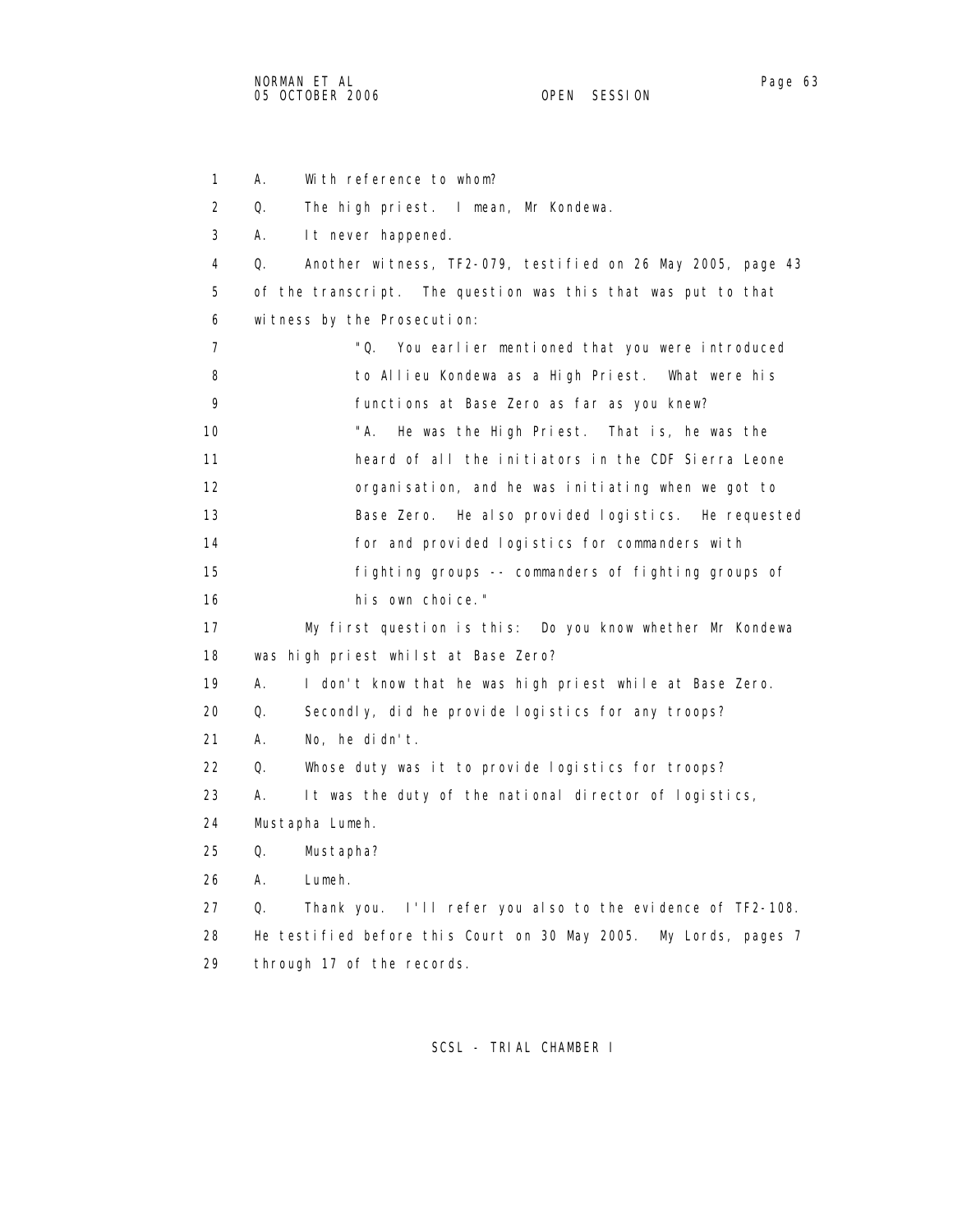1 PRESIDING JUDGE: Are you going to take the entire chunk of 2 that? You'll take some samples? 3 MR WILLIAMS: Yes, My Lord. And the evidence of TF2-109, 4 he testified on 30 May 2005, pages 3 through 35. 5 Q. These two witnesses testified about the killings of three 6 people: Mr Jusu Shalley, J-U-S-U S-H-A-L-L-E-Y; and Baggie 7 Vaiey, B-A-G-G-I-E V-A-I-E-Y; and Lebbie, Mr Lebbie. Firstly, 8 did you know anybody by the name of Jusu Shalley at Base Zero? 9 A. No, I didn't know. 10 Q. Did you know anybody by the name of Baggie Vaiey at Base 11 Zero? 12 A. No, no, I didn't know. 13 Q. And Lebbie? 14 A. I didn't know, at all. 15 Q. It's alleged that Kamajors had killed these people at Base 16 Zero; what do you have to say about that? 17 A. I had said earlier that Base Zero was arms free. I don't 18 know by what means those people were killed. 19 JUDGE ITOE: Please, answer the question directly. 20 THE WITNESS: It never happened, My Lord. It did not 21 happen. 22 JUDGE ITOE: There were no weapons, you don't know how the 23 persons were ever killed. Do you need weapons to kill somebody? 24 JUDGE BOUTET: You had testified there were no weapons, as 25 such, not that there was no different type of instruments that 26 could be used to kill. 27 MR WILLIAMS: 28 Q. I also refer you to the evidence of TF2-188, pages 14 to 29 18. The witness said that Mr Kondewa ordered his boys to kill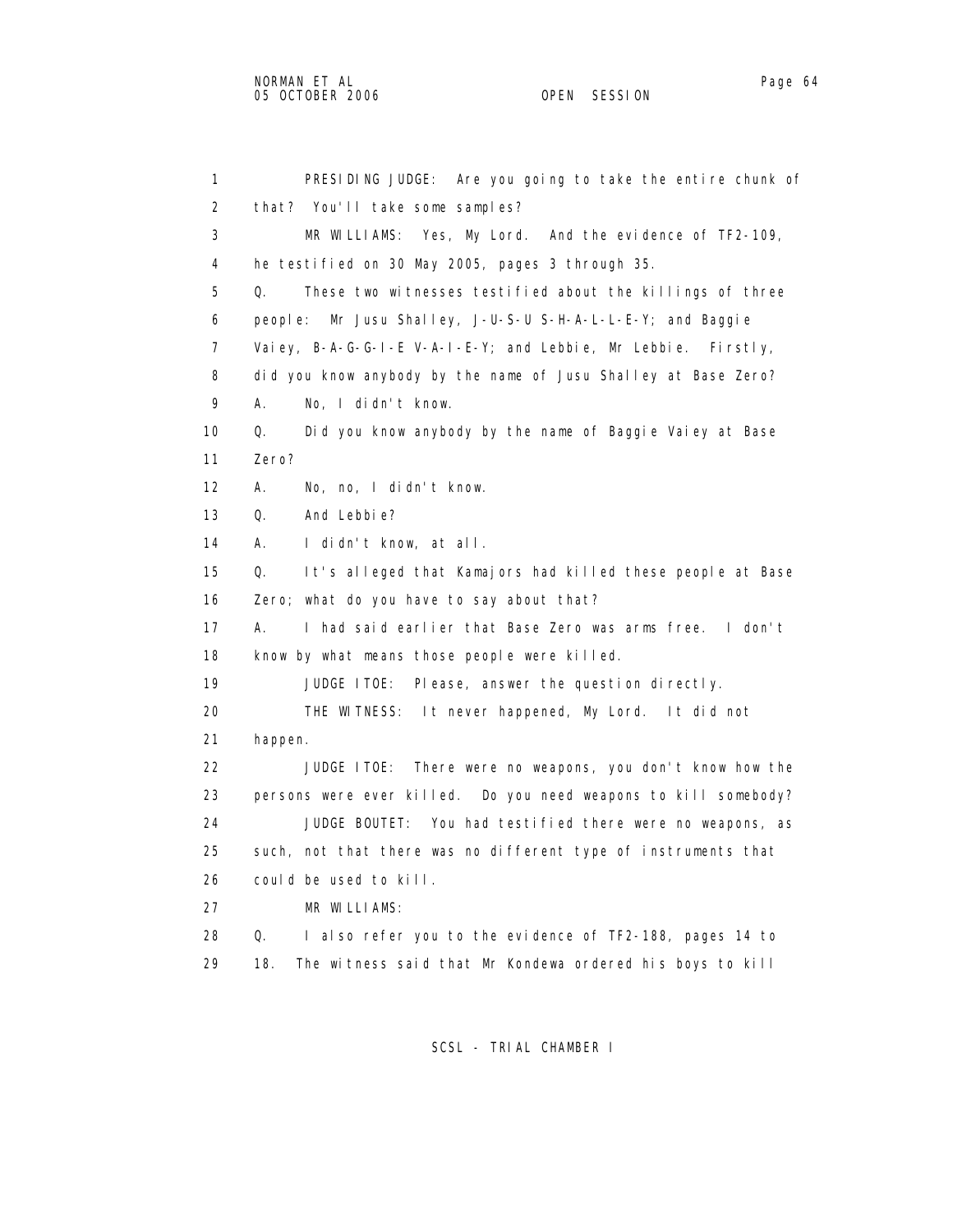1 his mother. He said, "She was killed. I was there when she was 2 killed. She was hit with a stick on her side and she 3 subsequently died." Did that incident take place at all at 4 Talia? 5 A. That never happened. 6 Q. Did Mr Kondewa ever go to Koribundu? 7 A. I never saw Mr Kondewa in Koribundu. 8 Q. I'll refer you to the evidence of TF2-082. He said, "Hinga 9 Norman, Moinina Fofana and Allieu Kondewa came to Koribundu to 10 collect a particular person," and later on he also said at a 11 meeting of the Koribundu court barri, Hinga Norman told the court 12 that he had sent the Kamajors. Witness did not see Moinina 13 Fofana or Allieu Kondewa at this first meeting. Did Allieu 14 Kondewa attend any meetings that were held at Koribundu? 15 A. It never happened. 16 JUDGE BOUTET: What never happened; that Kondewa was at any 17 meeting or there was any meeting at Koribundu? Counsel read to 18 you a portion or referred to a transcript about a meeting in 19 Koribundu and he gave you names. You said it never happened. 20 What never happened; the meeting or that Kondewa attended, or 21 none of that? 22 THE WITNESS: When he said Kondewa attended a meeting at 23 Koribundu, I said that never happened. 24 JUDGE BOUTET: So he never attended a meeting; that's what 25 you're saying? You're saying he never attended a meeting at 26 Koribundu. 27 THE WITNESS: He never attended a meeting at Koribundu, to 28 my knowledge. 29 JUDGE BOUTET: At the court barri.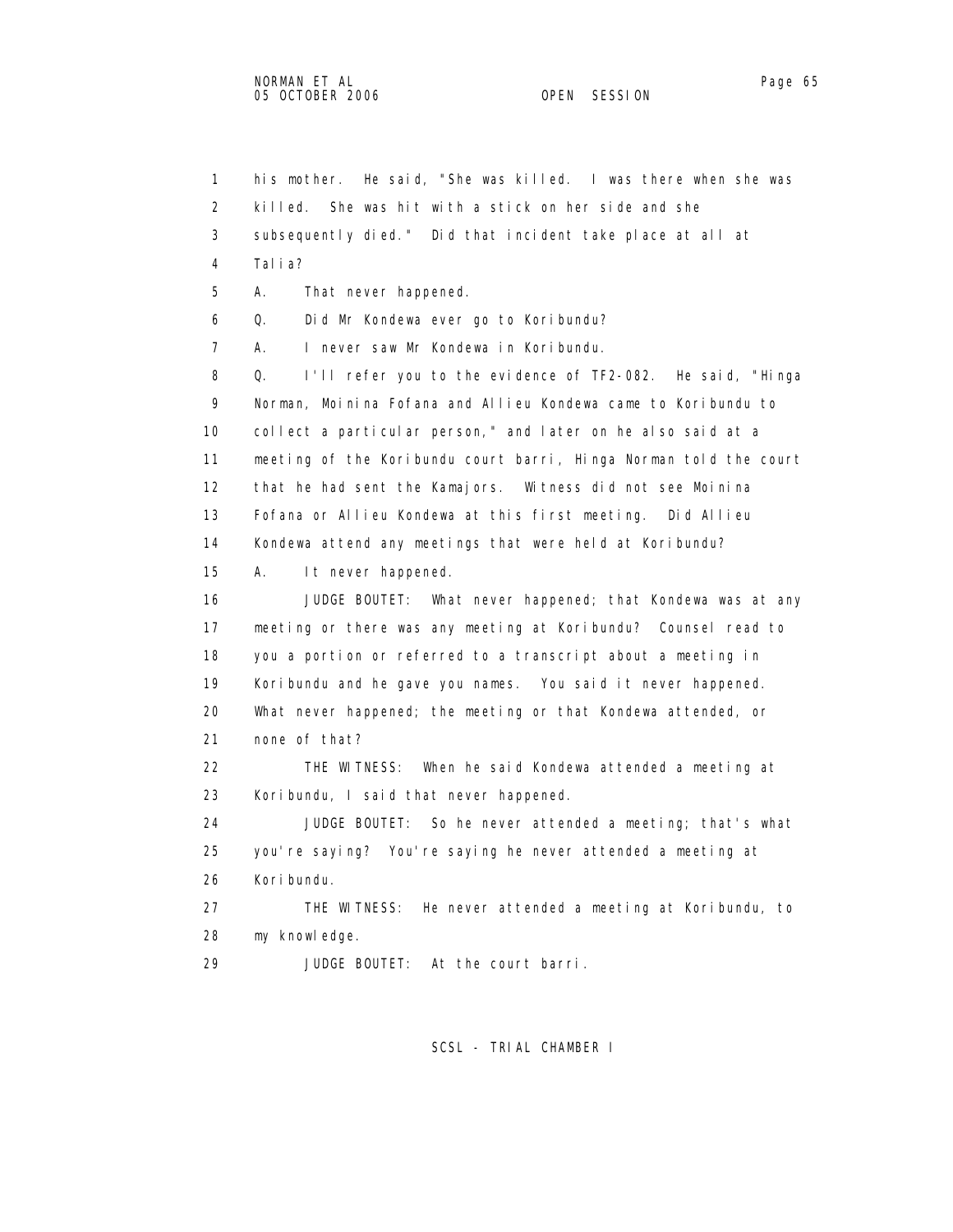```
1 THE WITNESS: At the court barri, to my knowledge.
2 MR WILLIAMS: My Lord, there will be no further questions 
3 for this witness. 
4 PRESIDING JUDGE: Thank you. Learned counsel for the first 
5 accused, do you wish to cross-examine the witness? 
6 MR SESAY: No, Your Honour. 
7 PRESIDING JUDGE: Lead counsel for the second accused? 
8 MR POWLES: We have been spared the need to ask this 
9 witness any questions, Your Honour. 
10 PRESIDING JUDGE: Very well. Mr Prosecutor, your witness. 
11 MR KAMARA: Yes, My Lord. My Lord, before starting the 
12 cross-examination, I wish to inform the Bench that matters raised 
13 this morning, were pursued by us, and we seek direction from the 
14 Bench whether to hand over certain documents -- 
15 MR MARGAI: May it please you, My Lords. 
16 PRESIDING JUDGE: Yes, counsel. 
17 MR MARGAI: The matters were addressed in closed session. 
18 PRESIDING JUDGE: I think it's appropriate that we -- in 
19 fact, I would probably like to say to counsel that we already 
20 have taken this matter on advisement and would be coming out with 
21 a disposition some time early next week. 
22 MR KAMARA: Yes, My Lord. These were documents that would 
23 help the Court in its -- 
24 PRESIDING JUDGE: You think so? 
25 MR KAMARA: Yes, My Lord. And also help the Prosecution in 
26 cross-examination. 
27 PRESIDING JUDGE: You mean cross-examination of the 
28 substantive evidence of this witness? 
29 MR KAMARA: Yes, My Lord.
```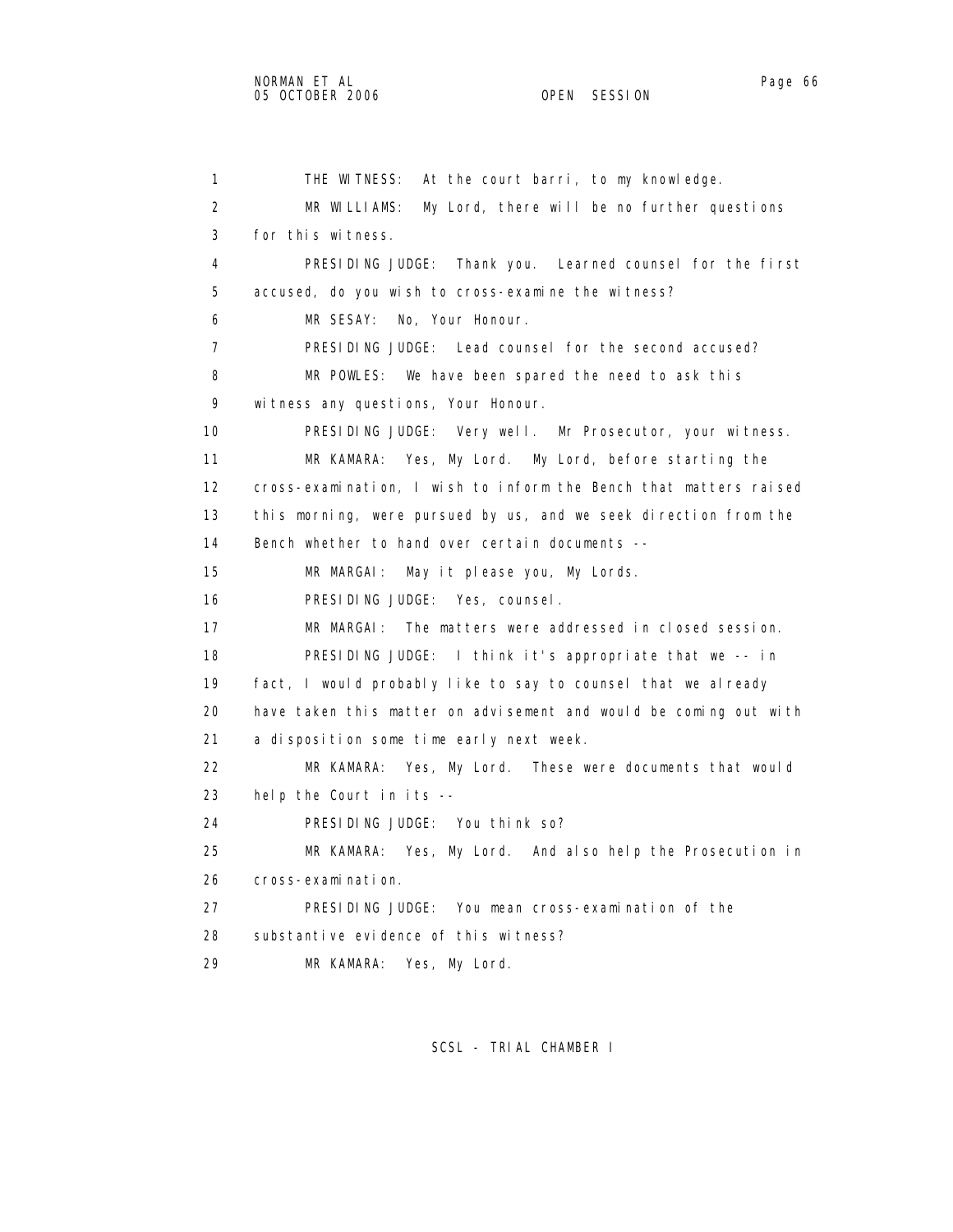1 PRESIDING JUDGE: Nothing do with what was dealt with in 2 closed session.

 3 MR KAMARA: Both. My Lord, there are matters that will 4 assist the Court with its decision with regards to matters raised 5 this morning and there are also issues -- a couple of 6 documents -- there are also issues that would go to the credit. 7 My Lord, I wouldn't want to use those matters until I've served 8 the other side and these are documents that have just come into 9 my custody.

 10 PRESIDING JUDGE: Well, the position properly should be, 11 that if you have documents in your possession, which you intend 12 to use to cross-examine this witness on the testimony that he's 13 given in Court here today, that should be perfectly acceptable. 14 This Court cannot impose any restraints on that. But if these 15 matters or these documents touch and concern also what, in our 16 characterisation was a collateral matter this morning in closed 17 session, we trust, in your ingenuity to make sure that, whilst 18 attacking the substantive testimony, nothing is brought in that 19 prejudices what we might want to do in terms of disposition of 20 the collateral question that came out this morning.

21 MR KAMARA: As My Lord pleases.

 22 PRESIDING JUDGE: Because that's the only way we can 23 proceed. We cannot impede the progress of this -- your 24 cross-examination, which you are entitled to do without undue 25 restraint, but, at the same time, caution you not to travel 26 unwaringly into those matters which you think might prejudice the 27 disposition of the Court in respect of what we discussed in 28 closed session this morning. I know it's a very difficult thing. 29 MR KAMARA: I know, My Lord. It is difficult. I will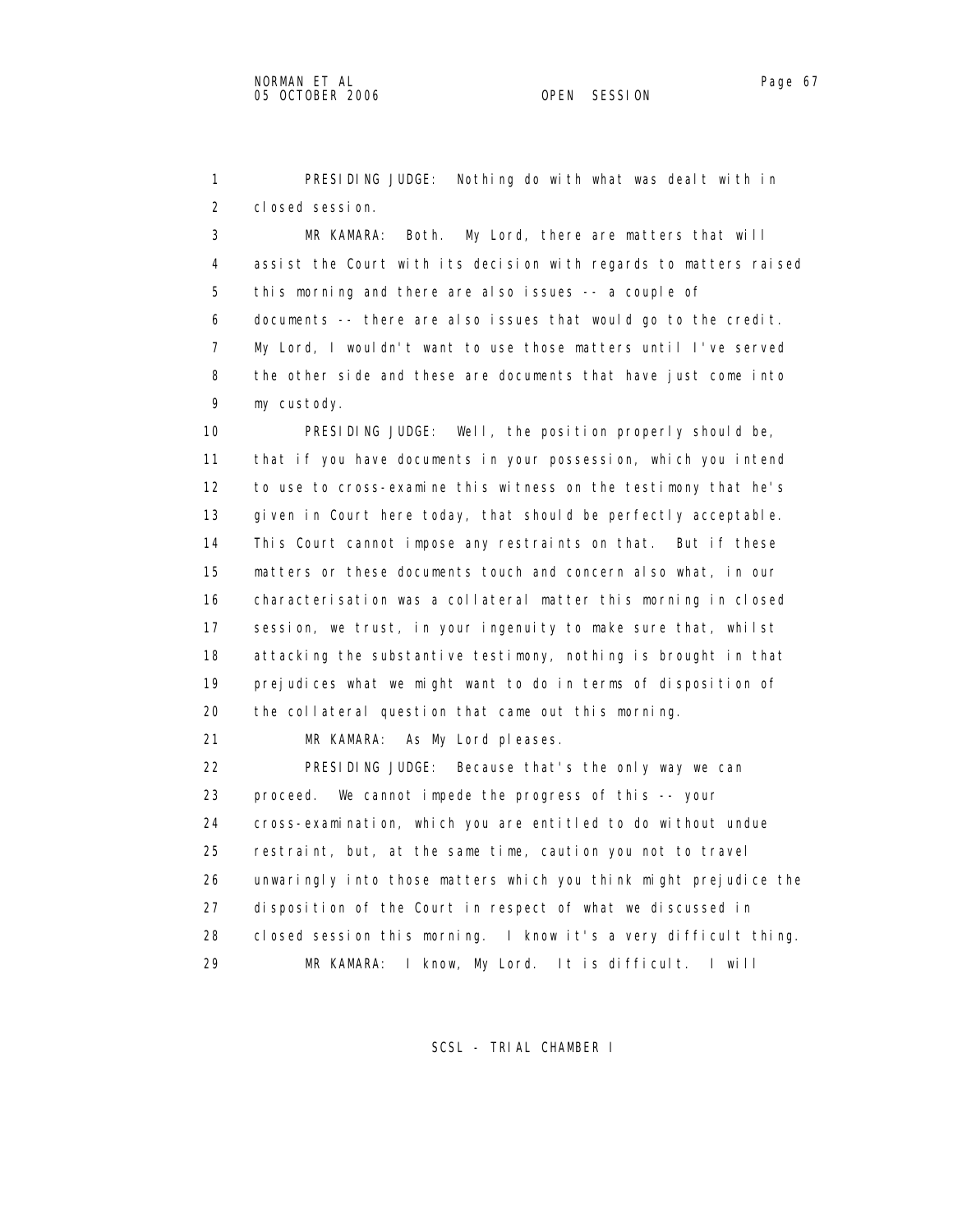```
 1 commence and if I get to a point, I will crave the indulgence of 
2 the Court for an adjournment. 
3 PRESIDING JUDGE: Yes. So let me also say, thinking aloud, 
4 speaking for myself, that once you raise issues in documents in 
5 your possession, which clearly go to credit, or might, in fact, 
6 be useful in establishing prior inconsistencies, at the 
7 appropriate time, I don't see why you cannot ask the Court to 
8 receive them in evidence, if you want them to be part of this 
9 exhibit, subject to any objection that may be raised. 
10 MR KAMARA: Certainly, My Lord. 
11 PRESIDING JUDGE: At this point in time, perhaps we would 
12 like to take a short break and give you time to reorganise your 
13 thoughts and probably get yourself organised to start your 
14 cross-examination. 
15 MR KAMARA: Thank you. 
16 PRESIDING JUDGE: A short break. When I say short break, I 
17 hope nobody will leave the precincts of the Court to go for some 
18 repast or something. 
19 MR MARGAI: My Lord, before the short break, let me just 
20 caution here that I hope the other side would not attempt 
21 pre-emptorily to bring into focus documents that were referred to 
22 in closed session, otherwise we would be seeking leave of the 
23 Court to have the source of those documents cross-examined by us. 
24 PRESIDING JUDGE: Well, when we get to that hurdle, we'll 
25 certainly make the appropriate judicial determination. 
26 MR MARGAI: As My Lord pleases. 
27 PRESIDING JUDGE: All right. We will take a short break. 
28 [Break taken at 3.50 p.m.] 
29 [Upon resuming at 4.05 p.m.]
```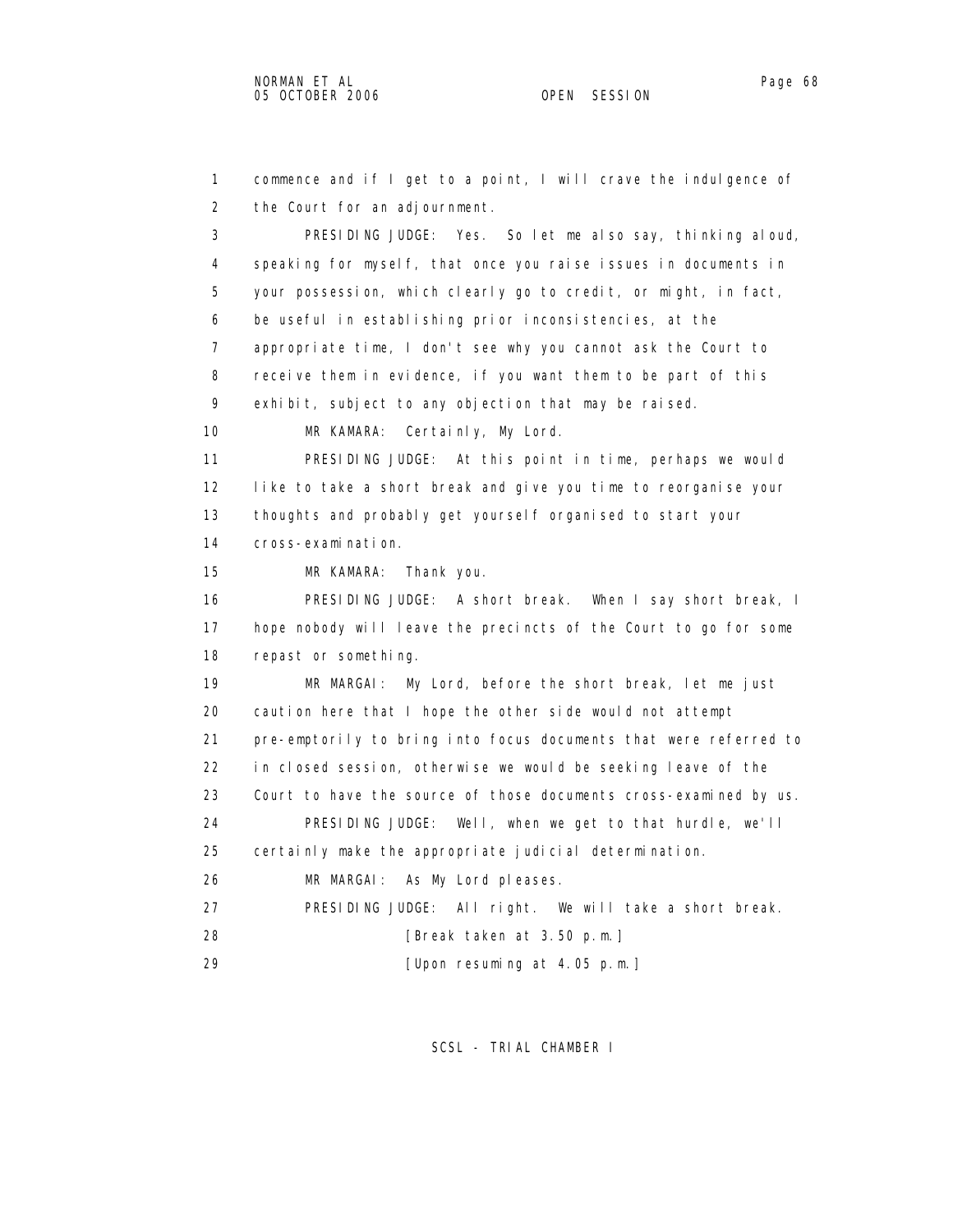1 PRESIDING JUDGE: Let the Prosecution proceed. 2 MR KAMARA: Thank you, My Lord. 3 CROSS-EXAMINED BY MR KAMARA: 4 Q. Good afternoon, Mr Tawarally. 5 A. Good afternoon. 6 Q. You hail from the same chiefdom as Hinga Norman, that is 7 Jiama Bongor; correct? 8 A. No. 9 Q. Where were you born, what chiefdom? 10 A. Jiama Bongor Chiefdom. 11 Q. That's the question I'm asking you. I said you came from 12 the same chiefdom, you hail from the same chiefdom as Chief 13 Norman, that is Jiama Bongor? 14 A. But Chief Norman does not hail from Jiama Bongor Chiefdom. 15 Q. All right. 16 A. Yes. 17 Q. Where does he hail from? 18 A. From Valunia Chiefdom. 19 Q. Valunia Chiefdom? 20 A. Yes. 21 Q. Thank you. But he was regent chief for Jiama Bongor? 22 A. Yes. 23 Q. Correct? 24 A. Yes. 25 Q. Thank you. And you had a very close relationship with 26 Chief Norman; am I correct? 27 A. Not very close. 28 Q. Partially close?

29 A. Partially close.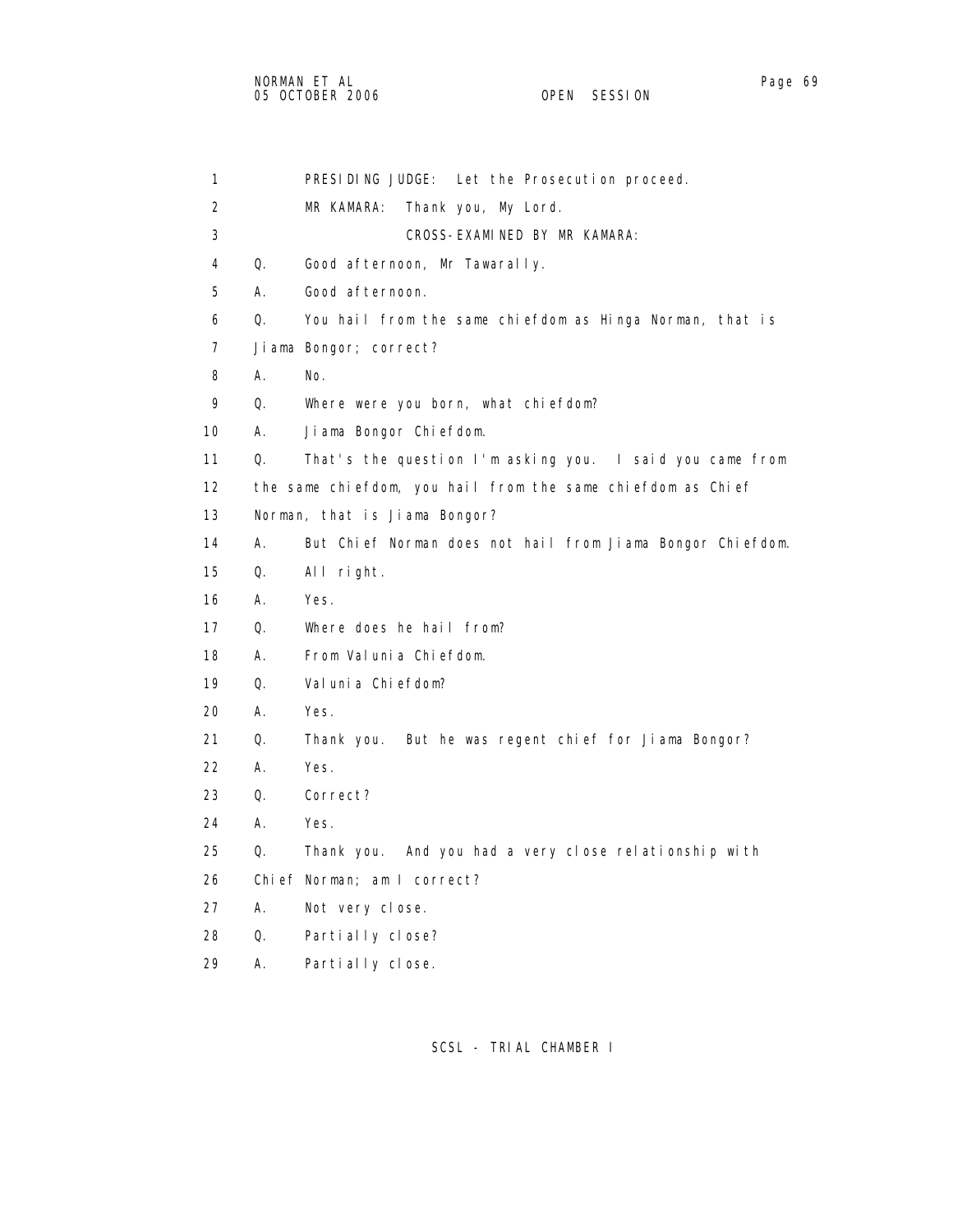2 life; am I correct? 3 A. Not all my life. 4 Q. The greater part of your life? 5 A. No. 6 Q. When did you know Chief Norman? 7 A. I only came to know Chief Norman when he became regent 8 chief of Jiama Bongor, in 1994. 9 Q. In 1994? 10 A. Yes. 11 Q. Since 1994, you had direct dealings with Chief Norman; is 12 that correct? 13 A. I have never had direct dealings with Chief Norman, other 14 than when he was regent chief of Jiama Bongor Chiefdom. 15 Q. The question is: You said he became regent chief in 1994. 16 A. Yes. 17 Q. I posed the question to you that, after he became regent 18 chief, you had direct dealings with -- 19 A. Yes, yes, yes. Of course. 20 Q. I am not trying to confuse you. 21 A. I was thinking before. 22 Q. It's all right. I am suggesting to you, Mr Tarawally that, 23 over the course of the years, you have developed a personal 24 relationship with Mr Norman; is that correct? 25 A. There has been no personal relationship between myself and 26 Chief Norman. 27 Q. Mr Tarawally. 28 A. Yes. 29 Q. Are you a member of the concerned Kamajors?

1 Q. Thank you. I take it you have known Chief Norman all your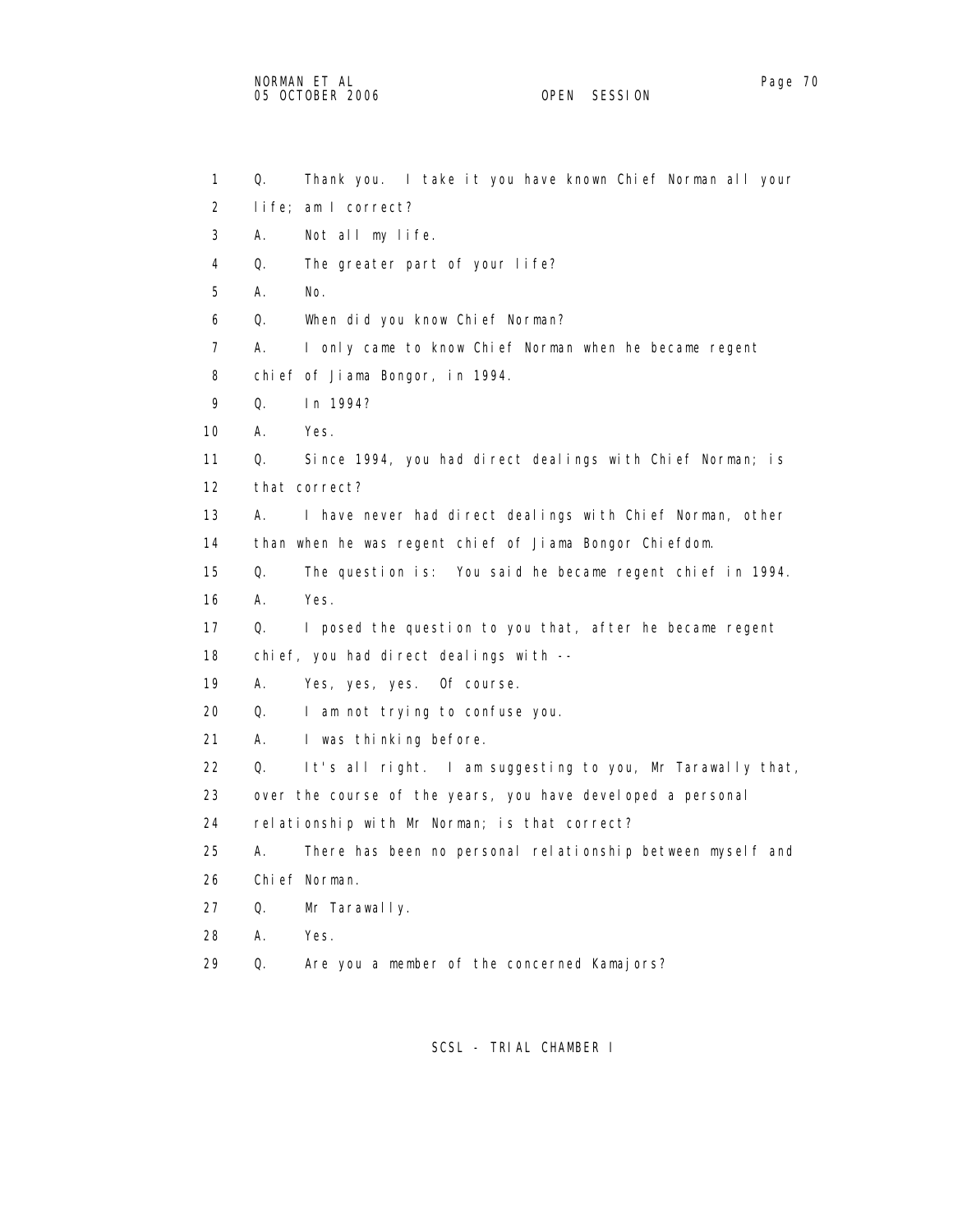- 1 A. I am a member of the Kamajors.
- 2 Q. Concerned Kamajors.
- 3 A. Concerned?
- 4 Q. Yes.
- 5 A. Which are the concerned Kamajors?
- 6 Q. These are Kamajors that believe in the defence of Chief
- 7 Norman?
- 8 A. Yes, I am a member.
- 9 Q. Thank you. And you did attend meetings summoned by
- 10 Kamajors since the year 2000.
- 11 A. From the year 2000?
- 12 Q. Since the year 2000.
- 13 A. I did attend meetings summoned by Kamajors.
- 14 Q. Thank you. And, therefore, is it correct to state that you

15 now have a personal interest in Chief Norman's defence?

- 16 A. Personal interest?
- 17 Q. Yes.
- 18 A. In Chief Norman's defence?
- 19 Q. Yes.
- 20 A. Yes, I do.
- 21 Q. Thank you. You recently granted an interview to a
- 22 newspaper called The News; is that not so?
- 23 A. The News?
- 24 Q. Yes, it's the name of a newspaper.
- 25 A. I was not interviewed by anyone linked with any newspaper
- 26 called The News.
- 27 Q. Take a look at this document. Mr Thomas, could you give
- 28 him the copy that I gave you. I'm sorry. The document you have
- 29 in your hand is a newspaper called The News.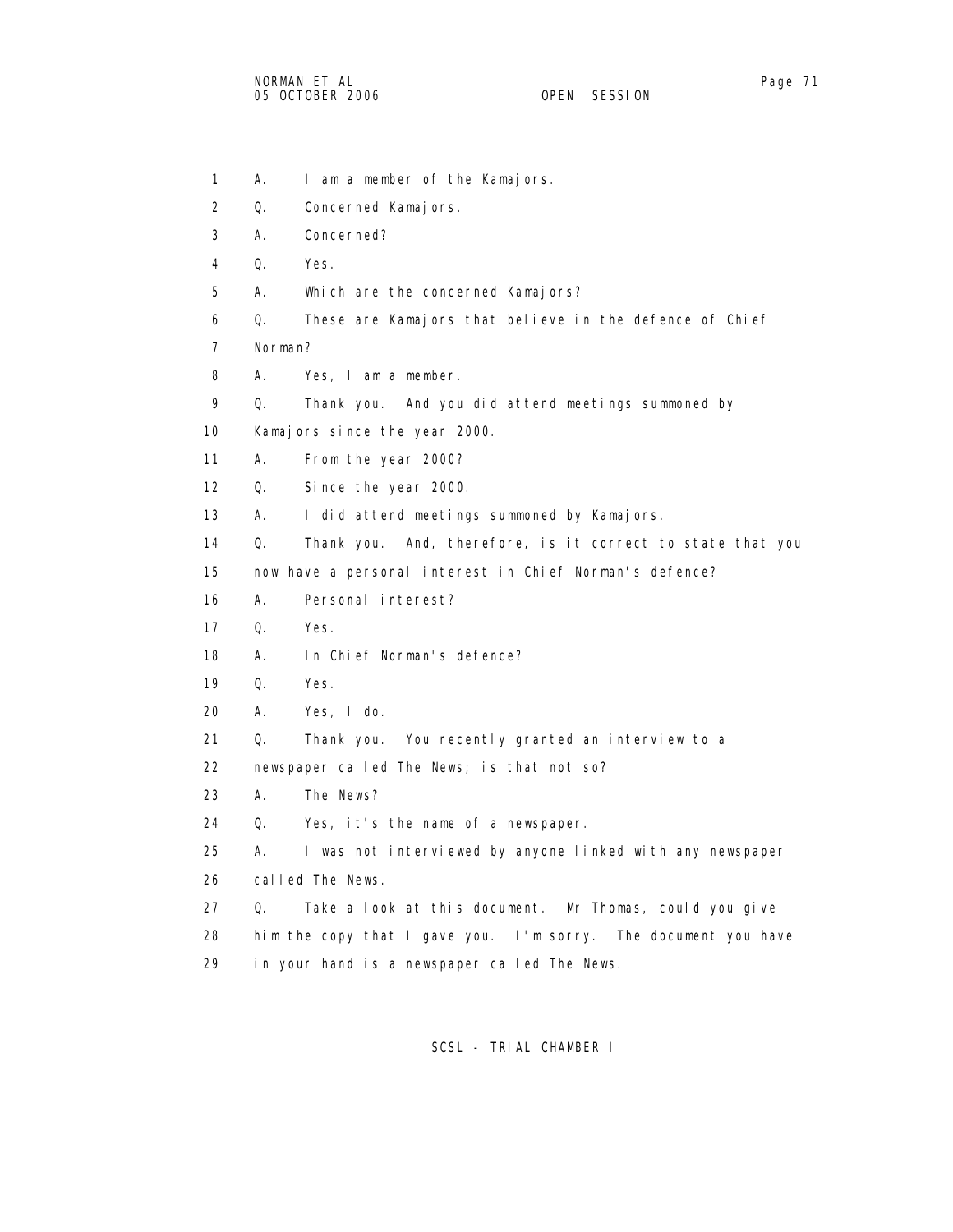1 A. Yes. 2 Q. Hang on to it. 3 A. Yes. 4 Q. Is this the first time you've seen it? 5 A. This is my first time seeing it. 6 Q. It was written by someone, Peter Hindolo Trye. Do you see 7 his name on the right-hand corner? 8 A. Yes, I see the name. 9 Q. Did he ask you questions regarding what he has written? 10 A. I have never come in contact with him. 11 Q. You never came in contact with him? 12 A. Never. I don't even know him in person. 13 Q. And you never granted an interview to him [overlapping 14 speakers] -- 15 A. Never. Never. It has never happened. 16 Q. Thank you. That document you hold in your hands is dated 17 3rd October 2006; correct? 18 A. Yes. Tuesday, 3rd October -- 19 Q. 2006. 20 A. -- 2006. 21 Q. And it's titled "Kamajor Supervisor joins PMDC"; is that 22 correct? 23 A. Yes. 24 Q. Mr Tarawally, that document refers to one CDF supervisor 25 Brima Tarawally; is that correct? 26 A. Yes. 27 MR KAMARA: My Lord, at this point, the Prosecution seeks 28 to tender the document, the newspaper article "Kamajor Supervisor 29 Joins PMDC."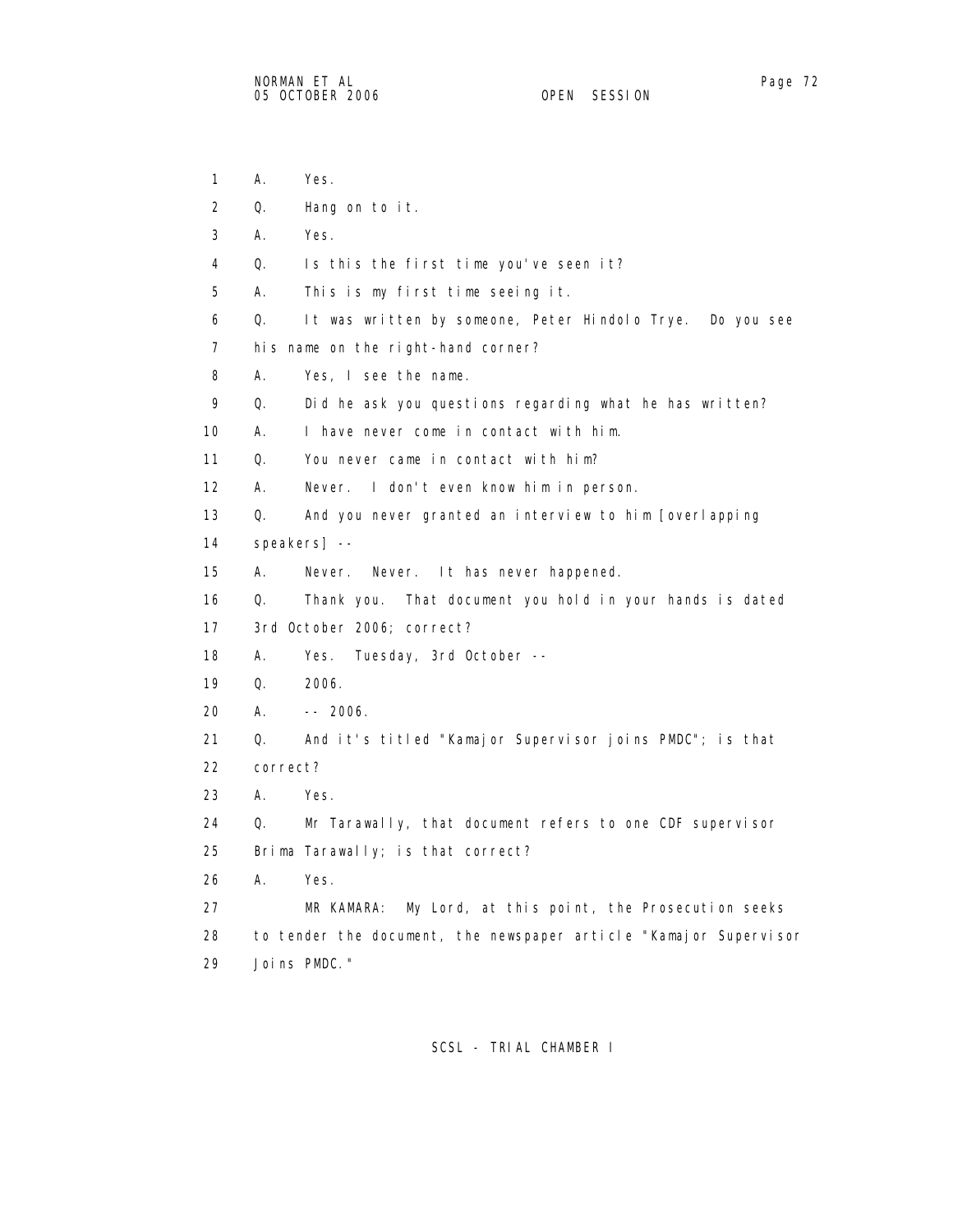1 PRESIDING JUDGE: Counsel for the third accused, what's 2 your response? 3 MR WILLIAMS: I'm opposed to the document going in, My 4 Lord, for several reasons, My Lord. This is a Court of law and 5 we're here to talk law and not politics. This documents speaks 6 of a Kamajor supervisor joining politics, My Lord. That does not 7 in any way have any bearing on the case before Your Lordships. 8 This is completely irrelevant. It does not go towards proving 9 any of the elements in the offences the Prosecution is seeking to 10 prove. 11 PRESIDING JUDGE: Yes. 12 MR WILLIAMS: There is no nexus between this document and 13 the witness, My Lord. He has clearly stated I don't know the 14 author, I've never seen him, I've never been interviewed. And, 15 furthermore, My Lord, this is a witness for the third accused who 16 came to testify on behalf of the third accused and not on behalf 17 of Mr Norman. 18 PRESIDING JUDGE: Yes. 19 MR WILLIAMS: My Lord, that is all I intend to say at this 20 stage. 21 PRESIDING JUDGE: Right. Learned counsel for the first 22 accused, do you have any -- 23 MR SESAY: Yes, Your Honour. My objection, My Lord, is 24 based on the nature of the document, which, in fact, has been 25 shown to this witness. I recall when the Prosecutor was asking 26 the witness, he did ask him whether, in fact, he had an interview 27 in respect of the 3rd October 2006. The document he is now 28 seeking to tender before this Court is not in a form of an 29 interview. The nature of the document has not clearly been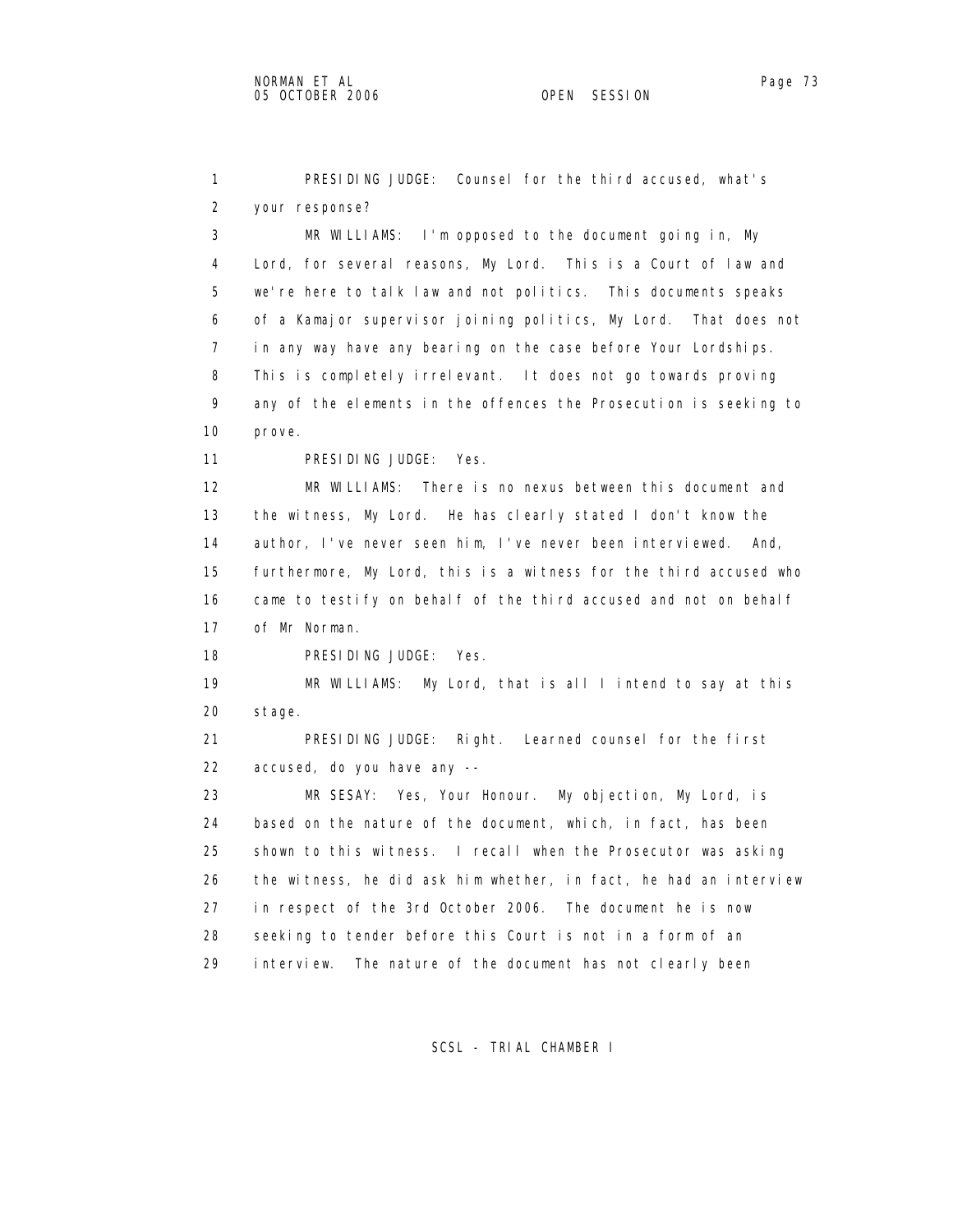1 defined by the Prosecutor. 2 PRESIDING JUDGE: Now, you were given the opportunity to 3 also reply because of your client's alleged reference in the 4 cross-examination that led to the document being sought to be 5 tendered. 6 MR SESAY: Yes, Your Honour. 7 PRESIDING JUDGE: Yes. 8 MR SESAY: Your Honour, I wish to go further than that, in 9 that it has no nexus whatsoever in relation to the first accused. 10 It will therefore be highly prejudicial to the case of the first 11 accused if this document were to be tendered in this Court. 12 PRESIDING JUDGE: Is that all? 13 MR SESAY: Yes, Your Honour. 14 PRESIDING JUDGE: Learned counsel for the second, any 15 interest in this? 16 MR POWLES: It's a fascinating article, but other than the 17 reference to the Defence team for the second accused in the first 18 paragraph, it doesn't appear this impacts on the defence for the 19 second accused in any way. 20 PRESIDING JUDGE: So you're -- 21 MR POWLES: We have no dog in this fight, Your Honour. 22 PRESIDING JUDGE: You have no query? 23 MR POWLES: No. 24 PRESIDING JUDGE: All right. Mr Kamara, your response to 25 the arguments of both counsel for the first and third accused

26 persons.

 27 MR KAMARA: Yes, My Lord. With regard to the third 28 accused's defence, My Lord, under Rule 89(C) the criteria for 29 admission is relevance. My Lord, this document speaks of a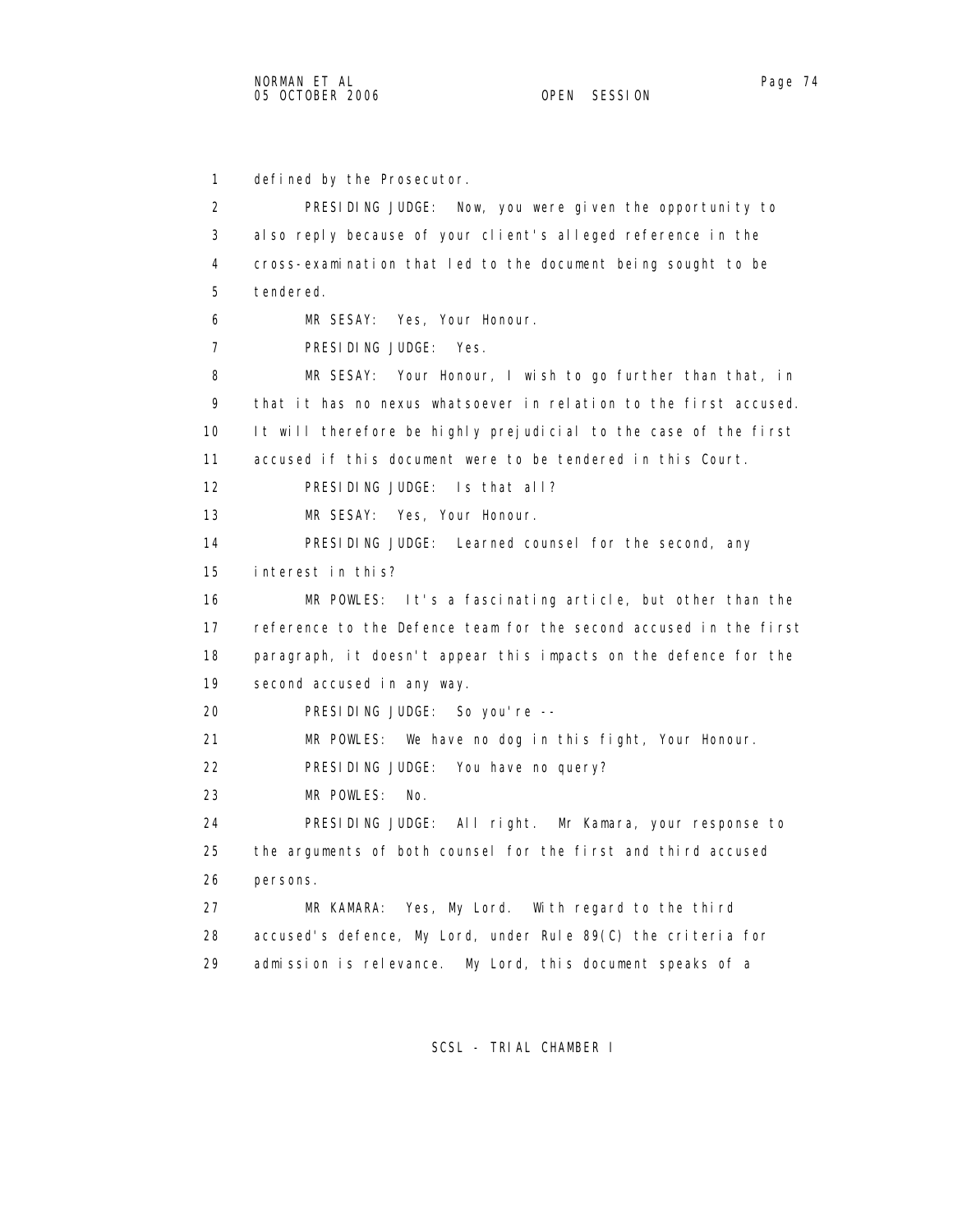1 Kamajor supervisor, and we have evidence this morning that this 2 witness that is now before the Court agrees that he was a Kamajor 3 supervisor and this document, in the question posed to the 4 witness, mentioned a Brima Tarawally, a CDF supervisor. We have 5 evidence before this Court that here is a Brima Tarawally, a CDF 6 supervisor.

 7 The relevance of this document is clear, to my mind and I 8 believe to any other reasonable mind, that we are trying to 9 establish bias as the purpose of this document. And the fact 10 that the witness refuses to acknowledge this document would not 11 preclude it from it being admitted if the Bench finds it's 12 relevant for the proceedings this afternoon.

 13 My Lord, the issue of nexus also, the Prosecution wishes to 14 establish the fact that the witness seated there has given 15 evidence to his support for the first accused, in particular, in 16 his defence, by being a member of the concerned Kamajors, 17 attending meetings. My Lord, we are seeking to establish that 18 connection that over and above the meetings he attended, certain 19 proclamations have been made, and we're trying to draw that nexus 20 as contained in this document. And I wouldn't have referred to 21 the contents of this document until I tendered the document. My 22 Lord, after its submission, I'll seek to lead evidence before 23 this Court to establish the actual connection between this 24 document and the evidence of this witness.

 25 My Lord, apart from bias, it also goes to the credit of 26 this witness, and that we would seek to do as we continue the 27 cross-examination. The threshold for admission, but it is 28 relevance, and I believe the Prosecution has established that and 29 we've laid the necessary foundation.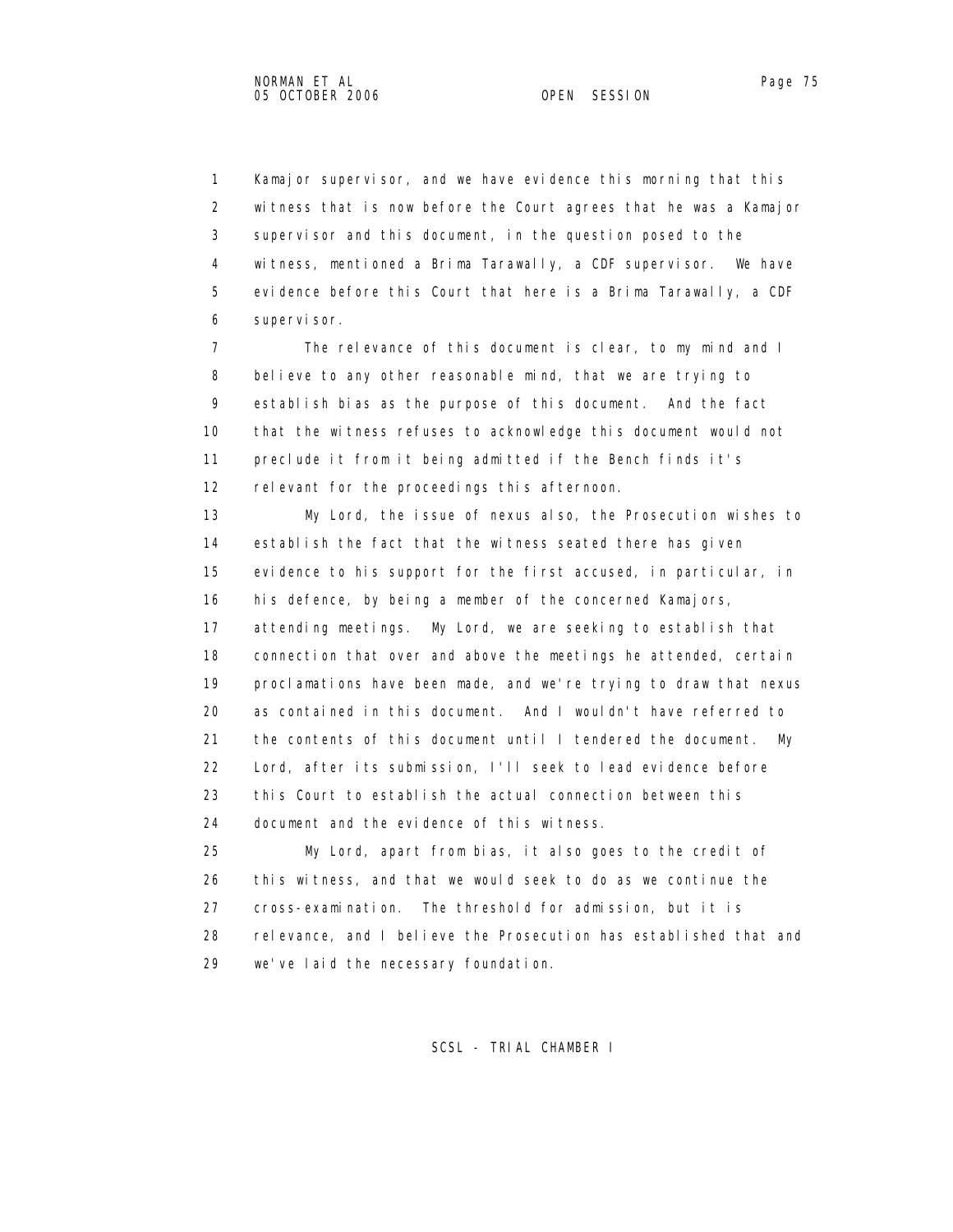1 PRESIDING JUDGE: On the issue of bias, as a matter of law, 2 you're saying that you're entitled to put to a witness the issue 3 of bias in cross-examination, particularly where a defence 4 witness denies he's biased in favour of the Defence? That would 5 be, as a matter of law, you should be able to put that question 6 to him; is that what you're saying? 7 MR KAMARA: My Lord, if I understand you, even though he 8 has denied bias, I can still put questions to him? 9 PRESIDING JUDGE: Yes. Well, that's what I'm saying, you 10 are entitled to do that. 11 MR KAMARA: Yes, My Lord. 12 PRESIDING JUDGE: Just in much the same way where a 13 Prosecution witness denies that he's biased in favour of the 14 Prosecution, the Defence can put a question to him on that same 15 basis. So, as far as the law is concerned, I have no doubt in my 16 mind that the issue of bias can properly be put. 17 MR KAMARA: Yes, My Lord. 18 PRESIDING JUDGE: The question is, to what extent, from my 19 perspective, is this document going to be of assistance to the 20 Court, because I remember his answer and, correct me if I am 21 wrong, he says, yes, he's a concerned citizen, interested in the 22 defence of the first accused. 23 MR KAMARA: Yes, My Lord. 24 PRESIDING JUDGE: That's a question that I just posed to 25 you. 26 MR KAMARA: Yes, My Lord. 27 PRESIDING JUDGE: To what extent is this document going to 28 be of assistance to the Court. 29 MR KAMARA: My Lord, that comes to the issue of weight. I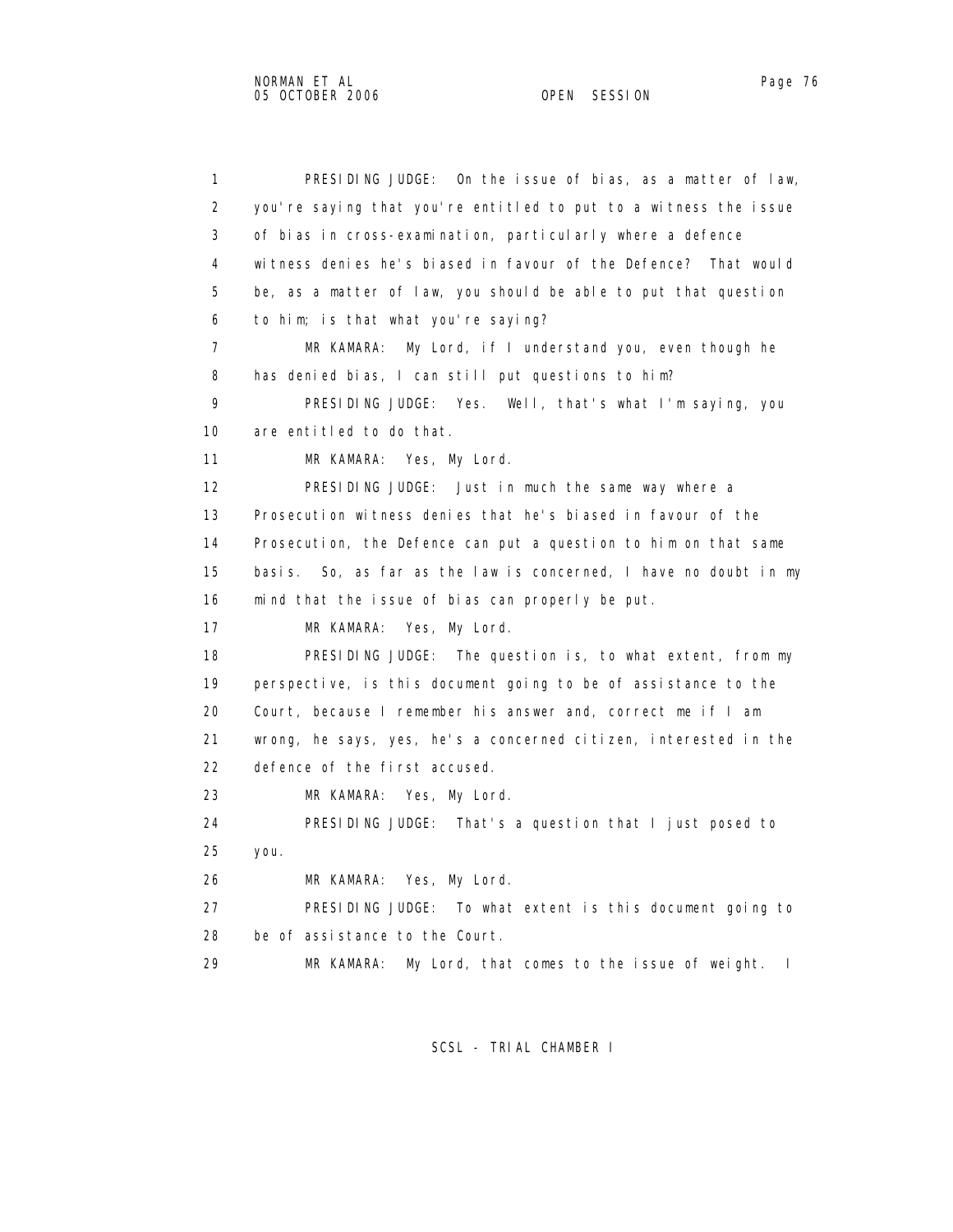1 wouldn't go into it until it has been admitted and the threshold 2 of admission is relevance, and when it comes to the weight to be 3 attached to the document, then that is the time that that 4 question comes into play. 5 PRESIDING JUDGE: I see. 6 MR KAMARA: At the moment, there are issues in this 7 document, My Lord, that have so much relevance to the Court to 8 establish bias or credit or discredit this witness. I wouldn't 9 go into those at the moment until the document is -- 10 PRESIDING JUDGE: On the question of that, isn't the answer 11 itself that I am a concerned citizen interested in the defence of 12 the first accused? Doesn't it give that evidential foundation 13 upon which a tribunal can apply its mind whether there was bias 14 or no bias? 15 MR KAMARA: Yes, My Lord, it does lay the foundation. That 16 is why we are moving forward beyond that as well, beyond his 17 answer. 18 PRESIDING JUDGE: Yes. 19 MR KAMARA: My Lord, that is why we are seeking to put this 20 in. 21 PRESIDING JUDGE: All right. Those are my questions. 22 MR KAMARA: Thank you, My Lord. 23 PRESIDING JUDGE: This is the ruling of the Bench. 24 Consistent with our principle of flexibility with regard to the 25 admission of evidence and the fact that this Court has always 26 functioned on the basis that even where there may be valued 27 arguments raised in respect of admissibility, yet the ultimate 28 question for the Court to determine in the process of the 29 receptivity of evidence is what weight, if any, to attach to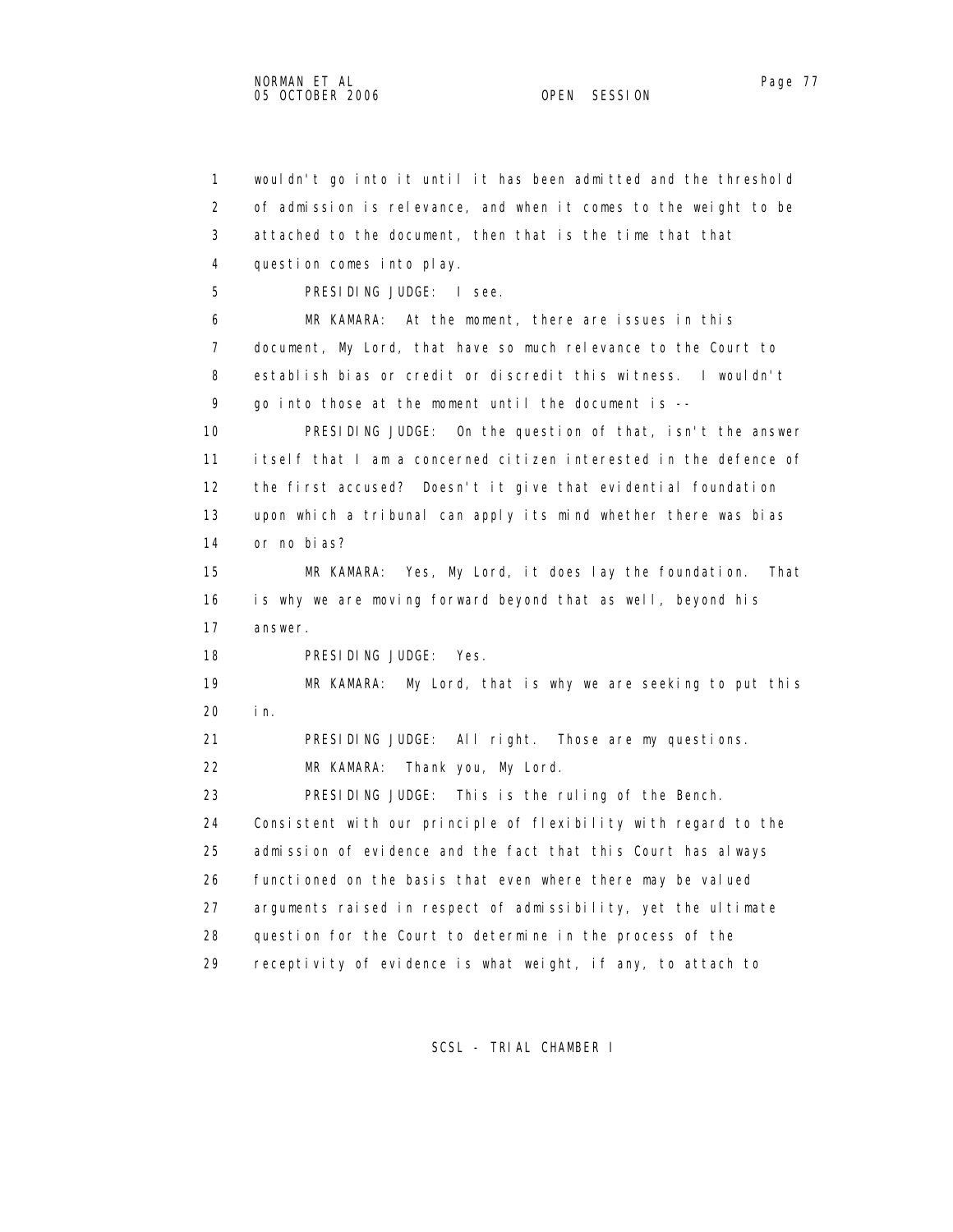1 documents when they are sought to be admitted in evidence and 2 faithful to our several decisions and rulings on this particular 3 question, we will receive the document in evidence and determine 4 at the appropriate stage what, if any weight, to attach to it. 5 So, it will be marked Exhibit 162. 6 [Exhibit No. 162 was admitted] 7 MR KAMARA: Thank you, Your Honour. 8 Q. Mr Tarawally, you will agree with me that recently you made 9 a declaration in Bo -- 10 JUDGE BOUTET: Mr Prosecutor, I thought the procedure is 11 always to make available to the Bench copies of -- 12 PRESIDING JUDGE: Yes, that was an omission which I -- 13 MR KAMARA: Yes, My Lord, I'm sorry. 14 PRESIDING JUDGE: We were shut out of that process. 15 MR KAMARA: [Overlapping speakers] and they took them away 16 from me. 17 JUDGE ITOE: But we're entitled to copies as well. 18 MR KAMARA: Yes, My Lord. I made seven copies, but I had a 19 personal plea from the first and third accused to oblige that. 20 PRESIDING JUDGE: I see. 21 MR KAMARA: That is how I got short. 22 PRESIDING JUDGE: Then of course the Bench had to suffer. 23 MR KAMARA: I'm sorry, My Lord. 24 JUDGE ITOE: I would have to say that the Bench had to be 25 sacrificed by the Prosecution. 26 PRESIDING JUDGE: I think you will now appreciate that, 27 notwithstanding the prejudice we suffered by not having a copy of 28 the document, we still were consistent in applying our principle, 29 not to your prejudice.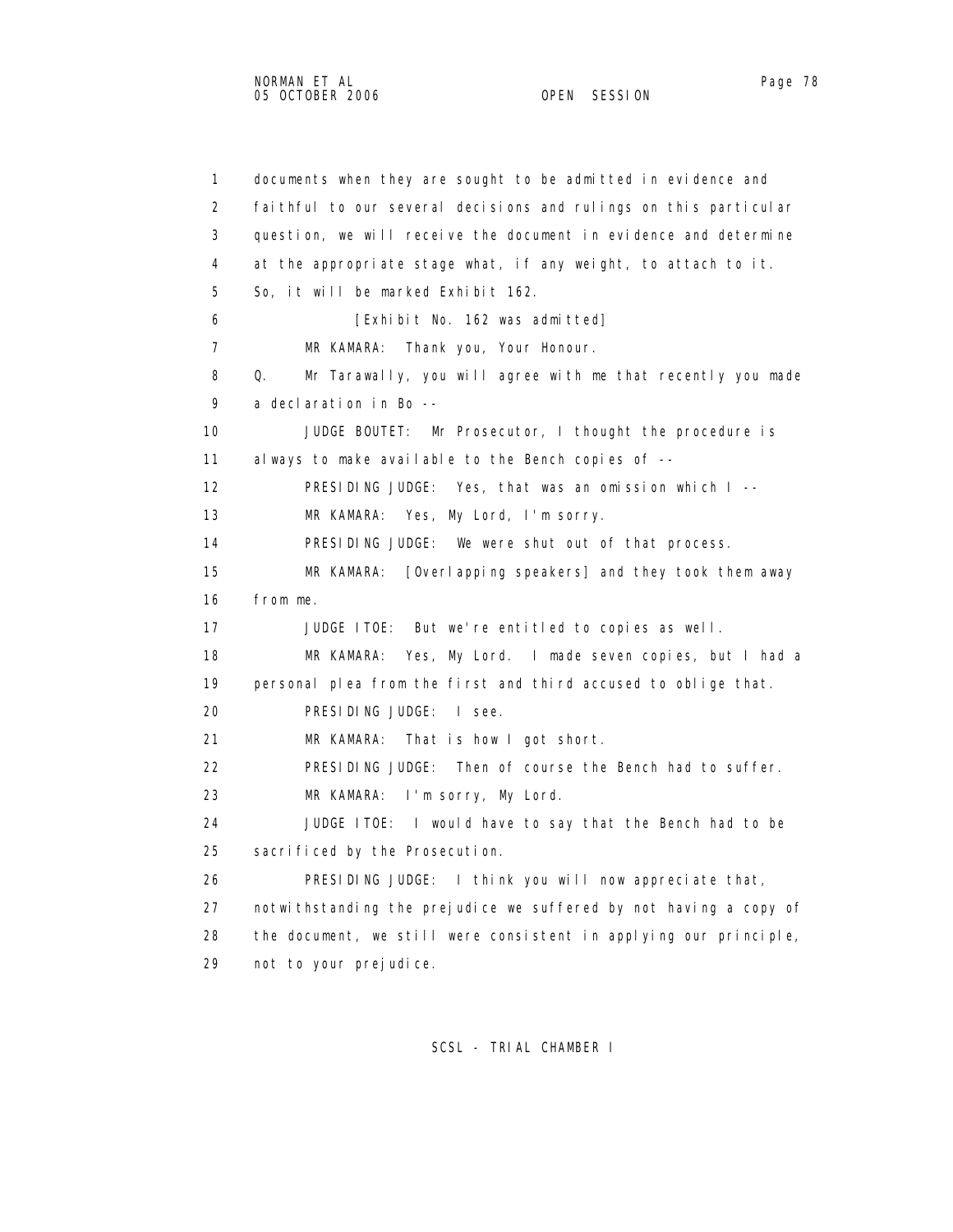1 MR KAMARA: Thank you, My Lord. I apologise, My Lord. 2 PRESIDING JUDGE: Continue, counsel. 3 MR KAMARA: Thank you, My Lord. 4 Q. Mr Tarawally. 5 A. Yes. 6 Q. You made a declaration in Bo, not too long ago, that you 7 believe -- 8 MR MARGAI: Your Honour, sorry, My Lords. May I appeal to 9 the Bench for copies to be made available so that we could 10 follow. If the Prosecution made seven copies, then the Bench 11 should have three; and, one, seven. 12 PRESIDING JUDGE: Mr Prosecutor, you will accord your 13 colleagues the reciprocity which they usually extend to you. 14 MR MARGAI: I think what he did was he served the 15 indictees. 16 JUDGE ITOE: They should hand them over to you. 17 PRESIDING JUDGE: They will be generous enough to let you 18 have them. 19 MR MARGAI: I have already written something on mine, so if 20 that could be -- 21 JUDGE ITOE: I'm sure this is yours, that was given to me. 22 Is that your handwriting? 23 MR MARGAI: That is my handwriting, My Lord. 24 JUDGE ITOE: Okay. 25 PRESIDING JUDGE: It may be something that you didn't want 26 the Bench to see. 27 MR MARGAI: No, no. 28 PRESIDING JUDGE: All right. Let's proceed then. 29 MR KAMARA: Yes, My Lord.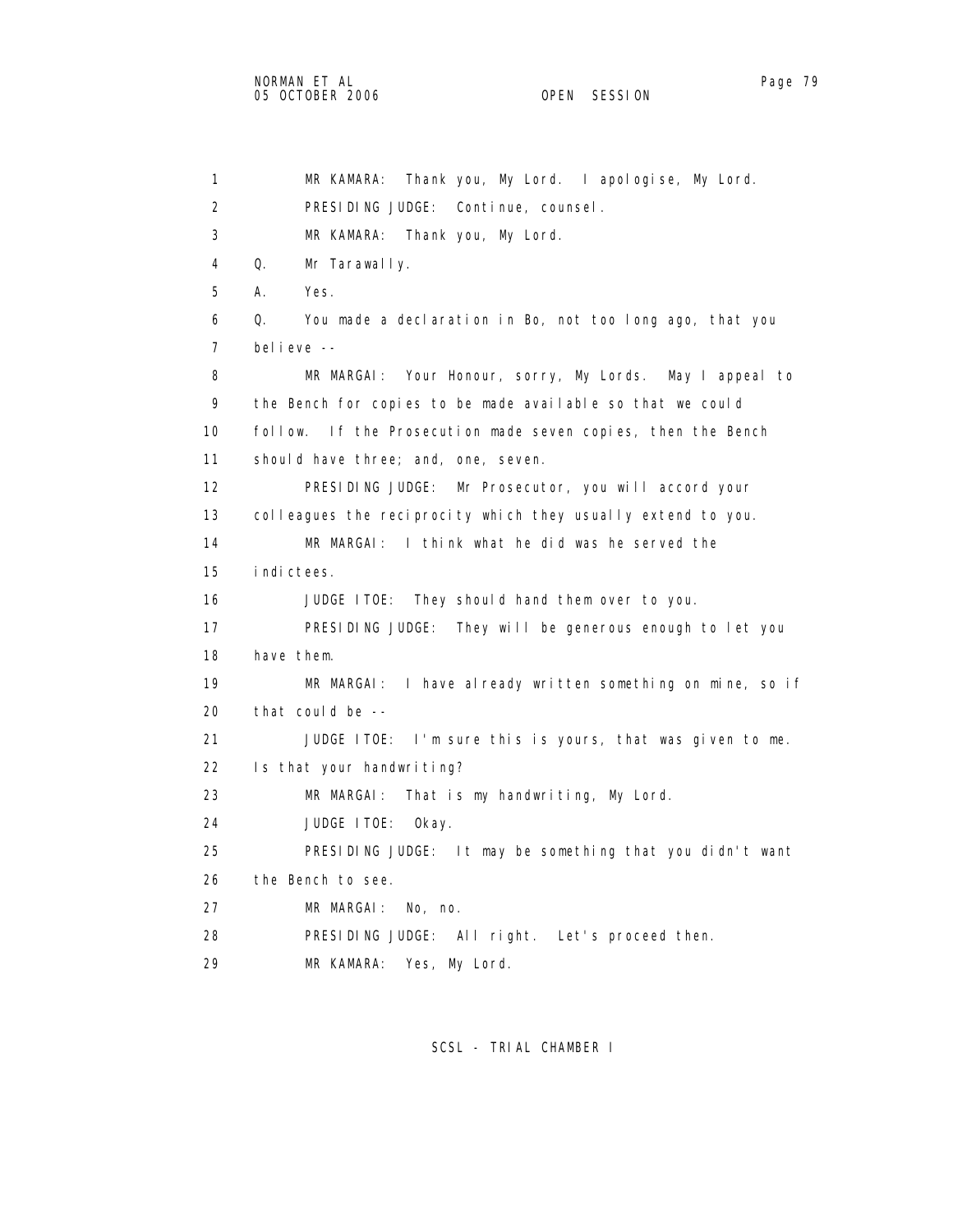1 Q. You did make a declaration in Bo recently that you believe 2 that only the Defence team of Allieu Kondewa and Moinina Fofana 3 can free Chief Hinga Norman from detention; did you not? 4 A. I didn't. 5 Q. You didn't say that? 6 A. No. In an interview. 7 Q. Don't qualify it. 8 A. No, repeat your question, please. 9 PRESIDING JUDGE: Well, give him a chance to answer. If he 10 wants to amplify on that, I think it's fair enough that he should 11 do that. 12 MR KAMARA: All right, My Lord. 13 PRESIDING JUDGE: Let him answer the question. Put the 14 question again. 15 MR KAMARA: 16 Q. Mr Witness, you made a declaration in Bo, not too long ago, 17 that you believed that only the defence team of Moinina Fofana 18 and Allieu Kondewa can free Chief Sam Hinga Norman from 19 detention; did you not make such a declaration? 20 A. No. In Bo, no. 21 Q. Did you make such a declaration elsewhere? 22 A. If I did make that declaration elsewhere? 23 Q. Yes. 24 A. Yes, I did. 25 PRESIDING JUDGE: That's why you needed to give him a 26 chance to answer. He wants to make a distinction here. 27 MR KAMARA: 28 Q. And where? 29 A. It was Telu, Jiama Bongor Chiefdom.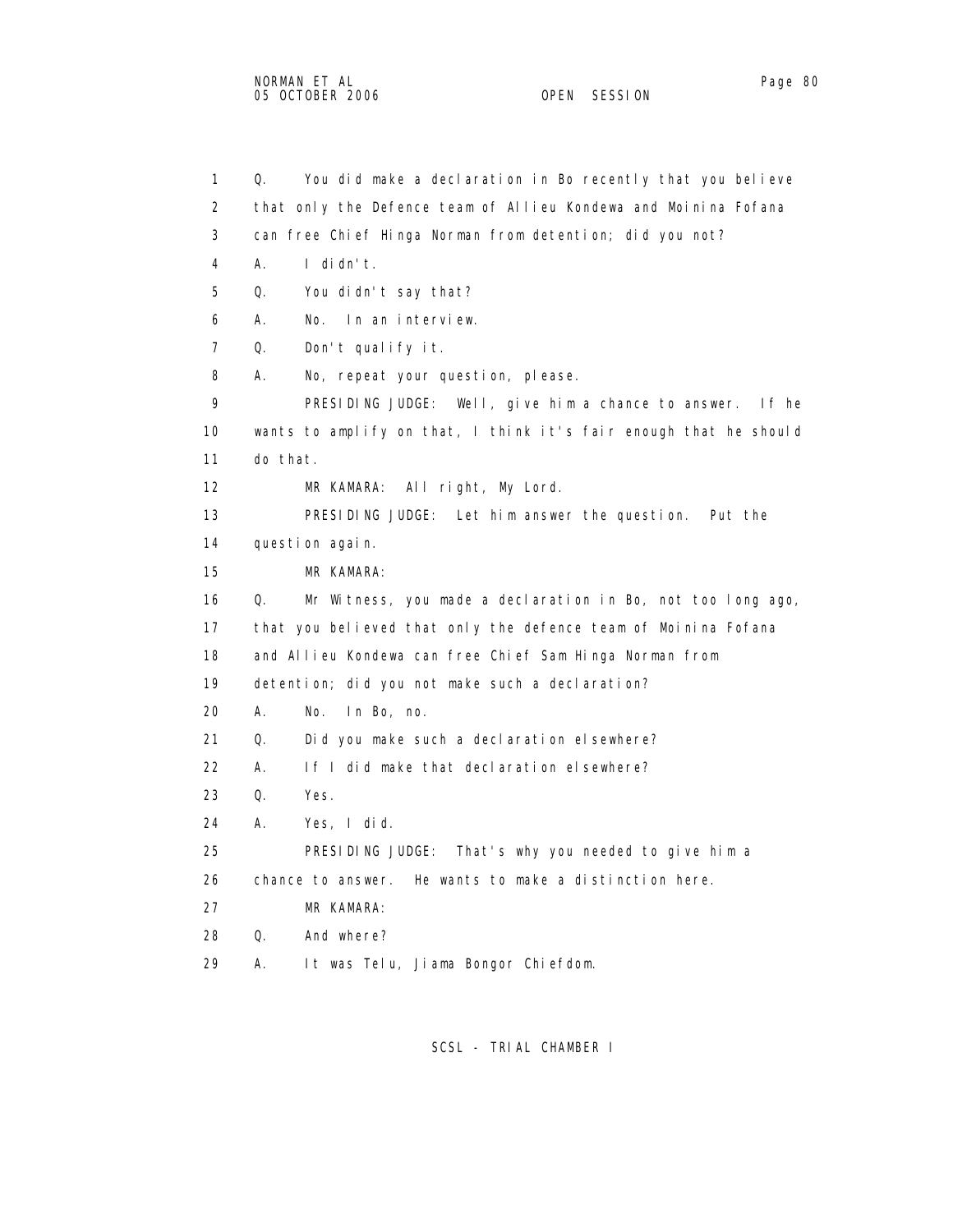- 
- 1 Q. When? 2 A. Sometime in September. I can't remember the date. 3 Q. 2006, last month? 4 A. Yes, September 2006. 5 Q. Two weeks ago? 6 A. I cannot remember the exact date. 7 Q. All right. And you are here today, Mr Witness, giving 8 evidence to bring that belief of yours into reality; correct? 9 A. Yes, based on my understanding of the activities and what 10 really transpired during the war. 11 Q. Thank you. Mr Witness, I suggest to you that you are here 12 today in a political crusade, and not to volunteer the truth; is 13 that not so? 14 A. I am not here as a political crusade. 15 Q. In a political crusade. 16 A. No. Definitely no. 17 Q. Thank you. You gave evidence that you were in and out of 18 Base Zero between October of 1997 to some time in October of '98, 19 thereabout; is that correct? 20 A. No, not October. I said -- 21 Q. When? 22 A. From October 1997 to February -- 23 Q. Yes, February 1998. 24 A. '98. 25 Q. Thank you. There were times when you were not at Base 26 Zero. 27 A. I was very frequent there, I was very -- 28 JUDGE ITOE: Please, answer the question. There were 29 times. Listen to the question: There were times when you were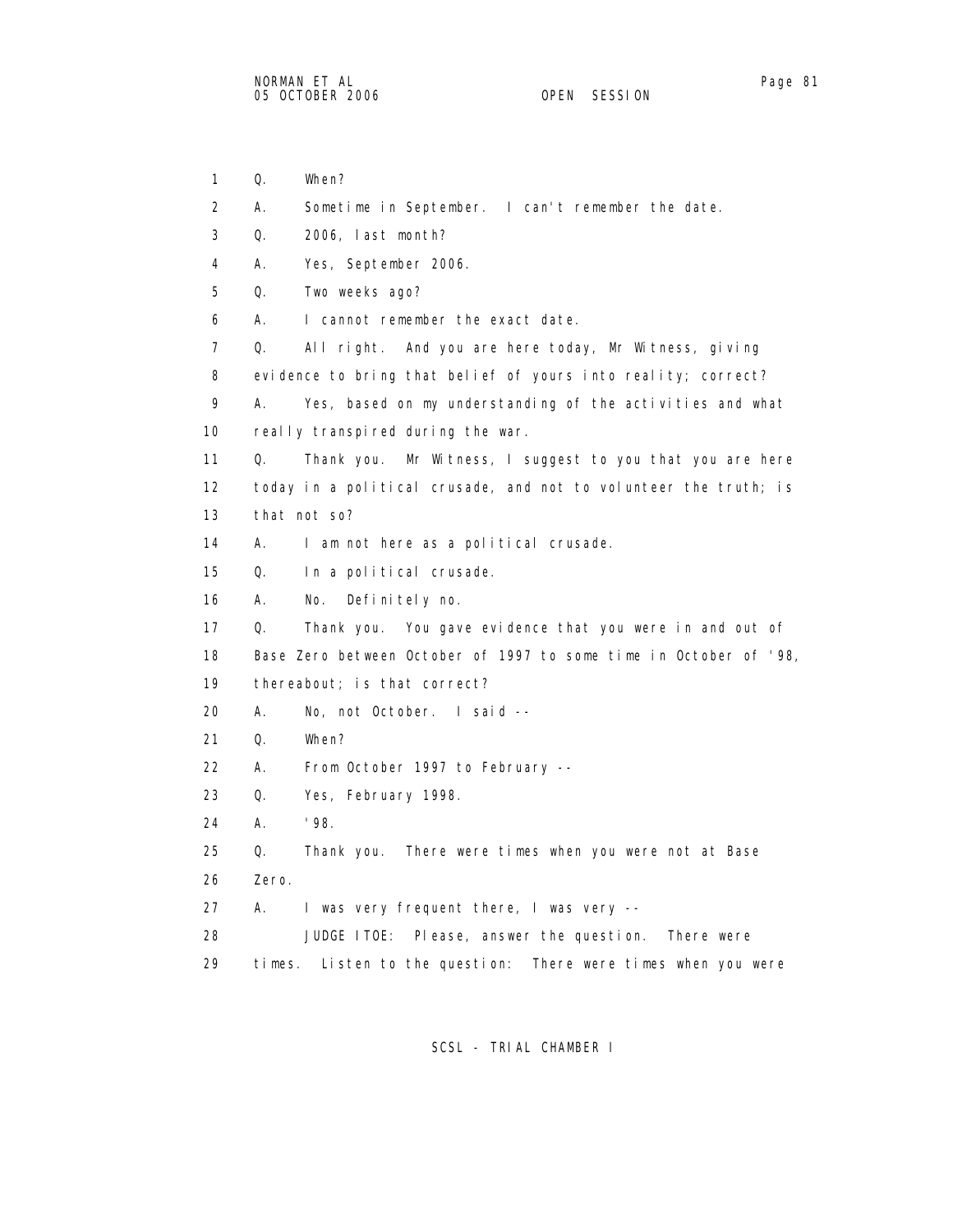1 not there? 2 THE WITNESS: Yes, of course. 3 MR KAMARA: Thank you, My Lord. 4 Q. Times when you were not at Base Zero, things happened at 5 Base Zero; right? 6 A. Yes. 7 Q. Those times you were at Telu, are you in a position to know 8 what is happening in Talia, Base Zero? 9 A. When I was at Telu? 10 Q. Yes, when you were at Telu? 11 A. If anything happened at Base Zero, I would not know while 12 at Telu, but when I get to Base Zero, I will know, definitely. 13 Q. Thank you. You testified this afternoon that you went to 14 Base Zero, together with one Kandeh Samai and Chief Vandy Soka; 15 not so? 16 A. Yes. 17 Q. You went on board a helicopter? 18 A. Yes. 19 Q. The times you were at Base Zero, did you see weapons come 20 via a helicopter to Base Zero? 21 A. Yes. 22 Q. Thank you. Food supplies? 23 A. Yes. 24 Q. These arms and ammunition would be stored at a particular 25 place; correct? 26 A. Yes. 27 Q. And where was that? 28 A. That was the court barri. 29 Q. And the second accused, Moinina Fofana, was responsible for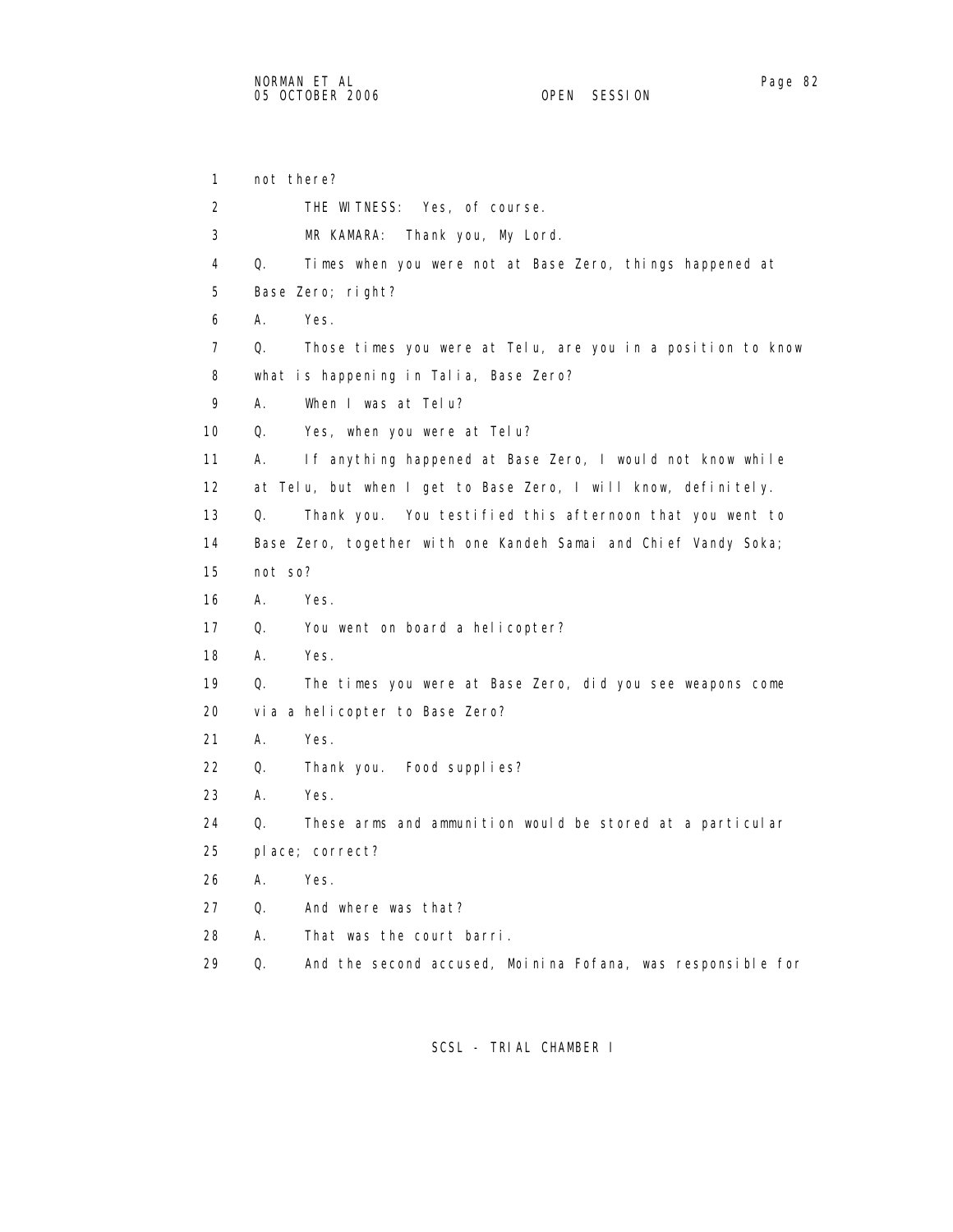1 that store; is that correct? 2 PRESIDING JUDGE: Counsel, just a minute. Yes. 3 MR POWLES: Your Honour, I don't know what the witness is 4 going to say, but it is fair to say there was no evidence in 5 relation to the second accused during this witness's testimony in 6 chief, and no issues were explored with this witness on behalf of 7 the second accused in cross-examination. In those circumstances, 8 I would submit it's not appropriate for my learned friend for the 9 Prosecution to seek to elicit from this witness evidence in 10 relation to the second accused in those circumstances. 11 PRESIDING JUDGE: Counsel, what's your response? 12 MR KAMARA: My Lord, it is the Prosecution's theory of a 13 joint criminal enterprise. 14 PRESIDING JUDGE: Yes. 15 MR KAMARA: My Lord, we have to establish the case of the 16 Prosecution through Defence witnesses, and we are not limited to 17 any particular defence. 18 PRESIDING JUDGE: Yes. In other words, the allegations in 19 the indictment relate to three modes of alleged -- three modes of 20 liability. 21 MR KAMARA: Yes, My Lord. 22 PRESIDING JUDGE: I think the best we can do, in the 23 circumstances, is to allow you to continue your 24 cross-examination, guided by a sense of balance and fairness, but 25 assuring the Court that the Bench is quite vigilant in its 26 sensitivity to the fact that any evidence emanating from 27 witnesses called on behalf of one accused person, and which may 28 have a potential of incriminating another accused person would, 29 in fact, be examined at the appropriate time with utmost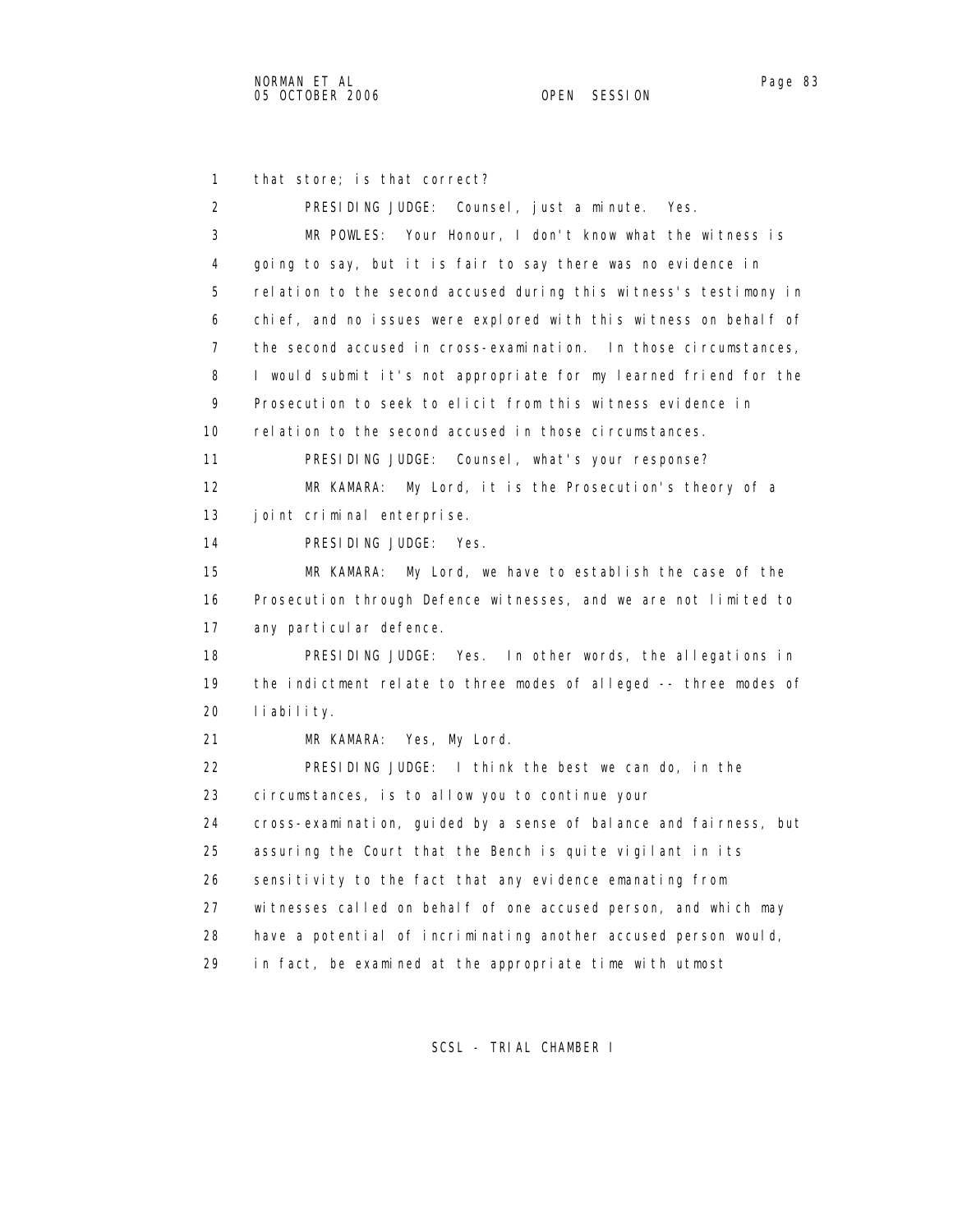1 circumspection, having regard to the fact that each of these 2 accused persons here is facing not just a trial as alleged 3 multiple offenders, but also that they are being tried 4 separately, and the guarantees will be applied. I want to assure 5 counsel that our sensitivity is at its highest. 6 MR POWLES: I'm very grateful for that, Your Honour. 7 PRESIDING JUDGE: Right. Continue. 8 MR KAMARA: Thank you, My Lord. 9 Q. Mr Witness, I suggested to you that the second accused was 10 in charge of the store where these items were kept. Do you agree 11 with me? 12 A. He was not in charge; he was given the key. Somebody else 13 was in charge. 14 Q. He had the keys; is that what you're telling this Court? 15 A. Yes, he had the keys. 16 Q. So you'll agree with me that, without him delivering the 17 keys, the stores cannot be opened? 18 A. The keys were given to him on condition by the director of 19 logistics, because the director of logistics was somebody who 20 hailed from Pujehun District, and he didn't know the terrain. He 21 did not know who were criminals in that area. So, therefore, he 22 gave him the keys so that in case anything was missing there, he 23 would be held responsible, because that was the place they used 24 to keep food and other logistics, including arms and ammunitions 25 upon arrival from [overlapping speakers] -- 26 Q. Thank you, Mr Witness. 27 A. Yes.

 28 Q. Are you suggesting to this Court that holding the key to 29 the store has anything to do with knowing the terrain?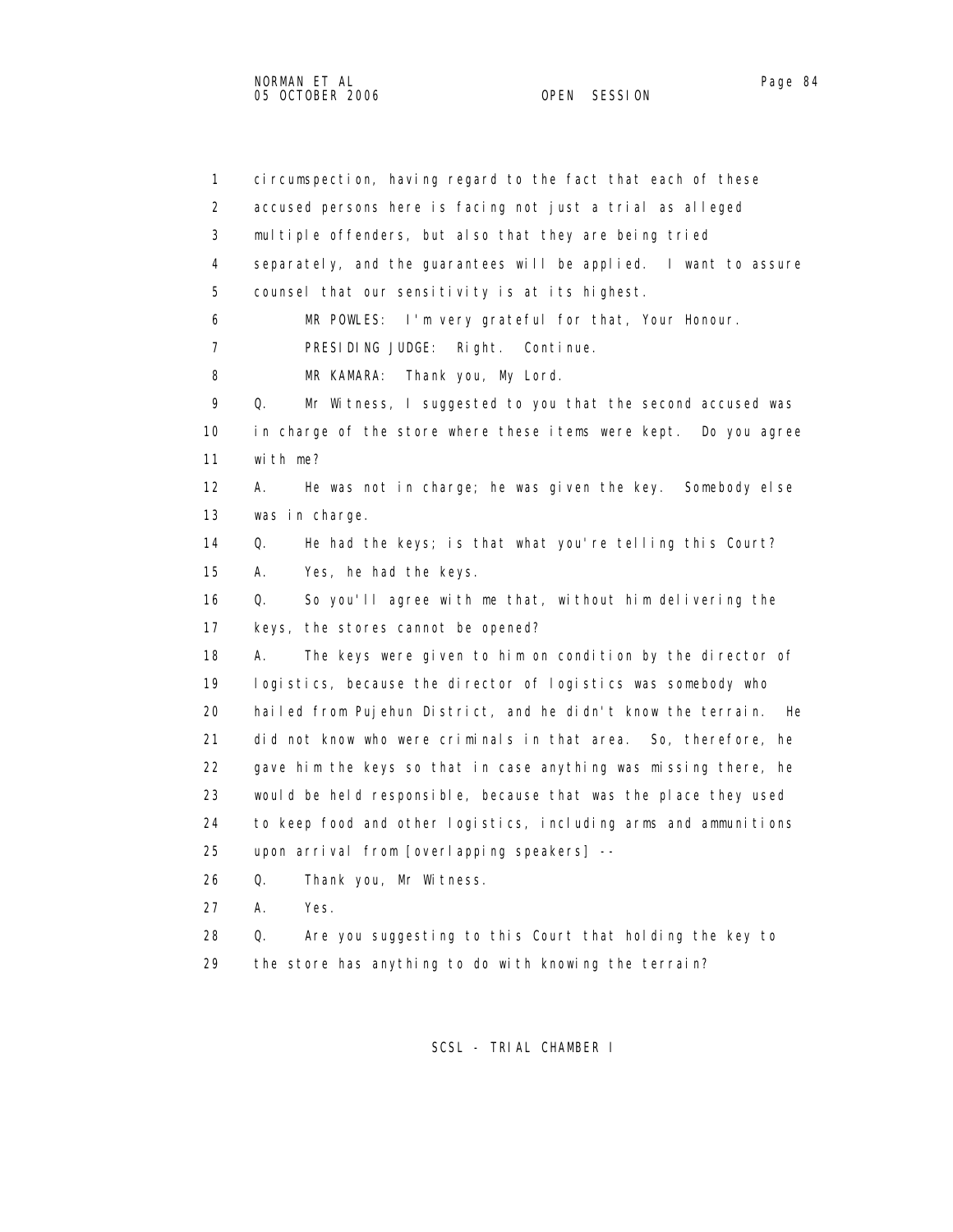1 A. Yes. What happened was -- 2 Q. Yes or no. That's okay. 3 A. Repeat yourself, please. 4 MR WILLIAMS: My Lord, may I take an objection, My Lord. 5 PRESIDING JUDGE: What's the objection? 6 MR WILLIAMS: My learned friend is stifling the witness, My 7 Lord. His answer cannot be restricted to yes or no. 8 PRESIDING JUDGE: I think the principle of orality and also 9 fairness require that we hear the entire answer and determine 10 whether the answer is appropriate or whether it, in fact, answers 11 your question. Give him a chance to answer. 12 MR KAMARA: Thank you, My Lord. 13 PRESIDING JUDGE: The question itself is not as clear as it 14 could be, but I know exactly what you're trying to get it. Put 15 it to him again. 16 MR KAMARA: Thank you, My Lord. 17 Q. Mr Witness, are you suggesting to this Court that, to be in 18 charge of a store -- are you suggesting to this Court that 19 keeping items in a store has anything to do with knowledge of the 20 terrain? 21 A. In certain circumstances, yes. Because the township of 22 Base Zero was congested and there were so many Kamajors coming in 23 and out. Because of scarcity of food, arms and ammunition, 24 anything brought in by the national director of logistics were 25 stored there, keys handed over to the second accused, on the 26 ground that he hailed from that area, and that he understood 27 most -- I mean, many people there. So that when anything got 28 missing, he, Mustapha Lumeh, was definitely going to look up to 29 the second accused. So that was the reason, because he didn't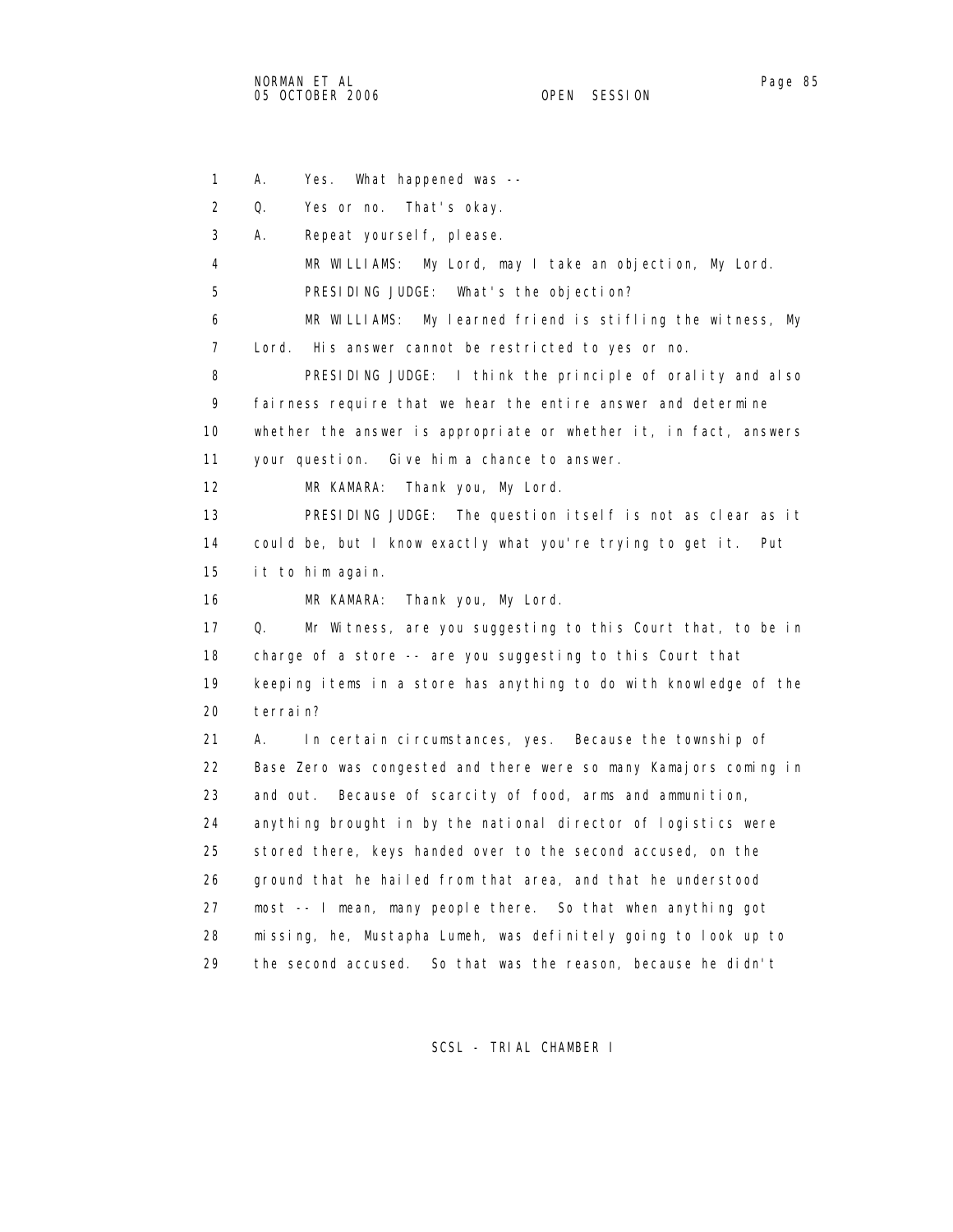1 know the type of people or who were all -- I mean, people who 2 were there, like the Kamajors, whether they were criminals among 3 them, because that's where they used to store the food and arms 4 and ammunition, and even medicines. 5 Q. Are you suggesting now that the second accused knew the 6 criminals at Base Zero? 7 A. No, because Kamajors were coming in and out from various 8 parts of the country. So you cannot rule out the possibility of 9 criminals being among them. 10 Q. Thank you. 11 A. Yes. 12 Q. The second accused worked closely with Chief Norman; you 13 know that, don't you? 14 A. He did not only closely work with Chief Norman, his 15 function there was not restricted only to Chief Norman. He 16 worked with the War Council, he worked with Chief Norman, he 17 worked with Kamajors that used to come there and go back. 18 Q. Thank you, Mr Witness. He worked closely with Chief 19 Norman; right? 20 A. Now, I want you to please explain the closeliness that you 21 are telling me. 22 Q. Mr Witness, Moinina Fofana was the director of war; 23 correct? 24 A. He was a director of war. 25 Q. Chief Sam Hinga Norman was the national co-ordinator? 26 A. Yes, he was the national co-ordinator. 27 Q. I now suggest to you that the national director of war 28 worked closely with the national co-ordinator; is that correct? 29 A. At the time we were at Base Zero.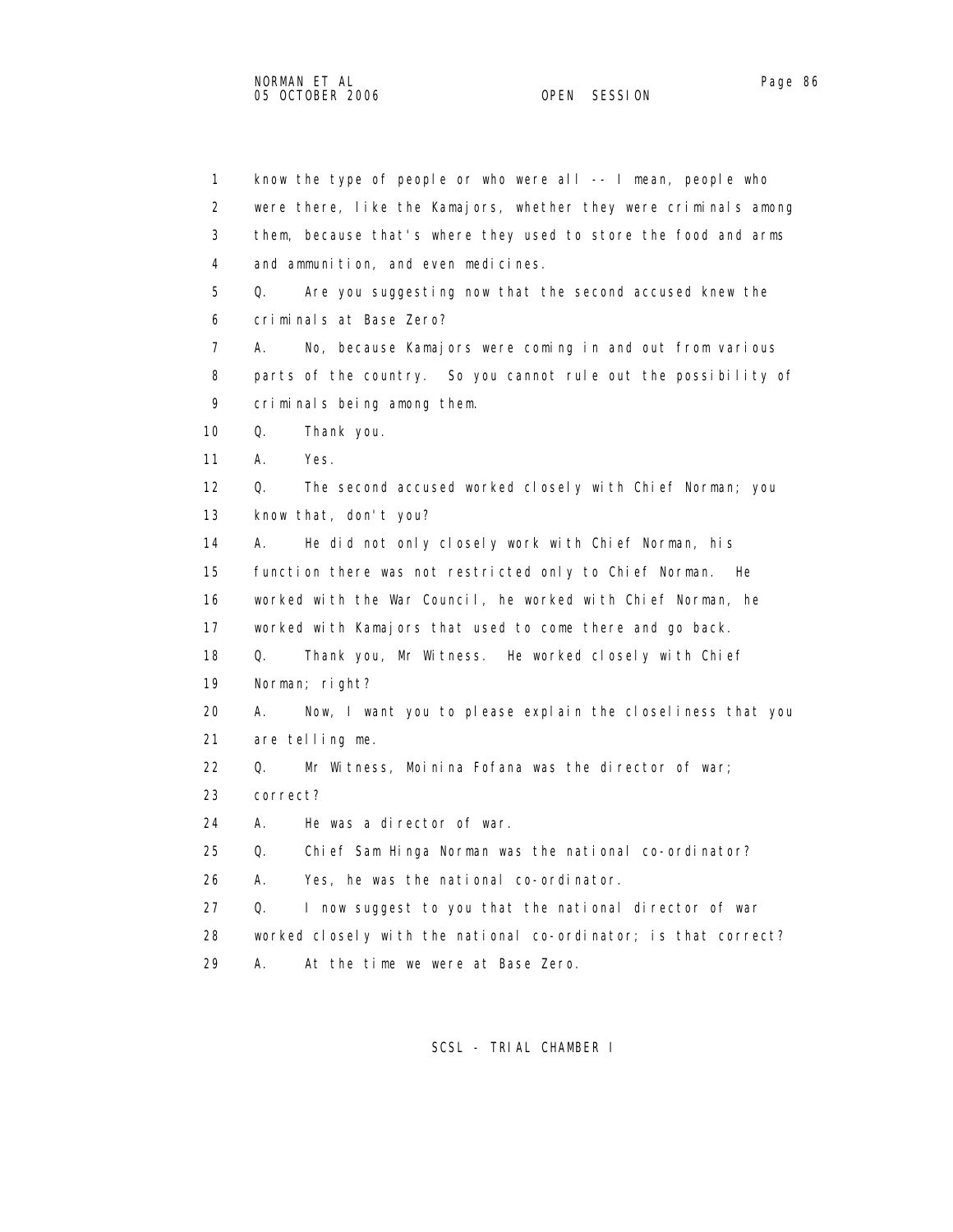1 Q. Yes. 2 A. At the time we were at Base Zero. 3 Q. Yes. 4 A. The national -- the director of war, who was appointed by 5 the War Council, was not functioning as director of war. 6 Q. That is not the question. The question -- again, I'll pose 7 it to you. Be patient. Listen to the question, okay? 8 A. Well your question has to be very short and precise. 9 PRESIDING JUDGE: No, no, you're not to guide counsel. 10 It's counsel who's going to try -- 11 THE WITNESS: I'm sorry. 12 PRESIDING JUDGE: -- and elicit questions from you. Please 13 show counsel that courtesy. He's certainly asking questions 14 which, in his judgment, are the proper questions. When things do 15 not work well, we, the judges, will guide the Court. 16 THE WITNESS: Okay. 17 PRESIDING JUDGE: Please restrain yourself. Continue, 18 learned counsel. 19 MR KAMARA: Much obliged. 20 Q. Moinina Fofana was the national director of war; correct? 21 A. It's correct. 22 Q. Chief Sam Hinga Norman was the national co-ordinator; 23 correct? 24 A. It's correct. 25 Q. The national director of war worked closely with the 26 national co-ordinator; is that correct? 27 A. That's not correct. 28 Q. Mr Witness, Moinina Fofana, in his capacity as director of 29 war, settled disputes between Kamajors; is that not so?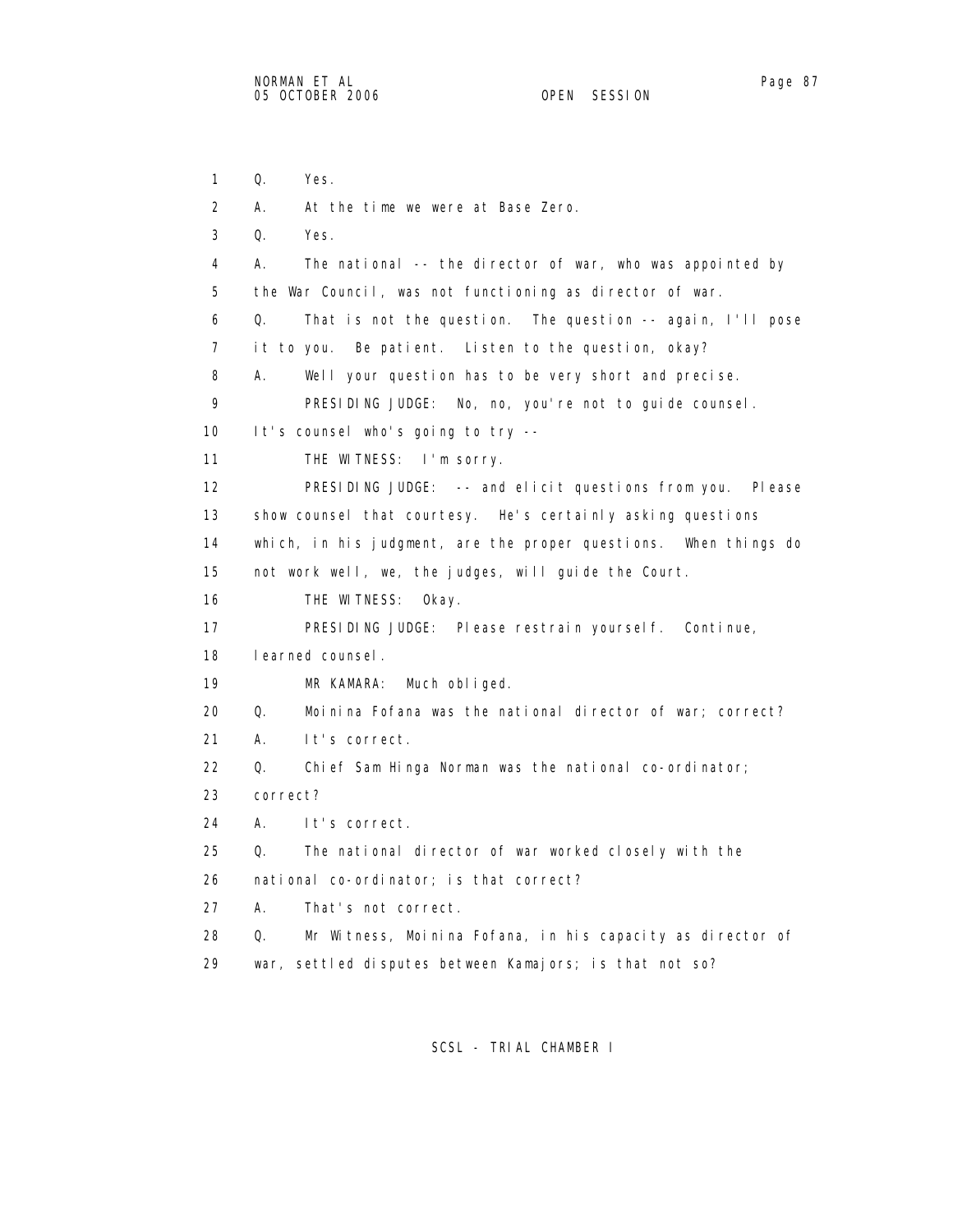1 A. I did not witness that.

| 2              | Q.<br>Thank you. Are you aware that, at one time, he settled a    |
|----------------|-------------------------------------------------------------------|
| 3              | major conflict between the Kamajors from Bumpe Chiefdom?          |
| 4              | MR POWLES: Your Honours, he's al ready answered the               |
| 5              | question he's not aware of that. I've already voiced my concerns  |
| 6              | about a witness for the third accused being used to explore       |
| $\overline{7}$ | issues in relation to the second accused. Given the indication    |
| 8              | of Your Honours, I'm not sure it's appropriate for my learned     |
| 9              | friend to continue to explore additional matters with this        |
| 10             | witness in relation to the second accused, especially given that  |
| 11             | counsel for the second accused will not have an opportunity to    |
| 12             | re-examine this witness or cross-examine this witness after the   |
| 13             | exploration by my learned friend for the Prosecution, and certain |
| 14             | issues are being raised for the first time through this           |
| 15             | cross-examination which could, and I emphasise could, impact upon |
| 16             | the second accused, and he will not have an opportunity, through  |
| 17             | his counsel, to explore those issues hereafter.                   |
| 18             | PRESIDING JUDGE: Actually, counsel what's your response to        |
| 19             | thi s?                                                            |
| 20             | MR KAMARA: Thank you, My Lord. I posed the general                |
| 21             | question and now I'm going to the specific. Maybe he's not aware  |
| 22             | of the general question. Now I'm taking a single event that       |
| 23             | might just jog his memory. I think it's proper to put that issue  |
| 24             | to the witness. Also, My Lord, these are not novel issues before  |
| 25             | the Court, the issue of the dispute between the Kamajors in Bumpe |
| 26             | is evidence before this Court. It is unfortunate that my learned  |
| 27             | friend was not here; we are not responsible for that. It is not   |
| 28             | a novel issue before the Court and it is not new to the Defence.  |
| 29             | My Lord, I've asked the general question. It is but proper now I  |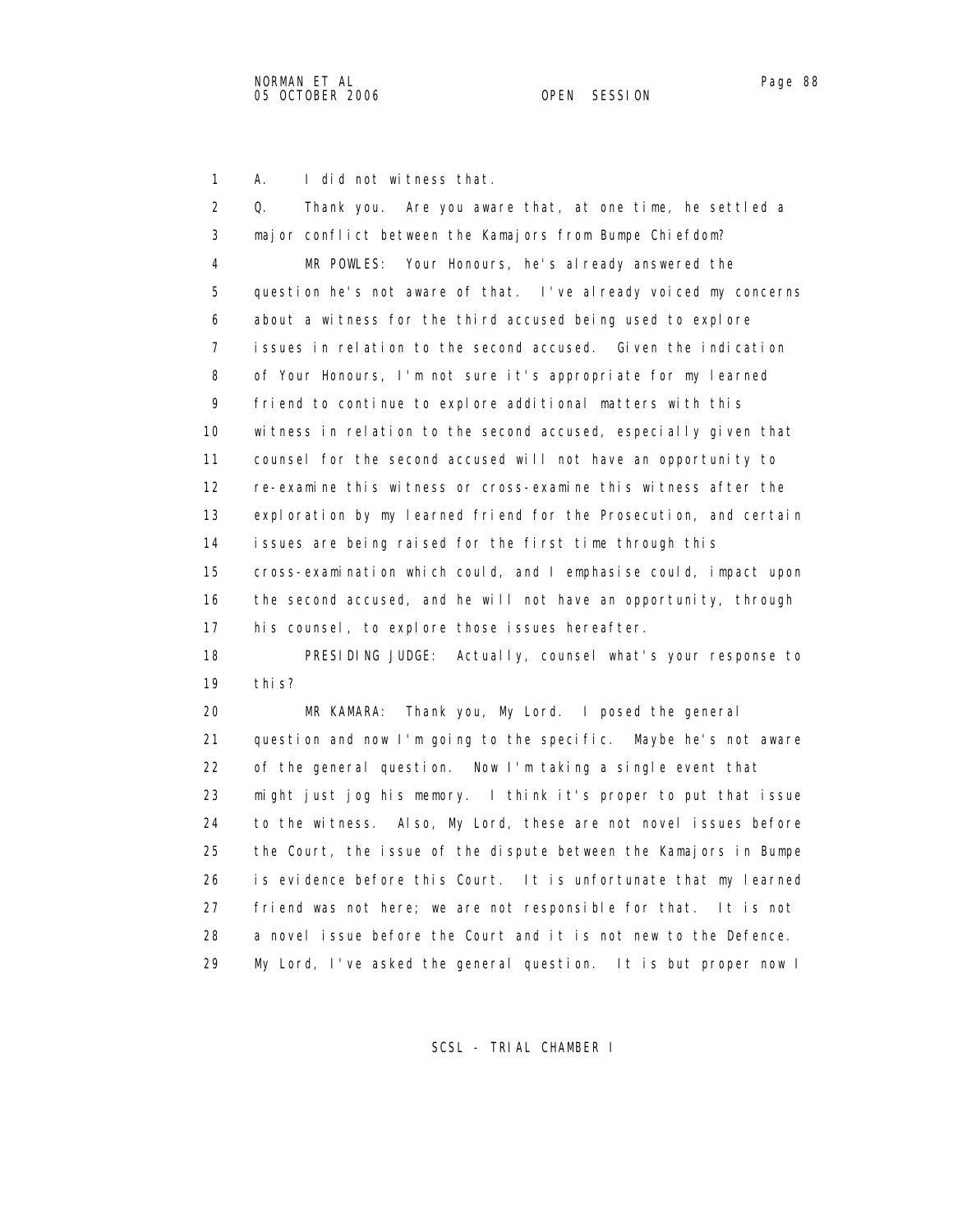2 PRESIDING JUDGE: I'm minded to say that we -- to repeat in 3 fact what we said earlier on -- what I said earlier on on behalf 4 of the Bench at this juncture, and to allow counsel to continue 5 to explore this area without prejudice to any well-crafted 6 objection that you might want to formulate at some later stage if 7 you think the Bench needs to rule upon this precise issue. But, 8 at this stage, I think I will restate what I said earlier in 9 respect of the objection that you took earlier on. 10 MR POWLES: Your Honour, I've already raised my concerns -- 11 PRESIDING JUDGE: Yes. Before I do that, my learned 12 brother Justice Boutet wants to make a point. 13 **Interval Chamber conferred**] 14 JUDGE ITOE: Mr Powles, why don't you sit down, please 15 until Their Lordships are ready for you?

16 MR POWLES: Thank you very much.

17 **Interval Chamber conferred**]

1 put a specific issue to him. He can deny or accept it.

 18 PRESIDING JUDGE: Mr Prosecutor, could you enlighten the 19 Bench on the precise purpose and objective of this line of 20 cross-examination? Much as it is conceded with, of course, the 21 necessary caution here that the accused persons stand charged 22 also in the context of joint criminal enterprise, but it is also 23 important to remember that the doctrine of fundamental fairness 24 is the overarching doctrine, and the Court has the duty to make 25 sure that no procedure adopted by either side unduly prejudices 26 the other party and therefore tilts the balance unevenly, in a 27 sense. So perhaps we need to be guided by you as to the precise 28 destination that you're trying to reach as you tread this part, 29 which we think is extremely delicate, and we need to be guided.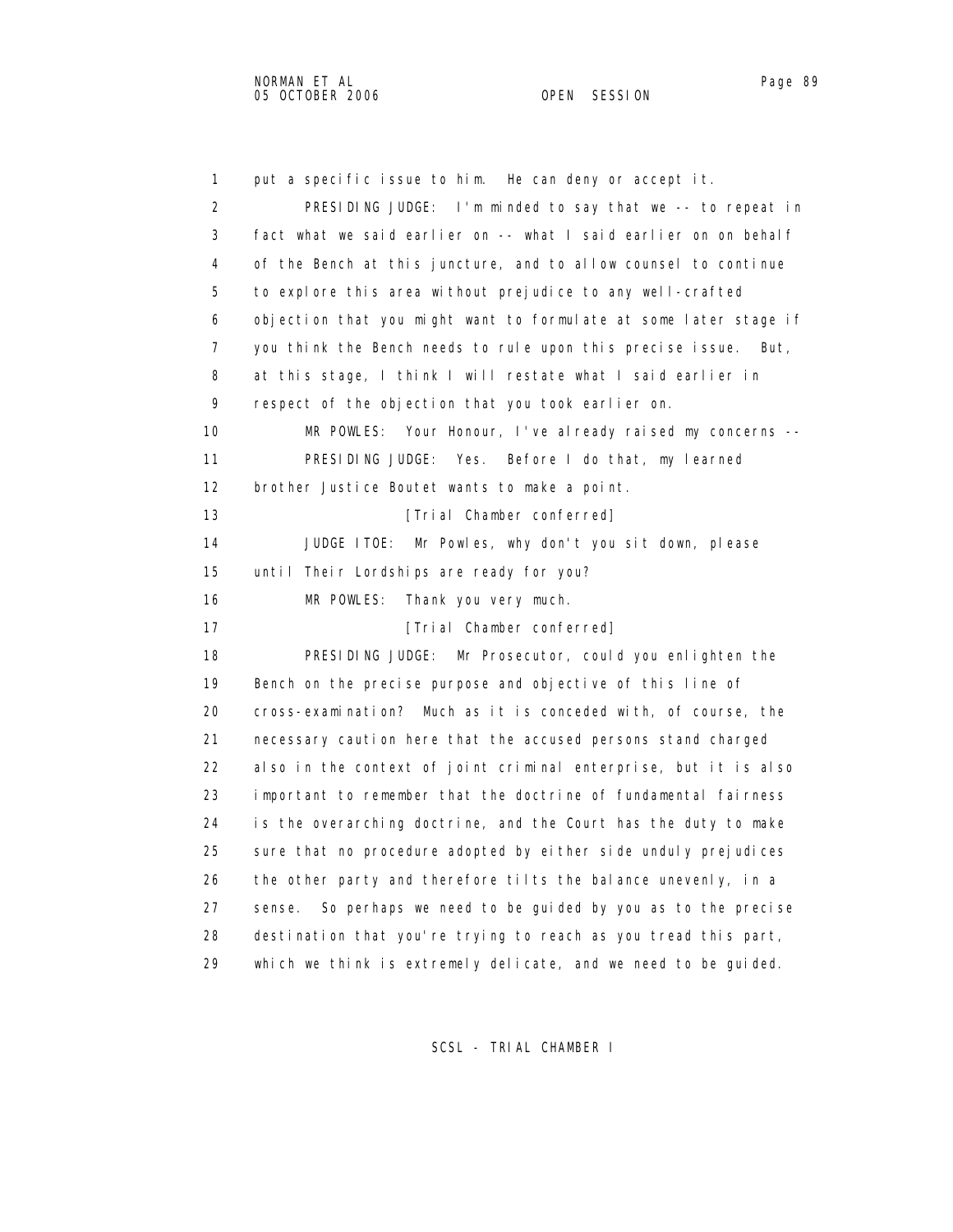| 1  | Let me give you the opportunity to try.                           |
|----|-------------------------------------------------------------------|
| 2  | Thank you, My Lord. I am humble in the<br>MR KAMARA:              |
| 3  | circumstance, but I will try --                                   |
| 4  | PRESIDING JUDGE: You shouldn't be.                                |
| 5  | My Lord, it is the Prosecution theory of a mode<br>MR KAMARA:     |
| 6  | of liability of a 6.3, My Lord, and that is there is a superior   |
| 7  | subordinate relationship between the accused persons and those    |
| 8  | they were commanding. My Lord, these questions go to show that    |
| 9  | the ability of the second accused to settle disputes is as a      |
| 10 | result of that superior subordinate relationship.                 |
| 11 | JUDGE BOUTET: If I may interrupt you, Mr Kamara, this is          |
| 12 | exactly what we want to know. You are not probing the witness in  |
| 13 | asking this question to challenge the credibility -- it does not  |
| 14 | go to the credit and you're not trying to attack the credibility  |
| 15 | of the witness through these questions. What you're trying to do  |
| 16 | now is establish, through this evidence, some substantial support |
| 17 | for some of your positions of a joint criminal enterprise.<br>For |
| 18 | example, this is -- and, through that, you are trying to          |
| 19 | establish some liability of the second accused -- this is the     |
| 20 | purpose of this question. This is exactly what the Presiding      |
| 21 | Judge has been asking you: What is the purpose of you asking      |
| 22 | this line of question? Is it simply to attack credibility or,     |
| 23 | and I take it from what you're saying, it's not credibility of    |
| 24 | the witness you're dealing with with these questions, but,        |
| 25 | rather, trying to establish some liability on the part of the     |
| 26 | second accused. Am I misquoting?                                  |
| 27 | MR KAMARA:<br>No, My Lord, we are on the same radar screen,       |
| 28 | not as to discredit the witness in these questions.               |
| 29 | This line of questioning is not to discredit<br>JUDGE BOUTET:     |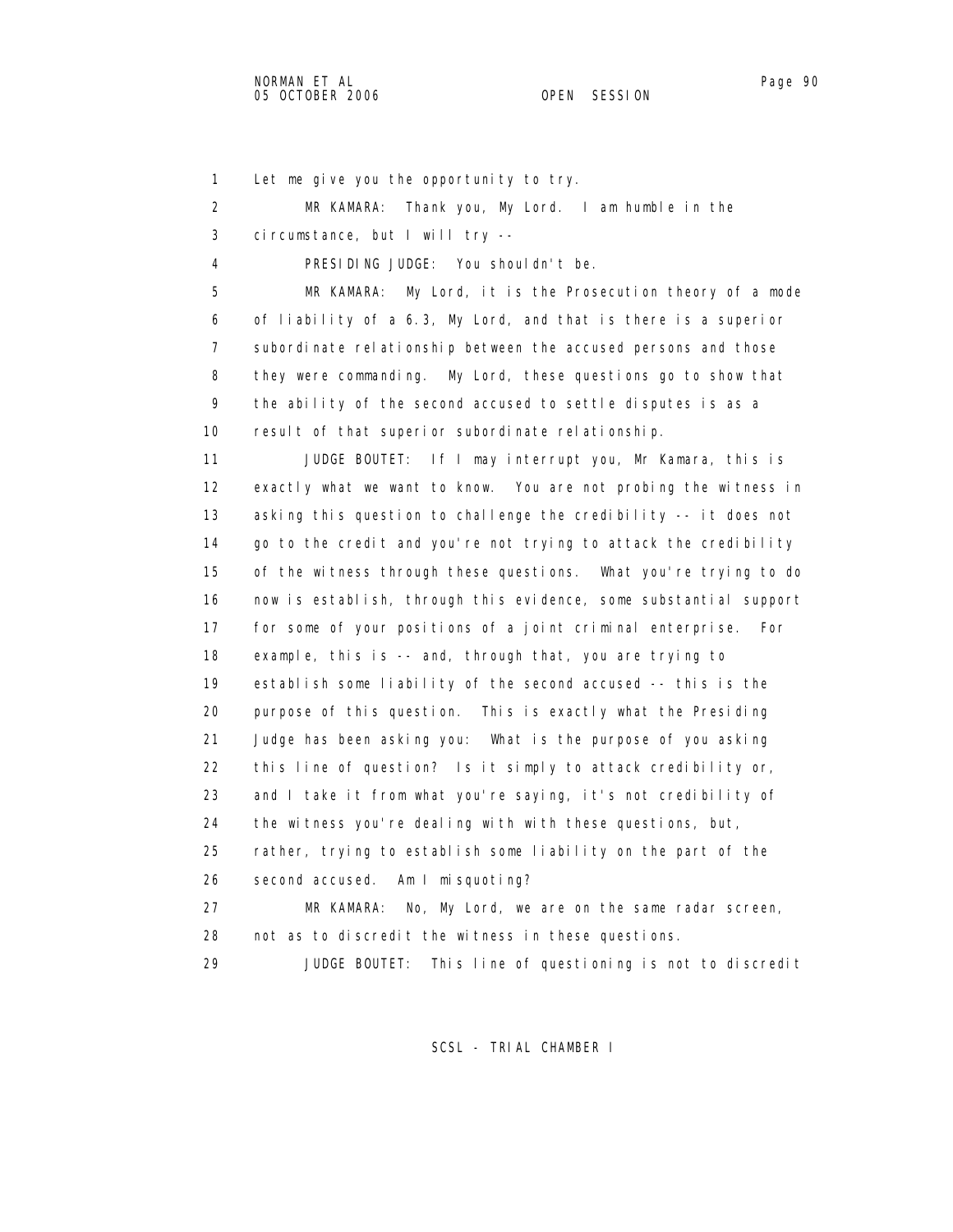2 MR KAMARA: Yes, My Lord, the case of the Prosecution 3 through the defence witnesses. 4 PRESIDING JUDGE: Right. Yes, counsel. 5 MR POWLES: Your Honour, I need to say this: It was of 6 course open for the Prosecution during its case to call witnesses 7 to establish its case pursuant to any mode of liability, whether 8 be it JCE or pursuant to command responsibility under Article 6.3 9 of the Statute. Had the Prosecution done that, of course, the 10 Defence would have been given notice of what those witnesses 11 would be saying on behalf of the Prosecution and, thereafter, 12 have an opportunity to cross-examine those witnesses. Where a 13 witness is called on behalf of another accused and the 14 Prosecution seeks to elicit information from that witness, the 15 Defence is denied the opportunity from, first of all, having 16 notice of what that witness may or may not say in relation to 17 one's own client and, second of all, denied the opportunity to 18 cross-examine and challenge the evidence of that witness. 19 Now, of course, I note what Your Honour said earlier about 20 the circumspection with which such evidence will be -- 21 PRESIDING JUDGE: Scrutinised. 22 MR POWLES: Scrutinised, Your Honour, exactly. However, it 23 seems to me, in those circumstances, it is not really appropriate 24 for my learned friend to seek to explore and expand upon any 25 issues that could impact upon any of the other accused in this 26 case. And I'll give an example in relation to the difficulties 27 that may be raised. This witness, in cross-examination, said 28 that although the second accused had the title director of war,

1 but to establish some other purposes for your own case?

SCSL - TRIAL CHAMBER I

29 he was not active in that function. Of course, I'm not in a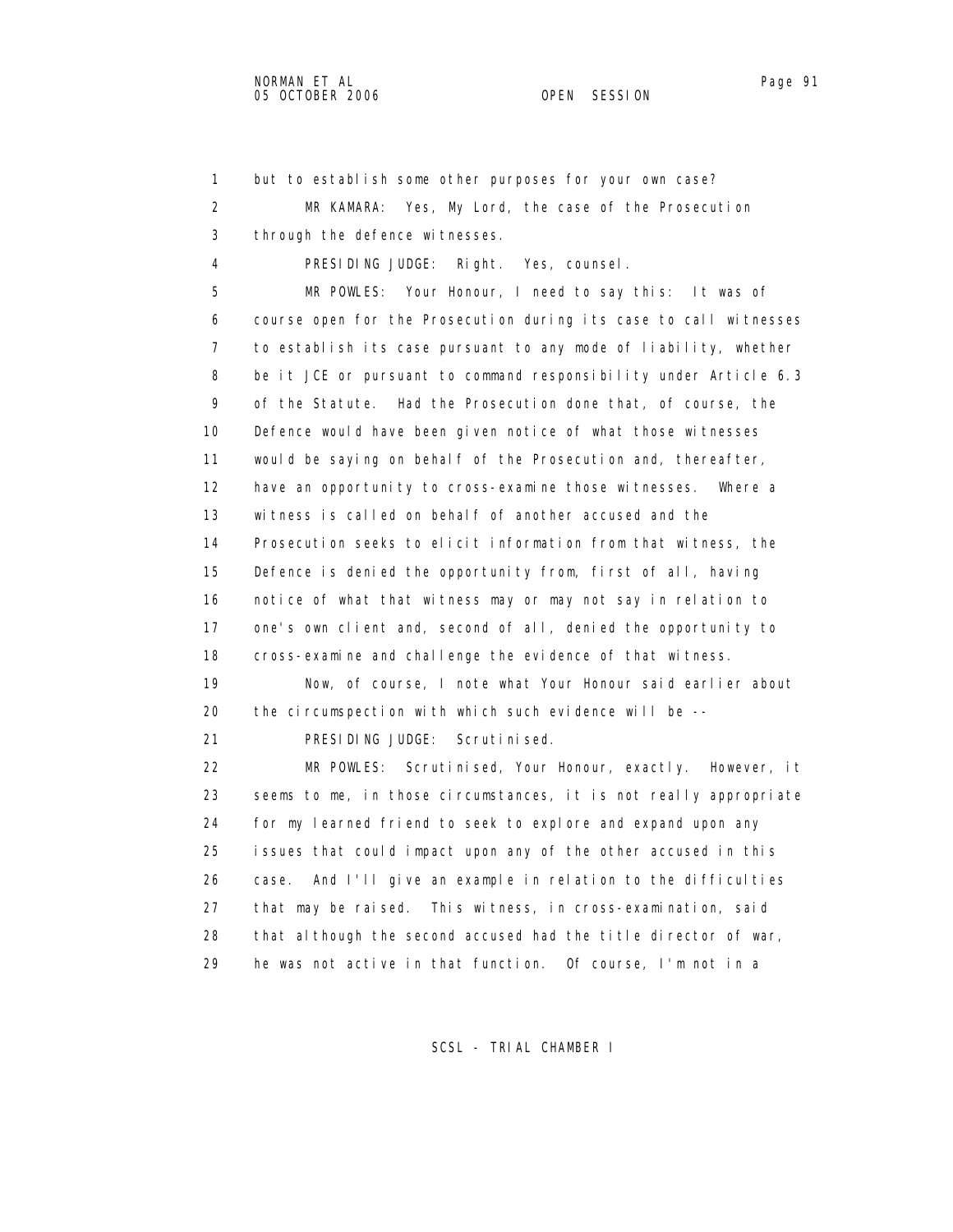1 position it explore with the witness what that means and it is 2 left entirely in the hands of the Prosecution at this stage, and 3 it was not something that was explored by my learned friend and 4 is left, in a sense, hanging in the air, eliciting only that the 5 second accused had such a title, but was not functioning pursuant

6 to such a title.

 7 If I'm not going to be given an opportunity to expand upon 8 that and explore exactly what the witness meant by that, it is 9 unfair, in my respectful submission, for the Prosecution to be 10 able to open up such issues when the Defence are not able to 11 properly challenge them accordingly.

 12 PRESIDING JUDGE: Gentlemen, we in fact have been keeping 13 our eyes on the clock and we have some other equally pressing 14 engagement and, at this stage, it would be appropriate for us to 15 bring the proceeding to a close and to come back tomorrow with 16 some appropriate ruling on the subject. We'll think about it. 17 We've heard your arguments, you know. We don't need to ask you 18 to formulate a further objection on the matter, and we'll give 19 appropriate directives tomorrow before we proceed further with 20 the cross-examination of the Prosecution.

21 **Intermal and Financial Contract Post in the hearing adjourned at 4.55 p.m., to be**  22 reconvened on Friday, the 6th day of October 2006, at 23 9.30 a.m.]

- 24 25 26 27
- 28
- 
- 29